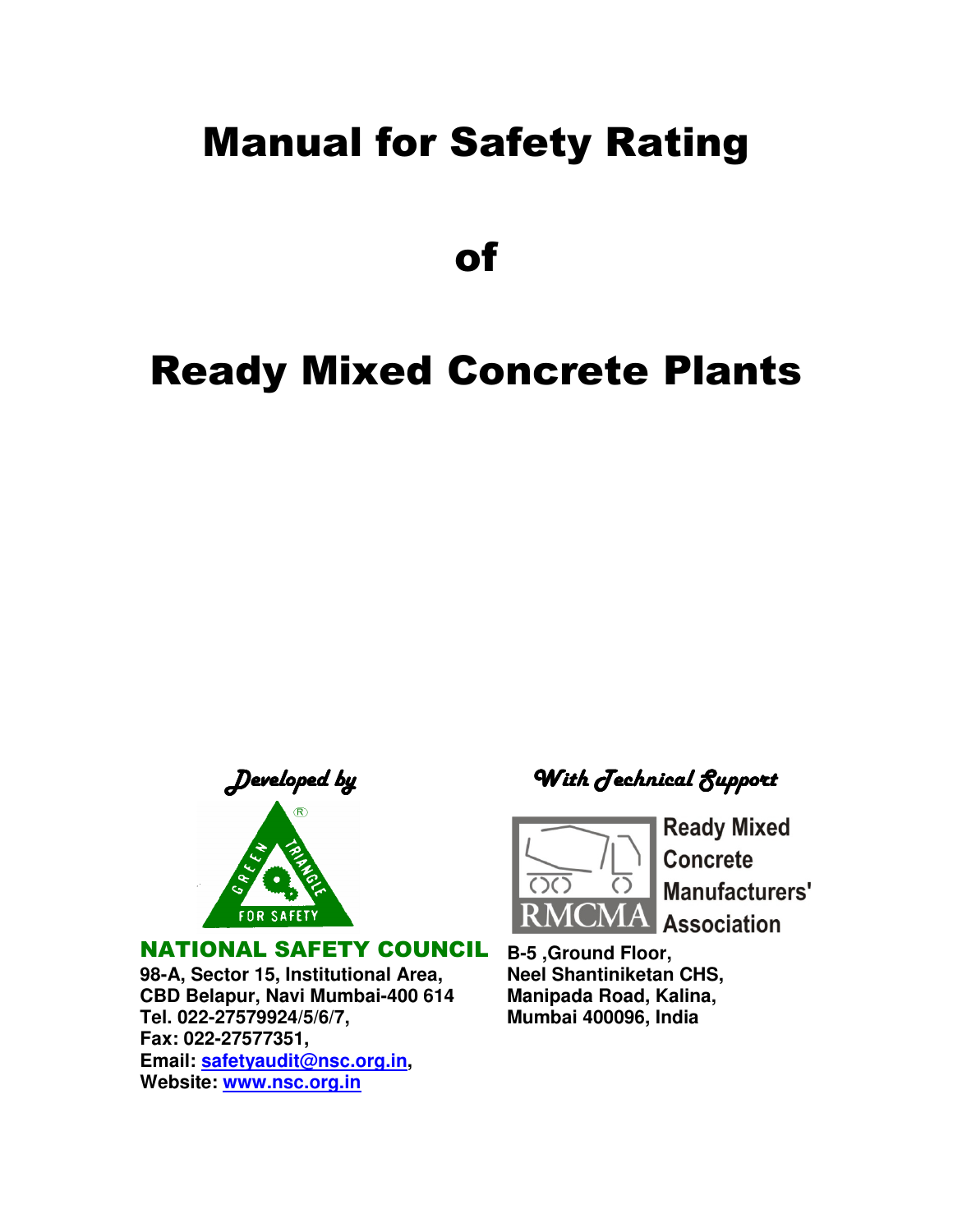# CONTENTS

| SI. No.        | <b>Title</b>                                                           |                |  |  |
|----------------|------------------------------------------------------------------------|----------------|--|--|
|                |                                                                        |                |  |  |
|                | <b>PREFACE</b>                                                         | $\mathbf{1}$   |  |  |
| 1.             | <b>ABOUT NSC &amp; RMCMA</b>                                           | $\overline{2}$ |  |  |
| $\overline{2}$ | <b>SCOPE</b>                                                           | 3              |  |  |
| 3.             | INTRODUCTION TO SAFETY RATING SYSTEM                                   | 3              |  |  |
| 4.             | <b>KEY ELEMENTS FOR SAFETY RATING SYSTEM</b>                           | $\overline{4}$ |  |  |
| 5.             | <b>CRITERIA FOR SAFETY RATING</b>                                      | $\overline{7}$ |  |  |
| 6.             | <b>REPORT ON SAFETY RATING</b>                                         | 8              |  |  |
| 7.             | <b>BENEFITS</b>                                                        | 9              |  |  |
| 8.             | <b>ELEMENT-WISE WEIGHTAGE</b>                                          | 10             |  |  |
| 9.             | SUB-ELEMENT-WISE MAXIMUM SCORE                                         | 11             |  |  |
| 10.            | JUSTIFICATION OF PERCENTAGE SHARE<br>OF.<br><b>MARKS</b>               | 14             |  |  |
| 11.            | <b>METHODOLOGY</b>                                                     | 17             |  |  |
| 12.            | <b>SCORING QUESTIONNAIRE / CHECKLIST</b>                               | 18             |  |  |
|                |                                                                        |                |  |  |
| $TABLE - 3$    | <b>CHECKLIST FOR SCORING</b>                                           | 19             |  |  |
|                |                                                                        |                |  |  |
| $TABLE - 4$    | <b>CONSOLIDATED SCORE SHEET</b>                                        | 53             |  |  |
|                |                                                                        |                |  |  |
| $TABLE - 5$    | MARKS FOR ALL ELEMENTS AND PERCENTAGE<br><b>MARKS</b>                  | 55             |  |  |
|                |                                                                        |                |  |  |
| $ANNEXURE - 1$ | TYPES OF RECORDS TO BE EXAMINED DURING<br>THE RMC SAFETY RATING SYSTEM | 56             |  |  |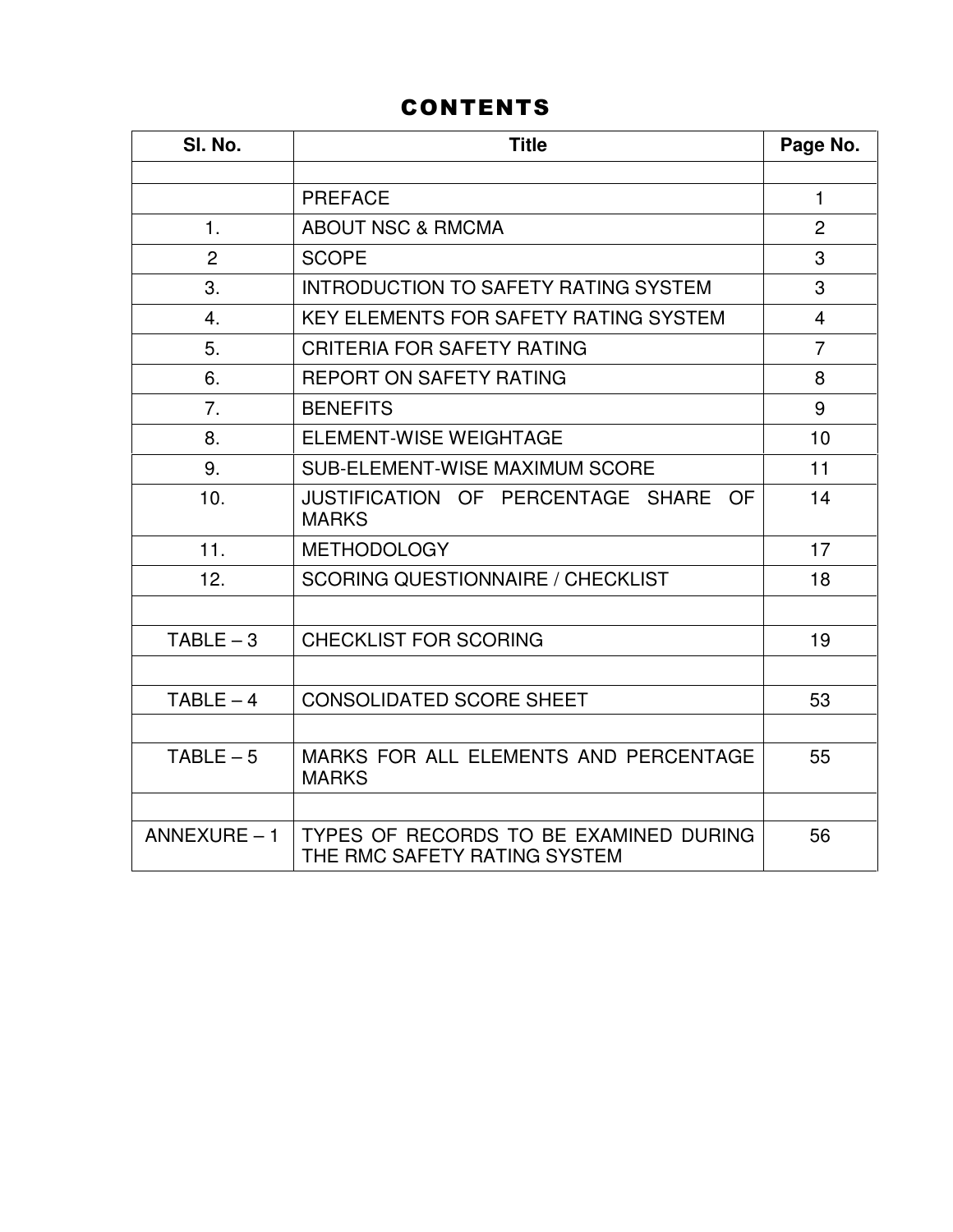# RMCMA Safety Rating

# Preface

Ready Mixed Concrete Manufacturers' Association (RMCMA), India is a non-profit industry organization of leading ready mixed concrete producers from India. The membership includes many well-known corporates like ACC Ltd, UltraTech Cement Ltd, Lafarge Aggregates & Concrete (India) Pvt Ltd, RMC Readymix India- A division of Prism Cement Ltd, RDC Concrete (India) Pvt Ltd, and Godrej & Boyce Mfg Co Ltd etc. The RMCMA is a registered body under the Societies Registration Act, 1860 (Bylaw 21) of the Government of India and was established in March 2002.

The vision of RMCMA is to make ready-mixed concrete the preferred building material of choice across the whole of India. The RMCMA is committed to provide leadership to the ready-mixed concrete industry in India without sacrificing the interests of end-users, designers, specifiers, owners and others.

 The RMCMA is providing latest information on products and services to all its Members so that they are able to upgrade their operations continually. It would share the latest developments in concrete technology within its members and the customers of ready mixed concrete.

Leading RMCMA member companies follow well-established Occupational Health and Safety (OHS) and Environmental Standards. However, the need to have a standardized rating system to evaluate OHS practices was felt. Therefore, RMCMA approached National Safety Council (NSC) and sought its assistance in formulating Safety Rating System for the ready-mixed concrete industry in India. The RMCMA's Health, Safety & Environment (HSE) Committee worked closely with the NSC Team in developing this Rating System, which we are sure, would help the RMCMA to assess RMC units with same yard stick and motivate them towards continual improvement.

The Rating System is prepared to meet requirement of all sites of RMCMA.

We wish to place on records the appreciation for the hard work by NSC Team and HSE Committee of RMCMA in developing this comprehensive Safety Rating Manual for ready-mixed concrete plants in India.

**(Ravishankar M) President Ready Mixed Concrete manufacturers' Association**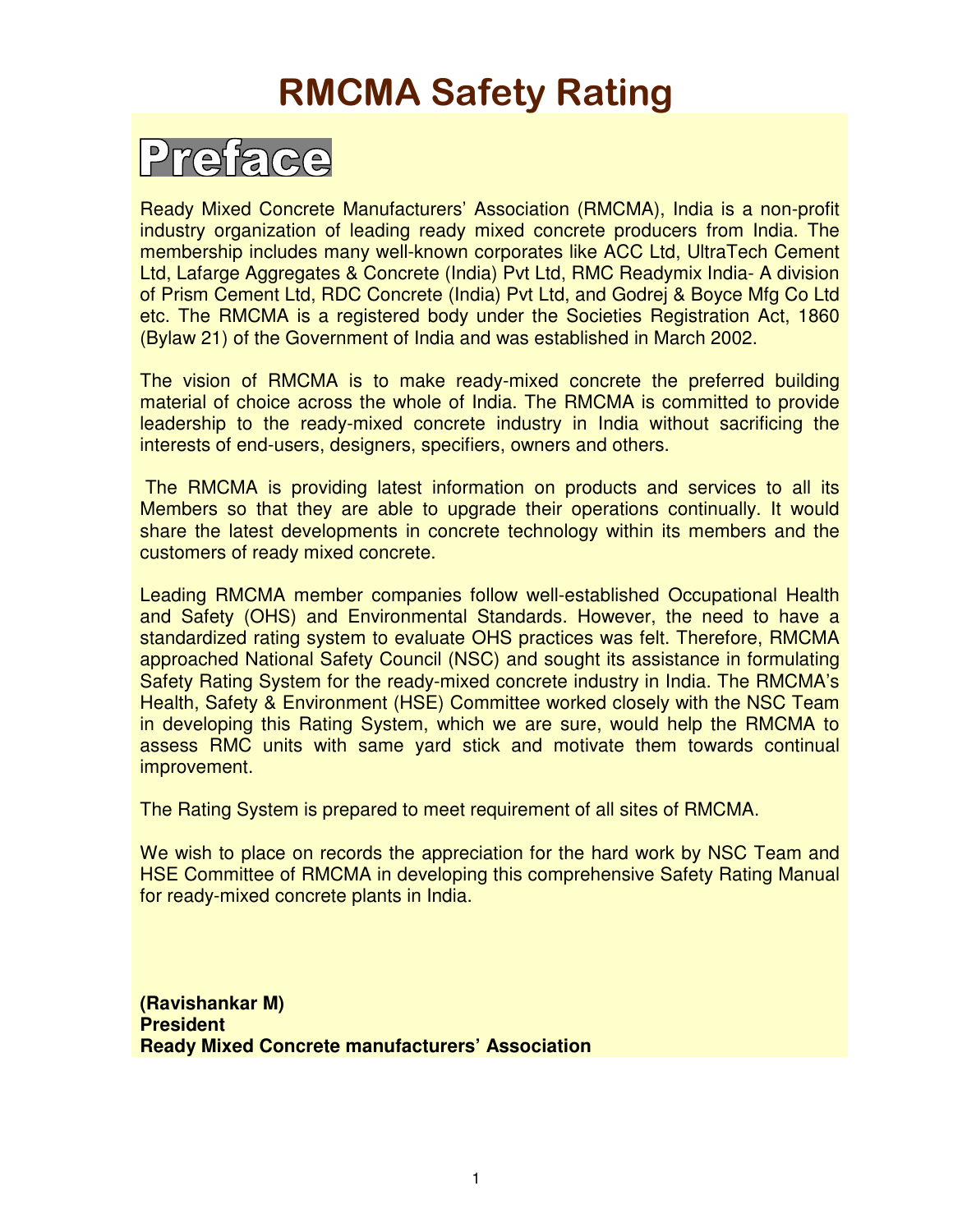# 1 About NSC & RMCMA

# MSG

National Safety Council (NSC) is a premier, non-profit, self-financing and tripartite apex body at the national level in India. It is an autonomous body, which was set up by the Government of India, Ministry of Labour and Employment on March 4, 1966 to generate, develop and sustain a voluntary movement on Safety, Health and Environment (SHE) at the national level. It was registered as a Society under the Societies Registration Act, 1860 and subsequently, as a Public Trust under the Bombay Public Trust Act, 1950. NSC's vision is to be a national leader for providing guidance and services to make workplaces safer, healthier and environment friendly. Building capacity, developing material, methods, procedures and strengthening the national movement (including unorganized sector) on Safety, Health and Environment to prevent and mitigate the loss of life, human suffering and economic losses is the mission of NSC.

The Ready Mixed Concrete Manufacturers' Association (RMCMA), India, is a nonprofit industry organization of leading ready mixed concrete producers from India. The RMCMA is a registered body under the Registrars of Societies Act 1860 (By law 21) of the Government of Maharashtra, India. It was established in March 2002. The vision of RMCMA is to make ready-mixed concrete the preferred building material of choice across the whole of India. The RMCMA is committed to provide leadership to the ready-mixed concrete industry in India. It advances the interests of the entire ready mixed concrete industry in India, without sacrificing the interests of end users, designers, specifiers, owners and others. It provides a variety of services to its Members in respect of trade, commerce, promotion, education, etc. connected with ready mixed concrete. The RMCMA will encourage the sustainable development of concrete industry in India and its staff and Members would strive to emphasize the fact that concrete is the best environmental-friendly material of construction available today. The RMCMA would provide latest information on products and services to all its Members so that they are able to upgrade their operations continually. It would share the latest developments in concrete technology with its members and the customers of ready mixed concrete. The RMCMA would strive to expand the market for ready mixed concrete in India. It would endeavor to bring a large majority of RMC manufactures under its fold so that a strong combined voice of the industry can be used to find meaningful solutions on various issues hindering the healthy growth of the industry. The RMCMA staff and members would work in a spirit of co-operation and ensure that the ready mixed concrete industry operates harmoniously within communities and the society at large.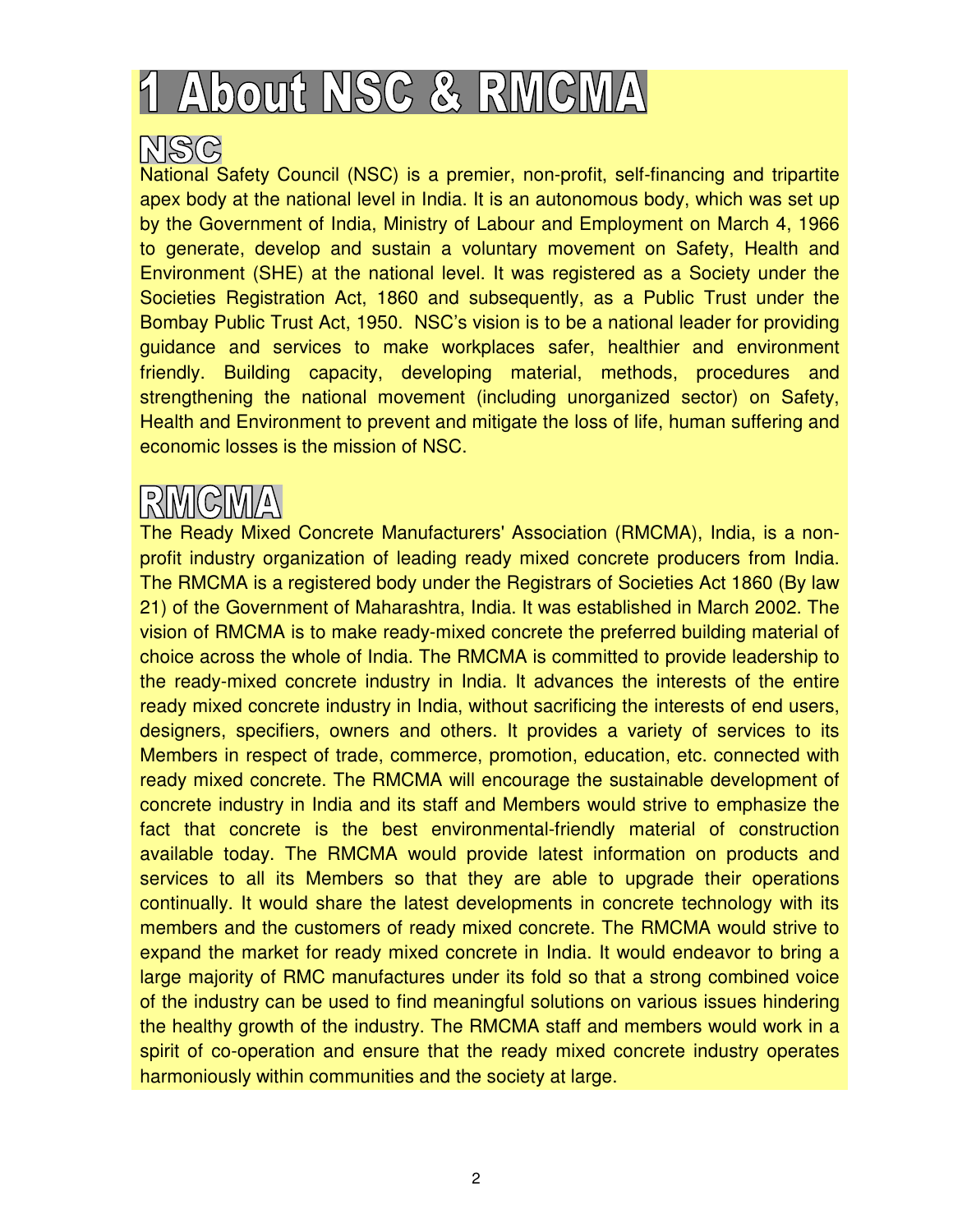

The Ready-mixed concrete plants produce concrete and supply to different construction sites in a ready to use condition. The main operations in the plant involve batching of different ingredients of concrete such as cement, aggregates, sand water, chemical and mineral admixtures in accurate proportions, mixing the ingredients thoroughly and transport the fresh concrete to various construction sites, where the concrete is placed in formwork. The concrete mix is designed to provide the required performance.

This Rating System is applicable only to Ready Mixed Concrete plants in India. The operations of transporting and placing concrete at site are excluded from the scope of the rating system as they are handled by different agencies.

# **3 INTRODUCTION TO SAFETY RATING SYSTEM**

The RMCMA Safet Rating Manual lists eight key elements for assessing the safety standards in an RMC plant. Each of the eight key elements has several subelements. The total number of sub-elements in the Manual is about 60. The safety rating system has five levels – five being the highest "Excellent" rating. The other ratings levels are 4, 3, 2 and 1 being for Very Good, Good, Average and Basic respectively.

Page 8 shows the five points preparing a safety rating report. The benefits of having a safety rating system are also described on page 9. Table 1 on page 10 gives element wise weight age and % share of elements. Table 2 starting on page 11 shows the maximum scores for the sub elements. The justification of percentage share of marks is given on page 14. The methodology of implementing the rating system exercise appearing on page 17, divides the work into three parts viz. Previsit, plant –visit and post visit. The checklist for scoring in Table 3 begins with page 19. Table 4 (page 53) Table 5 (page 55) are for Consolidated Score sheet and Marks for all elements with % marks respectively. Finally, at the end Annexure  $-1$ , lists the types of records to be examined during the safety rating audit.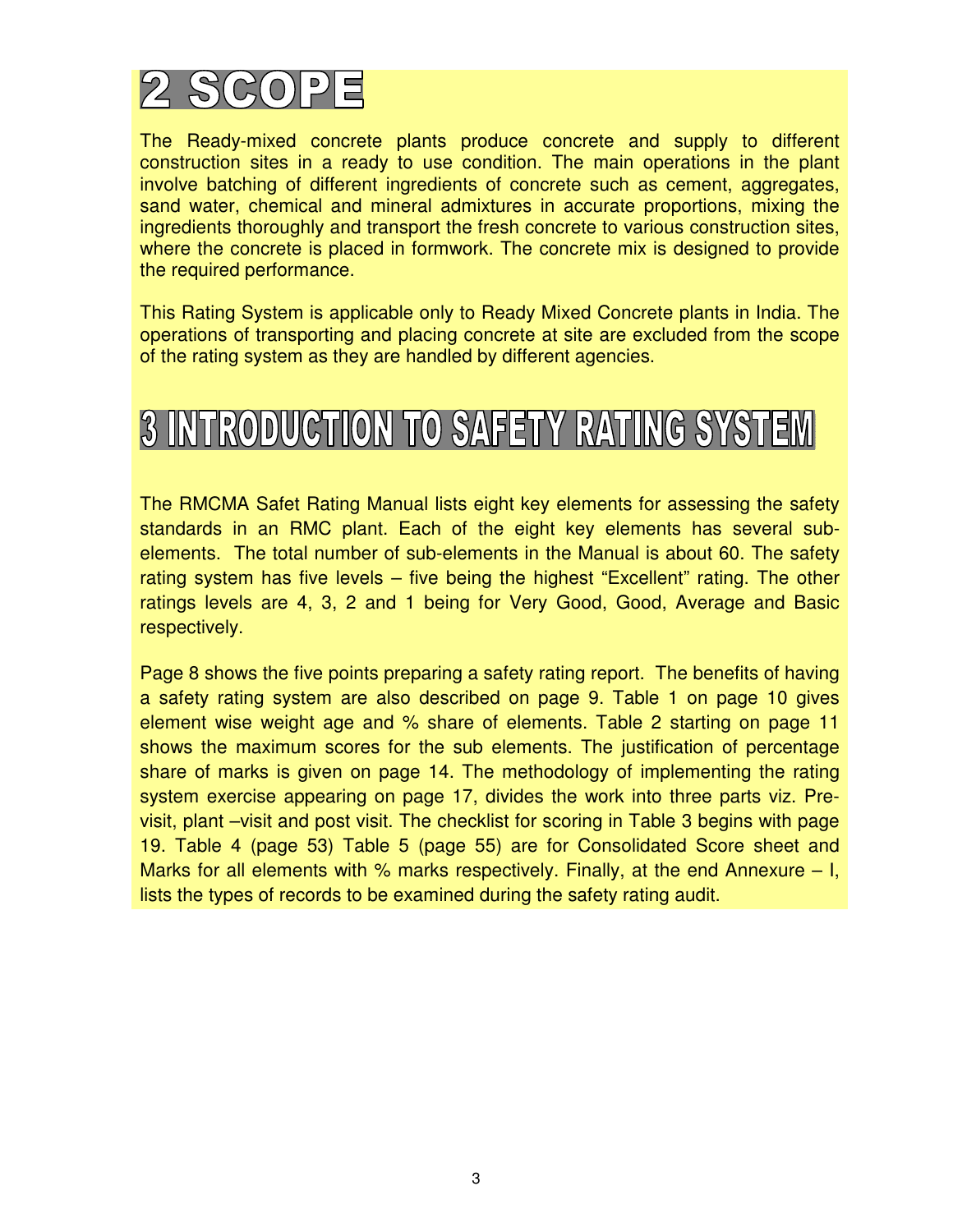# 4 KEY ELEMENTS FOR SAFETY RATING SYSTEM

### **The eight key elements are**

- **1. OH&S Management**
- **2. Physical Hazard**
- **3. Chemical Hazard**
- **4. Fire and Explosion Hazard**
- **5. Industrial Hygiene/Occupational Health**
- **6. Accident/Incident Reporting, Investigation and Analysis**
- **7. Emergency Preparedness (On-site)**
- **8. Safety Inspection**

**The detailed scoring and questionnaire is in Table 3**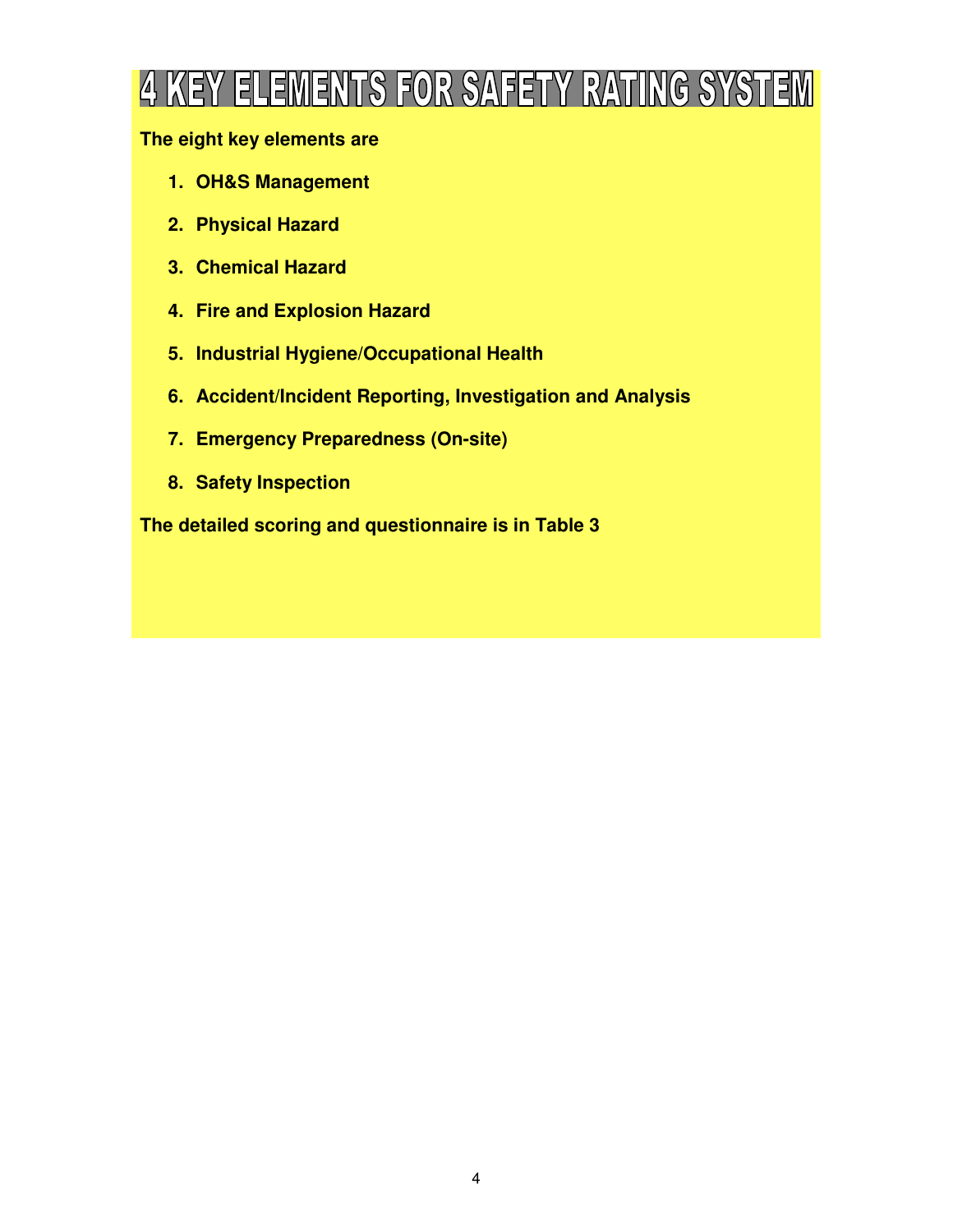# Sub-Elements

# **A. OH&S MANAGEMENT**

- 
- 
- 5. Plant Modification Procedure 6. Work Permit System<br>7. Contractors' Safety System 8. Plant Design & Layout
- 
- 7. Contractors' Safety System 8. Plant Design 8. Plant Design 8. Plant Design 8. Contractors' Safety Broaders.
- 
- 13. Motivational and Promotional Measures for OH&S
- 
- 17. Personal Protective Equipment

# **B. PHYSICAL HAZARD**

- 1. Housekeeping 2. Machine and General Area
- 3. Material Handling **4. Electrical Safeguarding**
- 5. Safety in Storage and Warehousing
- **Equipment** 7. Control Measures for Work at height Safety in Confined Space
- 9 Stability of Equipment

### **C. CHEMICAL HAZARD**

- 1. Transportation of Hazardous **Substances** Handling of Hazardous **Substances** 3. Material Safety Data Sheet Spill Control measures
- (MSDS)<br>Gas Cylinder Safety 5. Gas Cylinder Safety 6. Labeling and Colour Coding
- 7. Hazardous Waste management

#### **D. FIRE AND EXPLOSION HAZARD**

| 1. | Organisational Setup for Fire 2. Built in Safety in Design and |                           |  |              |             |               |  |
|----|----------------------------------------------------------------|---------------------------|--|--------------|-------------|---------------|--|
|    | <b>Fighting</b>                                                |                           |  | Construction |             |               |  |
|    | 3. Fire Detection and Alarm System 4.                          |                           |  | Portable     | <b>Fire</b> | Extinguishing |  |
|    |                                                                |                           |  | System       |             |               |  |
| 5. | Fire Fighting                                                  | Equipment & 6. Fire Drill |  |              |             |               |  |
|    | <b>Facilities</b>                                              |                           |  |              |             |               |  |
|    | 7. Fire Fighting Training                                      |                           |  |              |             |               |  |

- 1. OH&S Policy 2. OH&S organizational set-up
- 3. Safety Manual 2008 and 4. Safe Operating Procedures
	-
	-
- 9. Medical Management of Accidents 10. Employee Selection and Placement
- 11. Safety Culture **12. Statutory Licenses**, Approvals and Records
	- 14. Hazard Identification and Risk Assessment

6. Hazard Assessment of New

15. Product Safety 16. Safety Training

Guarding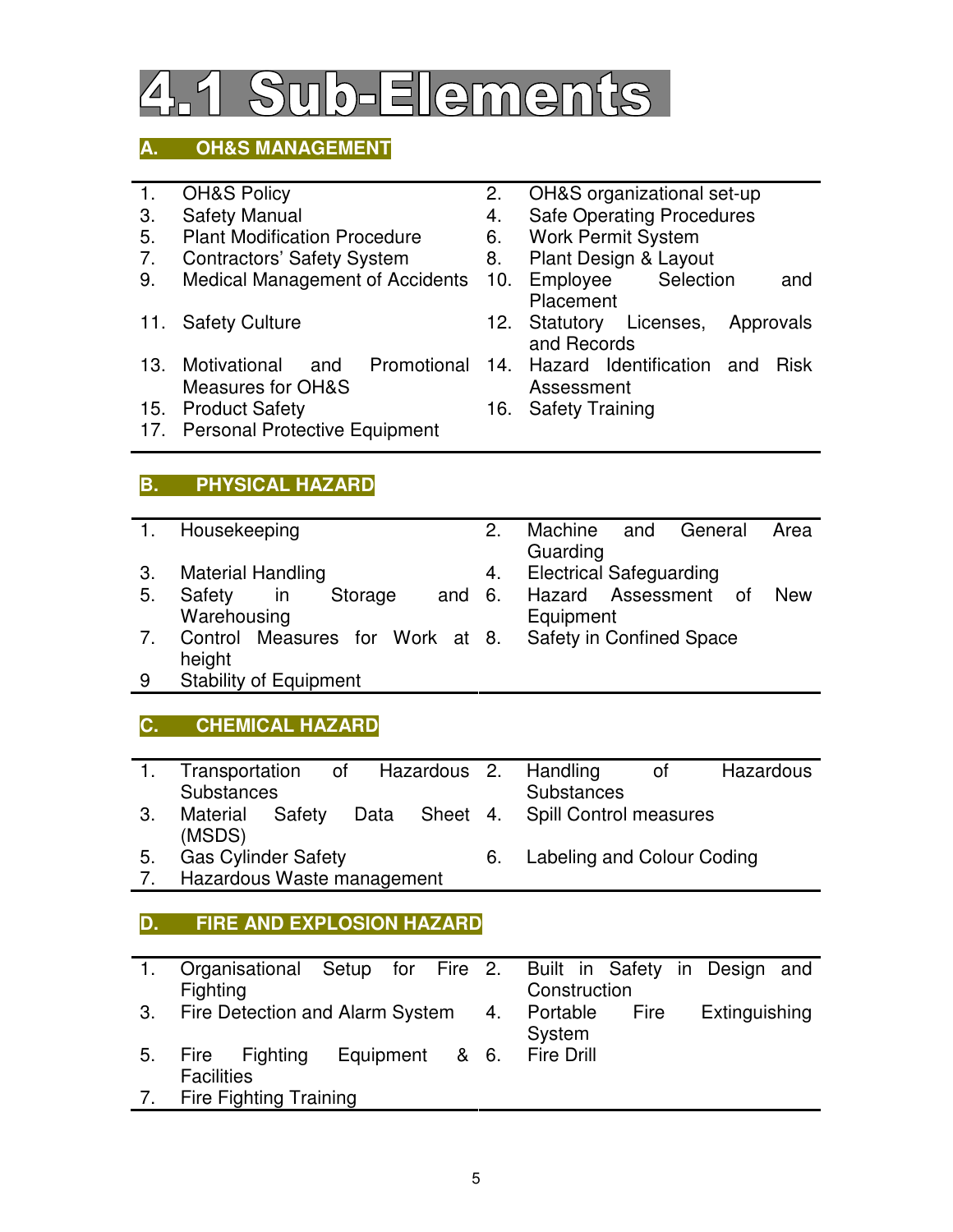### **E. INDUSTRIAL HYGIENE / OCCUPATIONAL HEALTH**

- 1. Ventilation, Illumination and Noise 2. Workplace Monitoring of
- 3. First aid Facilities and Occupational Health Centre (OHC)
- 5 Occupational Disease

### **F. ACCIDENT/ INCIDENT REPORTING, INVESTIGATION AND ANALYSIS**

- 
- 
- 1. Accident Reporting, 2. Accident Investigation
- 3. Analysis of Accidents 4. Implementation of Recommendations
- 5. Reporting & Investigation of Near miss Incidents

#### **G. EMERGENCY PREPAREDNESS (ON-SITE/OFF SITE)**

- 1. Site specific details, Identification of emergencies and accident scenario, Updation of emergency plan
	- Medical care
- 3. Periodic Drills/ exercises 4. Emergency Control Centre

### **H. SAFETY INSPECTION**

| Inspection Programme | Methodology & Inspection Team |
|----------------------|-------------------------------|
| <b>Safety Audit</b>  | Compliance<br>Recommendations |

- Hazardous Chemicals
- Periodic Medical Examination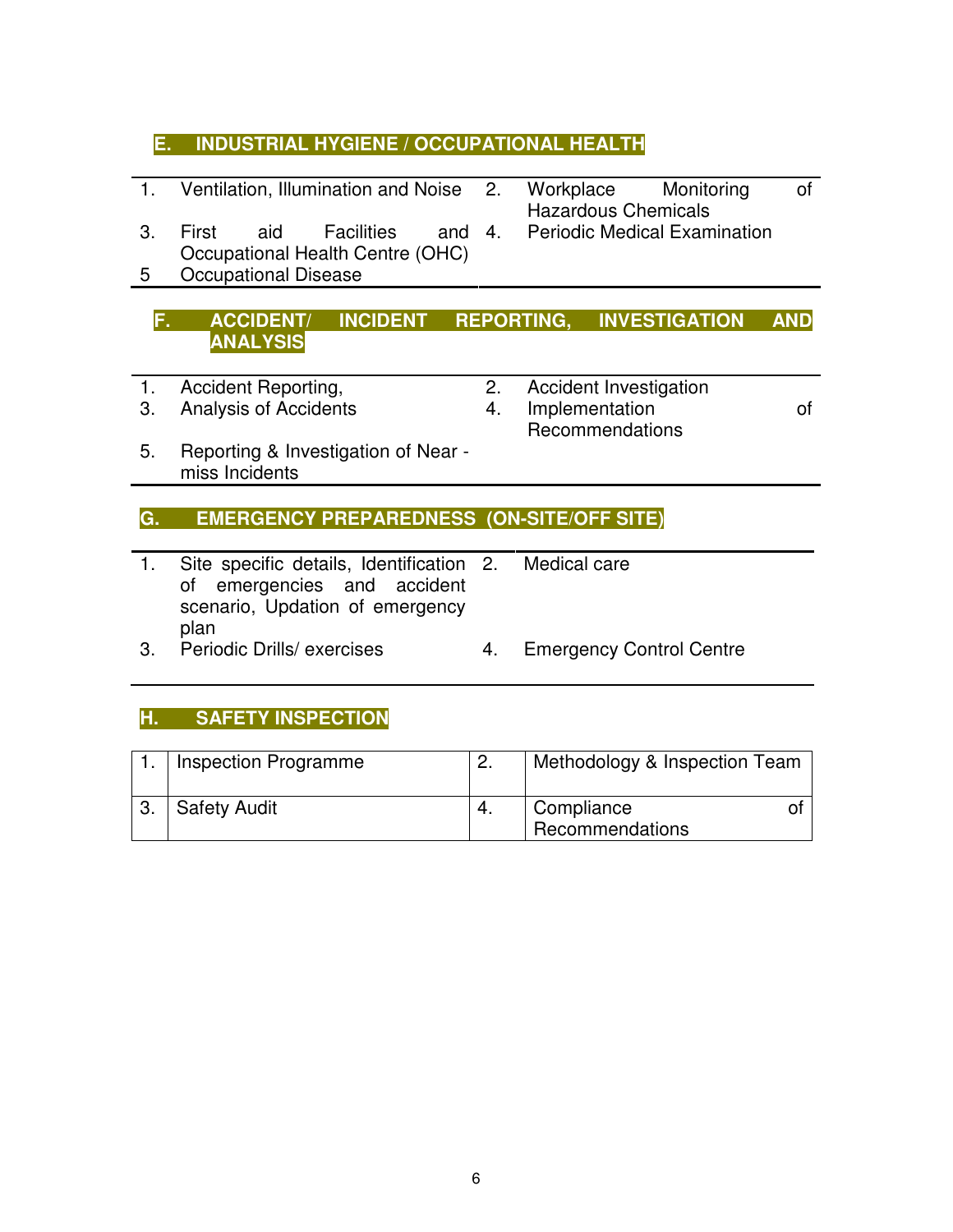# **CRITERIA FOR SAFETY RATING** 5

 $\overline{\phantom{a}}$ 

| The marks to be obtained for getting Various Levels of<br><b>Ratings</b> |                  |                           |  |  |  |  |
|--------------------------------------------------------------------------|------------------|---------------------------|--|--|--|--|
| <b>Level of Rating</b>                                                   |                  | <b>Grading Percentage</b> |  |  |  |  |
| 5(Five)                                                                  | <b>Excellent</b> | 86-100%                   |  |  |  |  |
| 4(Four)                                                                  | <b>Very Good</b> | 76 - 85%                  |  |  |  |  |
| 3 (Three)                                                                | Good             | 66 - 75%                  |  |  |  |  |
| 2(Two)                                                                   | <b>Average</b>   | 56-65%                    |  |  |  |  |
| 1(One)                                                                   | <b>Basic</b>     | $50 - 55%$                |  |  |  |  |

- i) The RMC units expecting **Level Five Rating** (Highest) should have all the eight key elements systems in vogue i.e, they should have at least 75% marks in all the key elements and overall marks 85% and above.
- ii) The RMC units expecting **Level Four Rating** should have all the eight key elements systems in vogue and they should score at least 65% marks in all the key elements and overall marks 75% and above.
- iii) The RMC units expecting **Level Three Rating** should have at least seven key elements including the OHS Management system in vogue and they should score at least 55% marks in all the key elements and overall marks 65% and above.
- iv) The RMC units expecting **Level Two Rating** should have at least six key elements including the OHS Management system in vogue and should score at least 50% marks in all the key elements and overall marks 55% and above.
- v) The RMC units expecting **Level One Rating** should score overall marks 50% and above.
- vi) RMC units scoring below 50% would be provided with Score Card only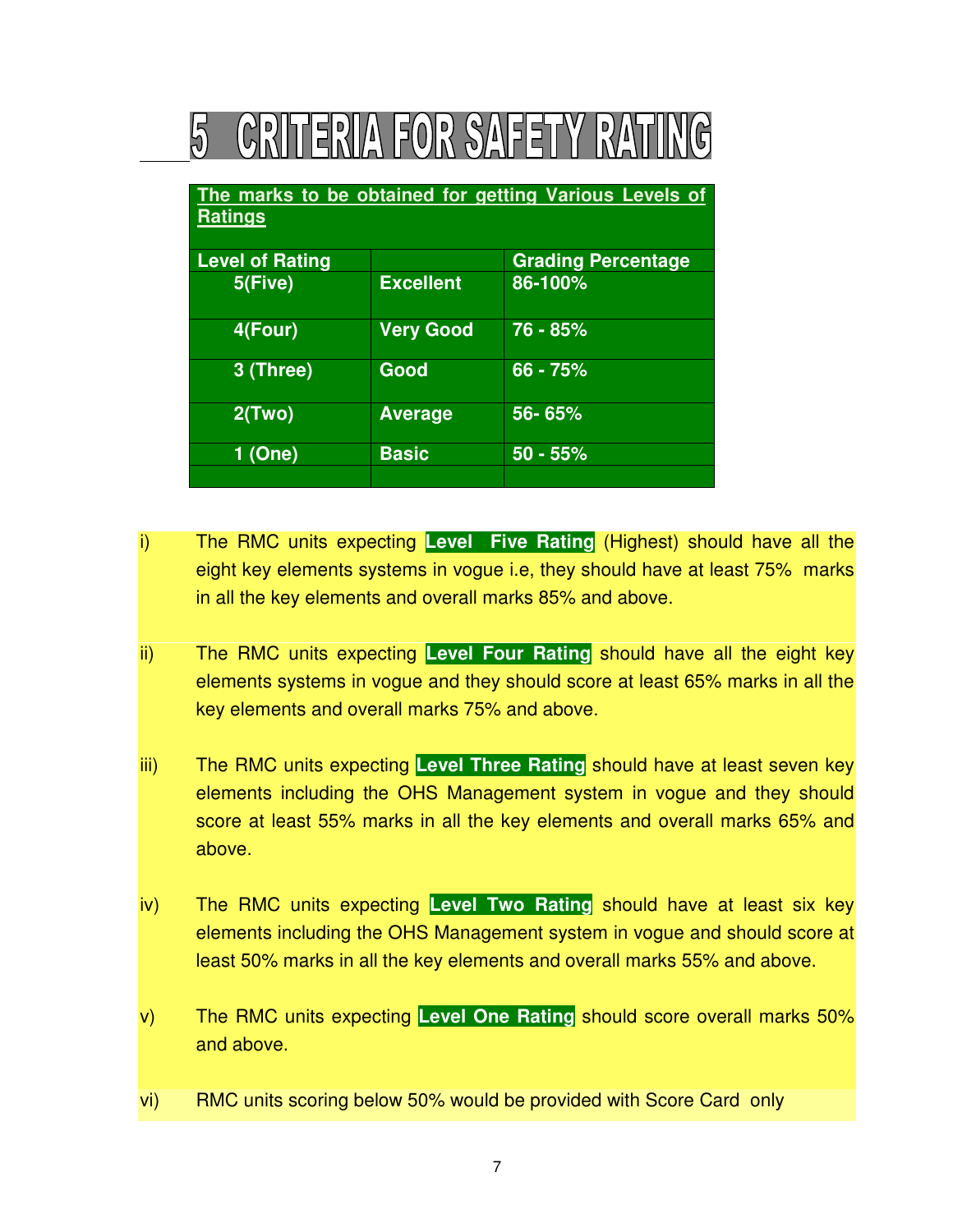# **6 REPORT ON SAFETY RATING**

- a) Brief profile of unit under assessment,
- b) Details of team visited for the assessment with dates,
- c) Marks obtained in individual sub-elements,
- d) Total marks obtained in the eight major elements ,
- e) Rating Level, if applicable.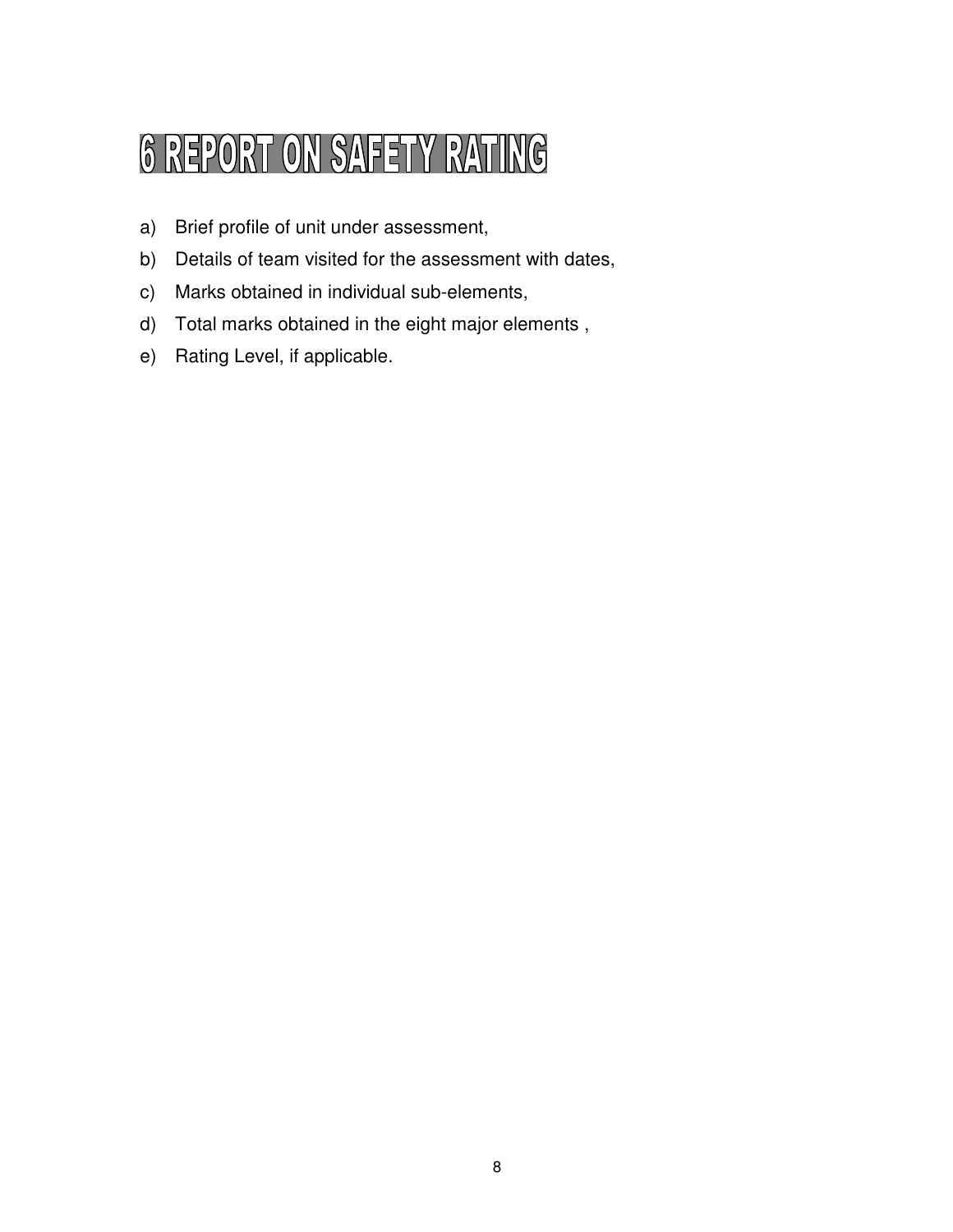|           | 3 3 2 1 3 3 6                                                                                                                 |  |
|-----------|-------------------------------------------------------------------------------------------------------------------------------|--|
|           | Leap towards higher safety standard and<br>better Health Safety and Environmental<br>repute for workforce.                    |  |
|           | Benchmarking safety systems of the RMC<br><b>Units</b>                                                                        |  |
|           | Scale all Readymix the industries with<br>same yard stick and lead/ motivate the<br>industries towards continual improvement. |  |
| $\bullet$ | Make the management and workers of<br>units- proud to get recognition to their<br>effort towards improvement in safety.       |  |
|           | The public know that the unit management<br>company takes care about the workforce                                            |  |
|           | The stakeholders would have confidence in<br>enhancing business with High Level of<br><b>Rating Company/Unit</b>              |  |
|           | People would be willing to join company<br>knowing the working condition and the<br>safety track records                      |  |
|           | Chance of motivating other company<br>management to achieve higher standard<br>and competitive feeling nationwide.            |  |
|           | Primarily based on IS 14489 and other<br>statutory requirements                                                               |  |
|           | The rating is tuned to Indian context and<br>at par with International Rating System                                          |  |

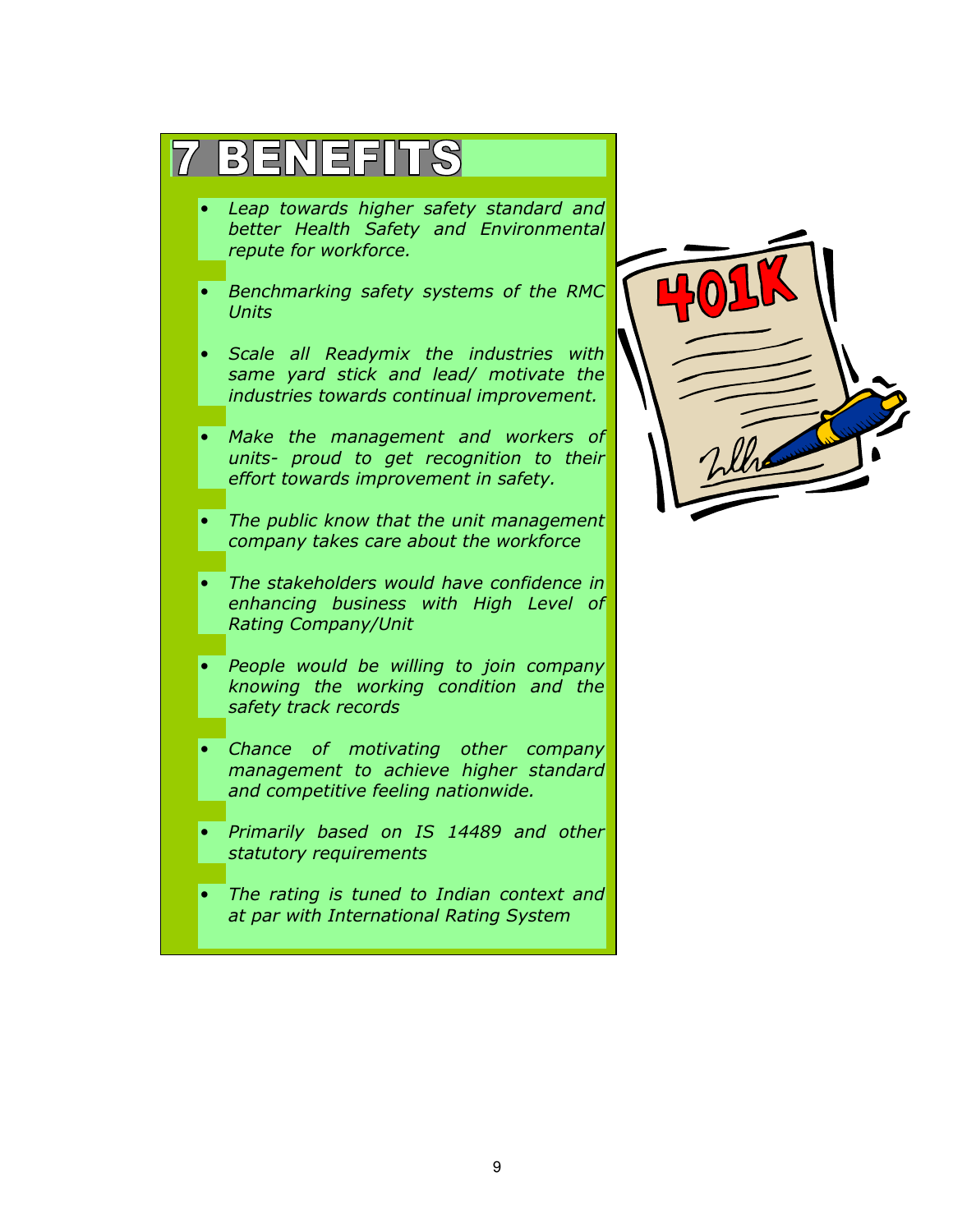## ELEMENT- WISE WEIGHTAGE 8

### Table 1

| <b>No</b>                                | <b>Elements</b>                             | <b>Marks</b> | % Share of<br><b>Elements</b> |  |  |
|------------------------------------------|---------------------------------------------|--------------|-------------------------------|--|--|
| A                                        | <b>OH&amp;S Management</b>                  | 245          | 25.8                          |  |  |
| B                                        | <b>Physical Hazard</b>                      | 170          | 17.7                          |  |  |
| $\mathbf{C}$                             | <b>Chemical Hazard</b>                      | 60           | 6.3                           |  |  |
| D                                        | <b>Fire and Explosion Hazard</b>            | 50           | 5.3                           |  |  |
| E.                                       | Industrial Hygiene/Occupational Health      | 95           | 10                            |  |  |
| F                                        | Accident/Incident Reporting,                | 150          | 15.8                          |  |  |
|                                          | <b>Investigation and Analysis</b>           |              |                               |  |  |
| G                                        | <b>Emergency Preparedness (On-site/Off-</b> | 50           | 5.3                           |  |  |
|                                          | site)                                       |              |                               |  |  |
| н                                        | <b>Safety Inspection</b>                    | 130          | 13.7                          |  |  |
|                                          |                                             |              |                               |  |  |
| <b>Total Maximum Score</b><br>100<br>950 |                                             |              |                               |  |  |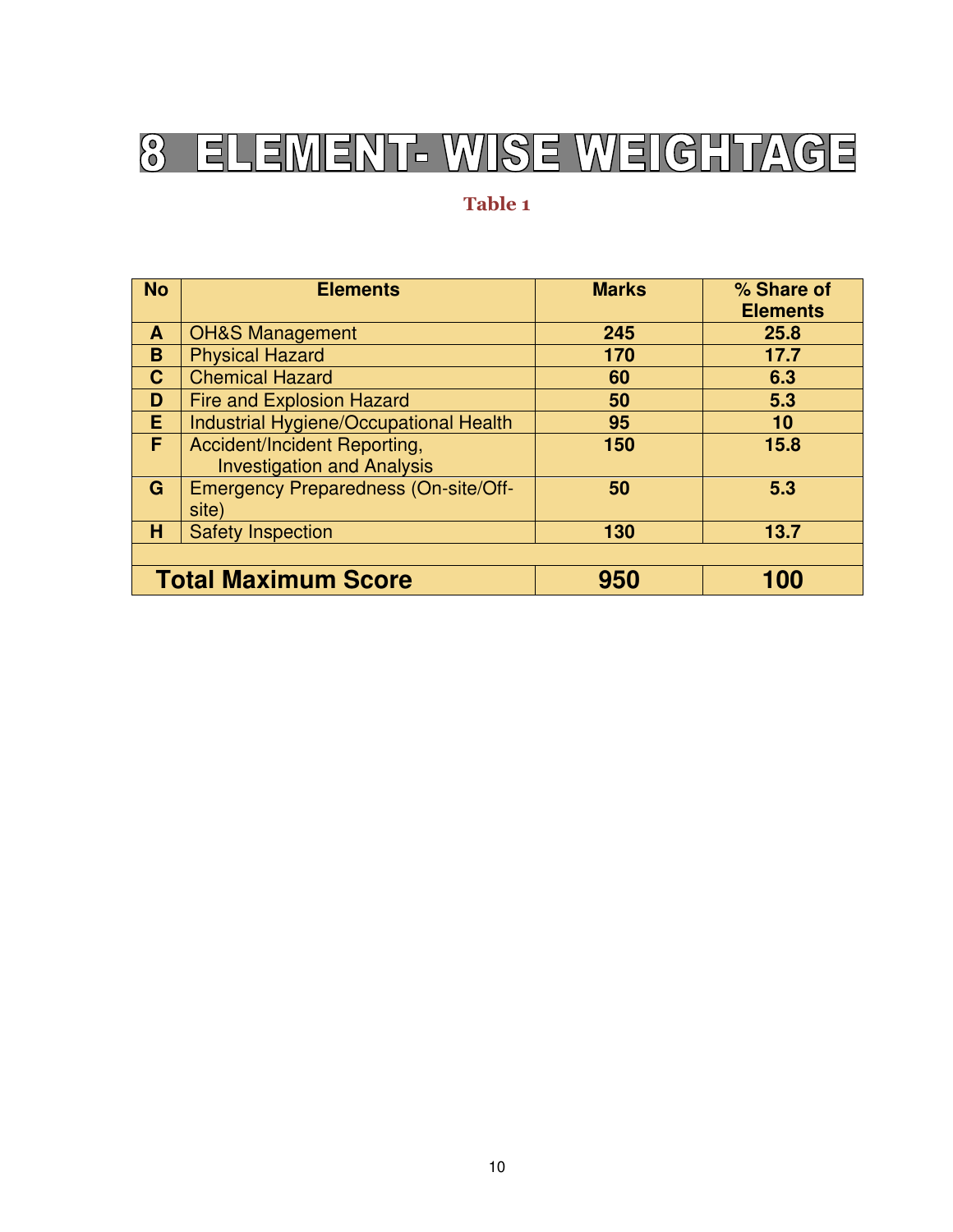# 9 SUB-ELEMENT- WISE MAXIMUM SCORE

### Table 2

# **A. O H & S MANAGEMENT**

| No             | Sub-element                      | <b>Marks</b>   | No.            | Sub-element                  | <b>Marks</b>   |
|----------------|----------------------------------|----------------|----------------|------------------------------|----------------|
| A <sub>1</sub> | <b>OH&amp;S Policy</b>           | 25             | A2             | OH&S organizational set-     | 20             |
|                |                                  |                |                | up                           |                |
|                |                                  |                |                | A2.1 Safety Department       | (15)           |
|                |                                  |                |                | A2.2 Safety Committee        | 5)             |
|                |                                  |                |                |                              |                |
| A3             | <b>Safety Manual</b>             | 5              | A <sub>4</sub> | Safe<br>Operating            | 15             |
|                |                                  |                |                | Procedures                   |                |
| A5             | Modification<br>Plant            | 5              | A6             | <b>Work Permit System</b>    | 15             |
|                | Procedure                        |                |                |                              |                |
| <b>A7</b>      | Safety<br>Contractors'<br>System | 15             | A <sub>8</sub> | Plant Design & Layout        | 15             |
| A9             | Medical Managemen                | 15             | A10            | Employee Selection and       | 5 <sup>5</sup> |
|                | <b>Accidents</b>                 |                |                | Placement                    |                |
|                |                                  |                |                |                              |                |
| A11            | <b>Safety Culture</b>            | 25             | A12            | Licenses,<br>Statutory       | 15             |
|                | A11.1 Commitment                 | (15)           |                | <b>Approvals and Records</b> |                |
|                |                                  |                |                |                              |                |
|                | of Management                    | 10)            |                |                              |                |
|                | A 11.2 Attitude of<br>Workers    |                |                |                              |                |
| A13            | Motivational<br>and              | 10             | A14            | Hazard Identification and    | 20             |
|                | Promotional                      |                |                | <b>Risk Analysis</b>         |                |
|                | <b>Measures for OH&amp;S</b>     |                |                |                              |                |
| A15            | <b>Product Safety</b>            | 5 <sup>5</sup> | A16            | <b>Safety Training</b>       | 15             |
| A17            | Personal Protective              | 20             |                |                              |                |
|                | Equipment                        |                |                |                              |                |
|                |                                  |                |                | <b>Total A</b>               | 245            |

# **B. PHYSICAL HAZARDS**

| No         | Sub-element              | <b>Marks</b> | No.        | Sub-element                             | <b>Marks</b> |
|------------|--------------------------|--------------|------------|-----------------------------------------|--------------|
| <b>B18</b> | Housekeeping             | 15           | <b>B19</b> | Machine and General Area 30<br>quarding |              |
| <b>B20</b> | <b>Material Handling</b> | 20           | <b>B21</b> | <b>Electrical Safeguarding</b>          | 55           |
|            |                          |              |            | 21.1<br>Electrical<br>General           | (30)         |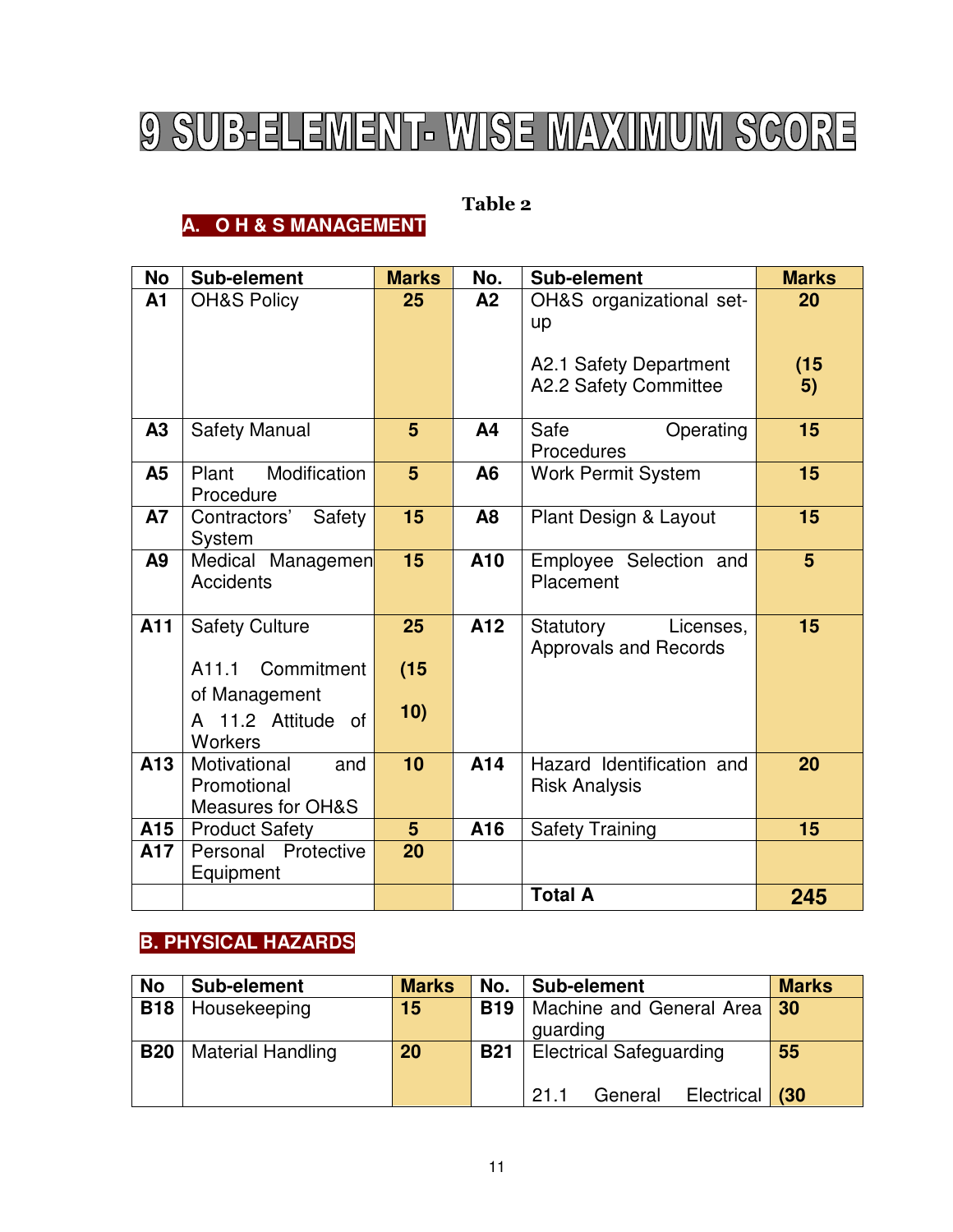| <b>No</b>  | Sub-element                             | <b>Marks</b> | No.        | Sub-element                                                                      | <b>Marks</b> |
|------------|-----------------------------------------|--------------|------------|----------------------------------------------------------------------------------|--------------|
|            |                                         |              |            | Safety<br>21.2<br>Electrical<br>Safety<br>during Operation<br>and<br>maintenance | 25)          |
| <b>B22</b> | Safety in Storage and 10<br>Warehousing |              | <b>B23</b> | of $\vert 5 \vert$<br>Hazard Assessment<br>New Equipment                         |              |
| <b>B24</b> | Control Measures for<br>Work at height  | $\vert$ 10   | <b>B25</b> | Safety in work in confined 10<br>space                                           |              |
| <b>B26</b> | Structural stability                    | 15           |            |                                                                                  |              |
|            |                                         |              |            | <b>Total B</b>                                                                   | 170          |

# **C. CHEMICAL HAZARDS**

| <b>No</b>       | Sub-element                                         | <b>Marks</b>   | No.             | Sub-element                                   | <b>Marks</b> |
|-----------------|-----------------------------------------------------|----------------|-----------------|-----------------------------------------------|--------------|
| C 27            | Transportation<br>0f<br><b>Hazardous Substances</b> | 15             | C <sub>28</sub> | Handling of Hazardous<br>Substances/Chemicals | 5            |
| C <sub>29</sub> | Material<br>Safety<br>Data<br>Sheet (MSDS)          | $5\phantom{1}$ | C <sub>30</sub> | <b>Spill Control measures</b>                 | 5            |
| C <sub>31</sub> | <b>Gas Cylinder Safety</b>                          | 10             | C <sub>32</sub> | Labeling and Painting                         | 10           |
| C33             | Waste<br><b>Hazardous</b><br>management             | 10             |                 |                                               |              |
|                 |                                                     |                |                 | <b>Total C</b>                                | 60           |

# **D. FIRE AND EXPLOSION HAZARDS**

| <b>No</b>  | Sub-element                             | <b>Marks</b> | No.             | Sub-element                 | <b>Marks</b> |
|------------|-----------------------------------------|--------------|-----------------|-----------------------------|--------------|
| D34        | Organisational<br>Setup                 | 5            | <b>D35</b>      | Built in Safety in Civil 5  |              |
|            | for fire fighting                       |              |                 | Design and Construction     |              |
| <b>D36</b> | Detection<br><b>Fire</b><br>and         | <b>5</b>     | <b>D37</b>      | Portable<br><b>Fire</b>     | 20           |
|            | Alarm System                            |              |                 | <b>Extinguishing System</b> |              |
| <b>D38</b> | Fire Fighting Equipment $\vert 5 \vert$ |              | D <sub>39</sub> | <b>Fire Drill</b>           | 5            |
|            | & Facilities                            |              |                 |                             |              |
| <b>D40</b> | <b>Fire Fighting Training</b>           | 5            |                 |                             |              |
|            |                                         |              |                 | <b>Total D</b>              | 50           |

# **E. INDUSTRIAL HYGIENE AND OCCUPATIONAL HEALTH**

| <b>No</b> | Sub-element                  | <b>Marks</b> | No. | Sub-element             | <b>Marks</b> |
|-----------|------------------------------|--------------|-----|-------------------------|--------------|
| E 41      | Illumination<br>Ventilation, | 35           | E42 | Work place monitoring 5 |              |
|           | and Noise                    |              |     | hazardous<br>tor        |              |
|           |                              |              |     | chemicals               |              |
|           | E41.1 Ventilation            | (10)         |     |                         |              |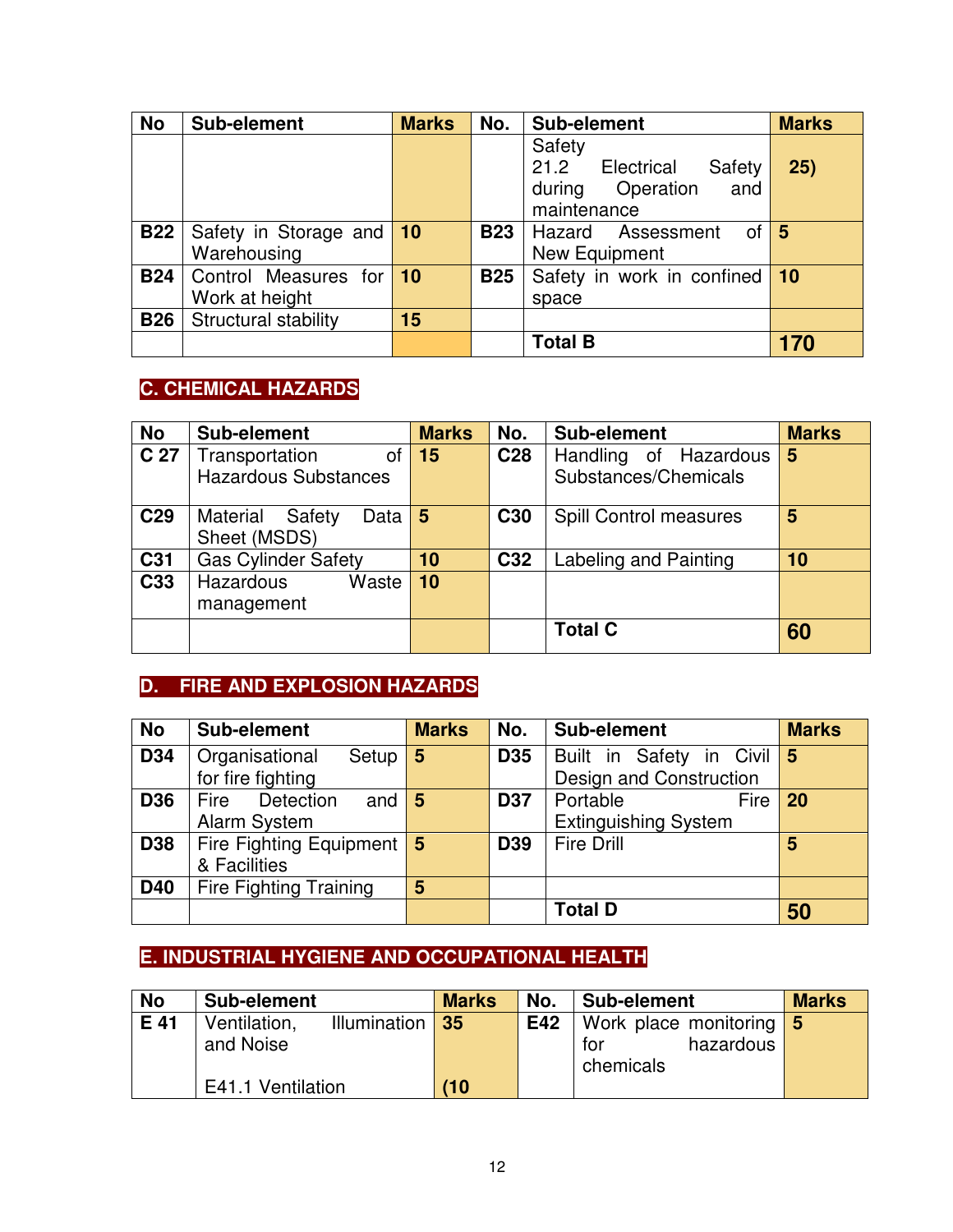| <b>No</b> | Sub-element                                                           | <b>Marks</b>                | No. | Sub-element                        | <b>Marks</b> |
|-----------|-----------------------------------------------------------------------|-----------------------------|-----|------------------------------------|--------------|
|           | E41.2 Illumination<br>$E$ 41.3 Noise                                  | 10<br>15)                   |     |                                    |              |
| E43       | First aid Facilities<br>and<br>Occupational<br>Health<br>Centre (OHC) | $\overline{\phantom{0}}$ 20 | E44 | Periodic<br>Medical<br>Examination | 25           |
| E45       | <b>Occupational Disease</b>                                           | 10                          |     | <b>Total E</b>                     | 95           |

# **F. ACCIDENT/INCIDENT REPORTING, INVESTIGATION AND ANALYSIS**

| <b>No</b> | Sub-element                  | <b>Marks</b> | No.        | Sub-element                   | <b>Marks</b> |
|-----------|------------------------------|--------------|------------|-------------------------------|--------------|
| F46       | <b>Accident Reporting,</b>   | 15           | <b>F47</b> | <b>Accident Investigation</b> | 45           |
| F48       | <b>Analysis of Accidents</b> | 50           | F49        | Implementation                | 30           |
|           |                              |              |            | Recommendations               |              |
| F50       | Reporting & Investigation    | 10           |            | <b>Total F</b>                | 150          |
|           | of Near -miss Incidents      |              |            |                               |              |

# **G. EMERGENCY PREPAREDNESS (ON-SITE)**

| <b>No</b> | Sub-element                  | <b>Marks</b> | No. | Sub-element          | <b>Marks</b> |
|-----------|------------------------------|--------------|-----|----------------------|--------------|
| G51       | Site<br>specific<br>details, | 20           | G52 | Medical care         | 5            |
|           | Identification<br>οf         |              |     |                      |              |
|           | emergencies and accident     |              |     |                      |              |
|           | Updation<br>οf<br>scenario,  |              |     |                      |              |
|           | emergency plan               |              |     |                      |              |
| G53       | Periodic Drills/ exercises   | 20           | G54 | Control<br>Emergency | 5            |
|           |                              |              |     | Centre               |              |
|           |                              |              |     |                      |              |
|           |                              |              |     |                      |              |
|           |                              |              |     | <b>Total G</b>       | 50           |

# **H. SAFETY INSPECTION**

| No              | Sub-element                 | <b>Marks</b> | No.             | Sub-element                   | <b>Marks</b> |
|-----------------|-----------------------------|--------------|-----------------|-------------------------------|--------------|
| H <sub>55</sub> | <b>Inspection Programme</b> | 50           | H <sub>56</sub> | Methodology                   | 40           |
|                 |                             |              |                 | <b>Inspection Team</b>        |              |
| <b>H57</b>      | <b>Safety Audit</b>         | 15           | H <sub>58</sub> | Compliance<br>Recommendations | 25           |
|                 |                             |              |                 | <b>Total H</b>                | 130          |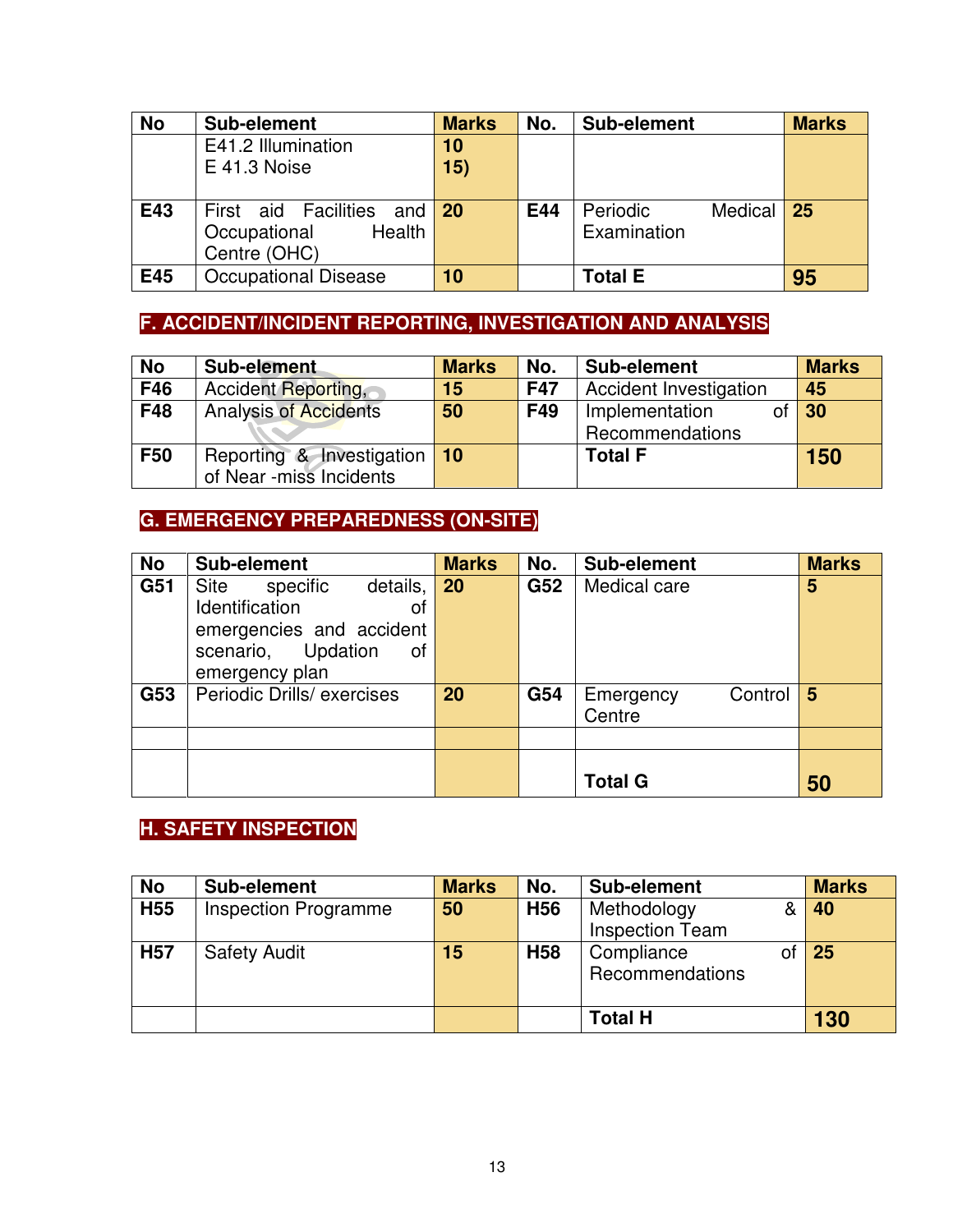# 10 JUSTIFICATION OF PERCENTAGE SHARE OF MARKS

Sustainable building practices, with concrete being one of the most used construction materials, consider health and well-being of human beings, fauna and flora, in addition to the traditional criteria of function, cost and aesthetic. The responsibility to care for the workmen (as per the definition of the factories act) in terms of safe working ambience and procedure to sustain good health is also part of the business. Safe and uninterrupted production improves productivity and motivation of the workers.

1) Since the primary responsibility of designing, maintaining a safe workplace, aiming a safe way of working and providing infrastructure as well as fund lies with the management, maximum marks have been allotted to OHSM system. Majority of its sub-elements are backed by the statutory requirements in the Factories Act 1948 such as - preparing the Health and Safety Policy, formation of safety organization, constitution of safety committee, holding safety committee meetings, using work permit system for hazardous jobs, safety training for hazardous operation. Importance has also been given for some good practices such as safety promotional scheme. Over the years it has been found that putting forth even the statutory requirements are tough and challenging job. The current school of thought believes that "safety culture' is one of the most important factors in establishing excellent safety system in plant – which encompasses the attitude of the management towards safety and the percolation of the attitude to the workers. For establishing guidelines on safe working and preventing accidents - preparation of safety manual, preparation of safe operating procedure and most importantly safety training for each job are essential and are included in OHSMS.

Slightly above than 25% of the total marks on Safety rating are reserved for OHSMS. Out of the 245 marks for OHSMS, maximum is for the declaring and honoring the implementation of OHS policy. In order to know in advance the hazard and analyzing it – suitable hazard Identification system need to be adopted. Hence Hazard Identification is significant next to OHSMS policy. In Ready mix plant the use of PPEs plays an important role has similar weightage as to Hazard Identification.

To operate a plant safely and make workers(coming from different background and different qualification and experiences) aware of the hazards in the unit and essentially to make a trained workgroup, there is need for training including that of top management. Hence safety training is of significance.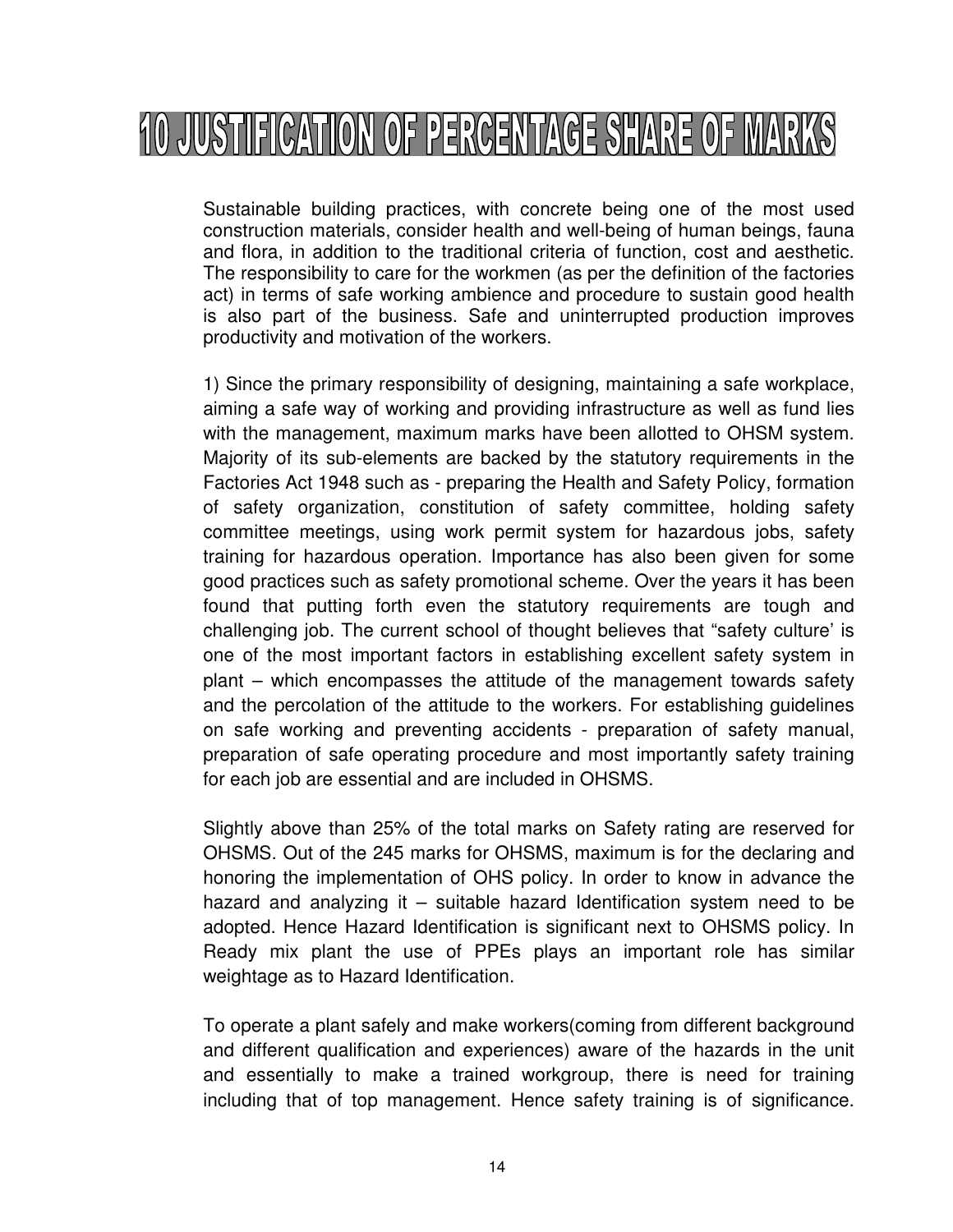Safety organization and Safety culture, Medical management of Accidents, OHSMS organization, Work permit system, Contractor Safety System are in the same weightage (accidents statistics reveals that the rate of accident of contractor workers are 4/5 times more compared to that of regular employees).

2)Hazards in any organization are divided into Physical hazards and the Chemical Hazards. The Physical hazards include Machine guarding, Material handling, Electrical hazards, Hazards assessment of new equipment, Working at height etc. Chemical Hazards include the Transportation of hazardous substances, the use of MSDS, Storage of chemicals, Gas cylinder safety, Spillage control etc. As the physical hazards are more prominent in Ready Mix companies it accounts for approximately 18% weightage whereas chemical hazards are 6.3%.

On the other hand though the probability of incidence of multiple injuries from physical hazards are less the damage due to 'working at height', 'injury from electricity' portray a very high percentage among all injuries – indicated in the scoring. For Chemical Hazards the transportation of chemicals and the flammable chemical handling and storage are of primary concern. The handling of hazardous substances including that of gas cylinder safety are next important aspects in establishing good chemical safety.

3)Fire safety is contributing around 5% of the total weightage. In fire safety system Organisational setup for firefighting plays an important role. The other important aspects in fire safety are in handling flammable materials and the detection and alarm system to inform about fire in advance.

4) Industrial hygiene and occupational health are of concern in Indian scenario and number of victims in occupational diseases cross the number of occupational injuries. Around 10% of weightage is allotted to this element.

5)Accident Incident Reporting, Investigation and Analysis is not only an indicator of safety standard in plant but it is also major tool in improving safety. Investigation and analysis are also backed by statutory provisions in all major legislations such as the Factories Act, the Petroleum Rules, the Explosive Act and Rules, the Boiler Act etc. Reporting of accidents, its investigation, analysis and implementing the recommendations are part of this element. As per Heinrich's theory on accident analysis the number of accidents are the tip of iceberg, the base of the icebarg are the near misses. The ratio of any accident to the corresponding near misses are generally very high, hence industries which aim for accident reduction and high standard of safety need to monitor the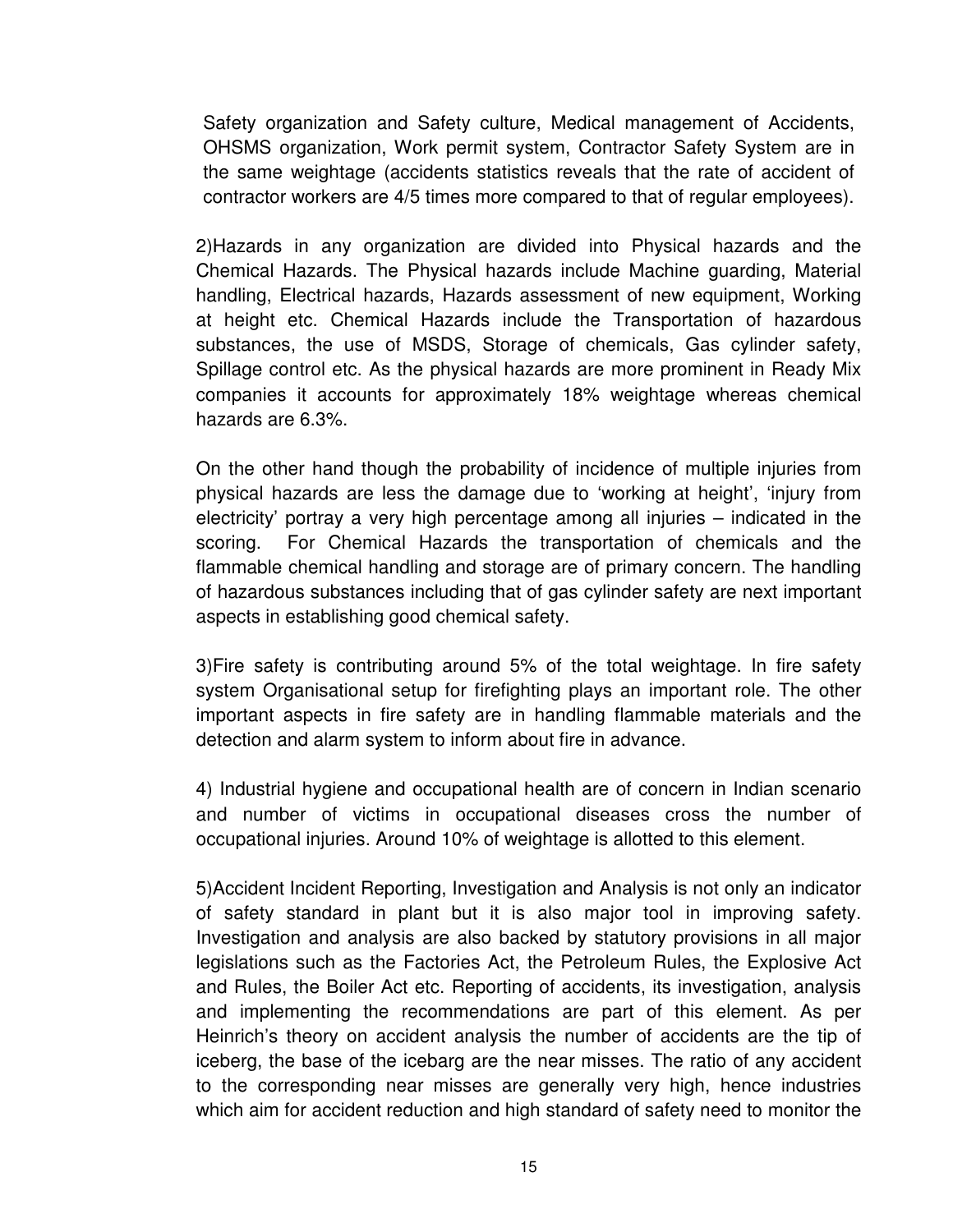near misses. Around 16% of the total score is kept for Accident Incident Reporting and Investigation.

6) The safety inspection is the internal assessment of the safety status and is a step towards improvement. Hence the subject is addressed as a separate element. More than 13% of the total score is allotted to the safety inspection.

7) The Emergency Preparedness contributes around 5% of the total score though it is a very important element in reducing number of injuries or consequences in case of any accident. Availability of site specific details the postulated scenarios, the allocation of duties with drill on emergency situation are the key sub-elements. The system of improving the emergency preparedness with the feedback from the drill recommendation is another important step.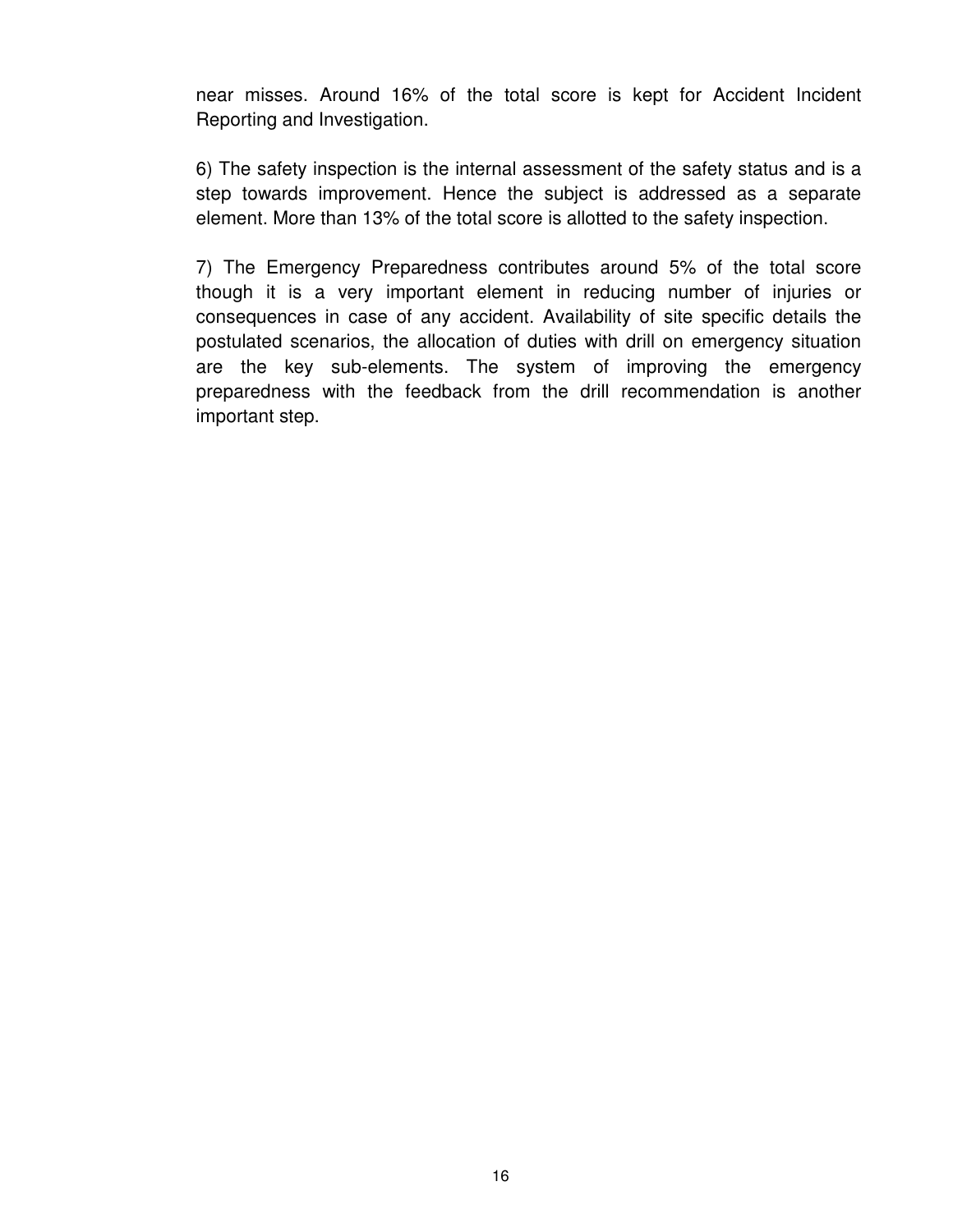# 11 METHODOLOGY

### **A. Pre-Visit**

- 1. Study the Safety Rating Manual.
- 2. Collect the appropriate site information.
- 3. Prepare a visit plan detailing the allocation of time (in terms of man-hours) for each of the sections / activities.
- 4. Understand the scoring scheme thoroughly.

### **B. Site Visit:**

- 1. Conduct an opening Meeting
	- i. Briefing the Safety Rating System
	- ii. Methodology
	- iii. Visit Plan
- 2. Field visit to get the idea of safety status in the plant
- 3. Discussion with management for realizing the management culture
- 4. Discussion with workers to know the working condition, the work culture, workers perception about management etc.
- 5. Checking the document as mentioned in Table 3 and also any other relevant documents for the purpose of assessing the plant and filling the questionnaire.
- 6. Scoring the questionnaire and filling up Table 3 (details of scoring is provided in next section) Table 4 and Table 5.
- 7. Categorizing the unit for Safety Rating system
- 8. Feedback meeting with management to brief about the major achievement as well as areas for improvement
- 9. Preparing the Report as per Item number 5

#### **C. Post Visit**

- 1) Preparation of the Safety Rating Report with Score in each element.
- 2) Issue of Certificate.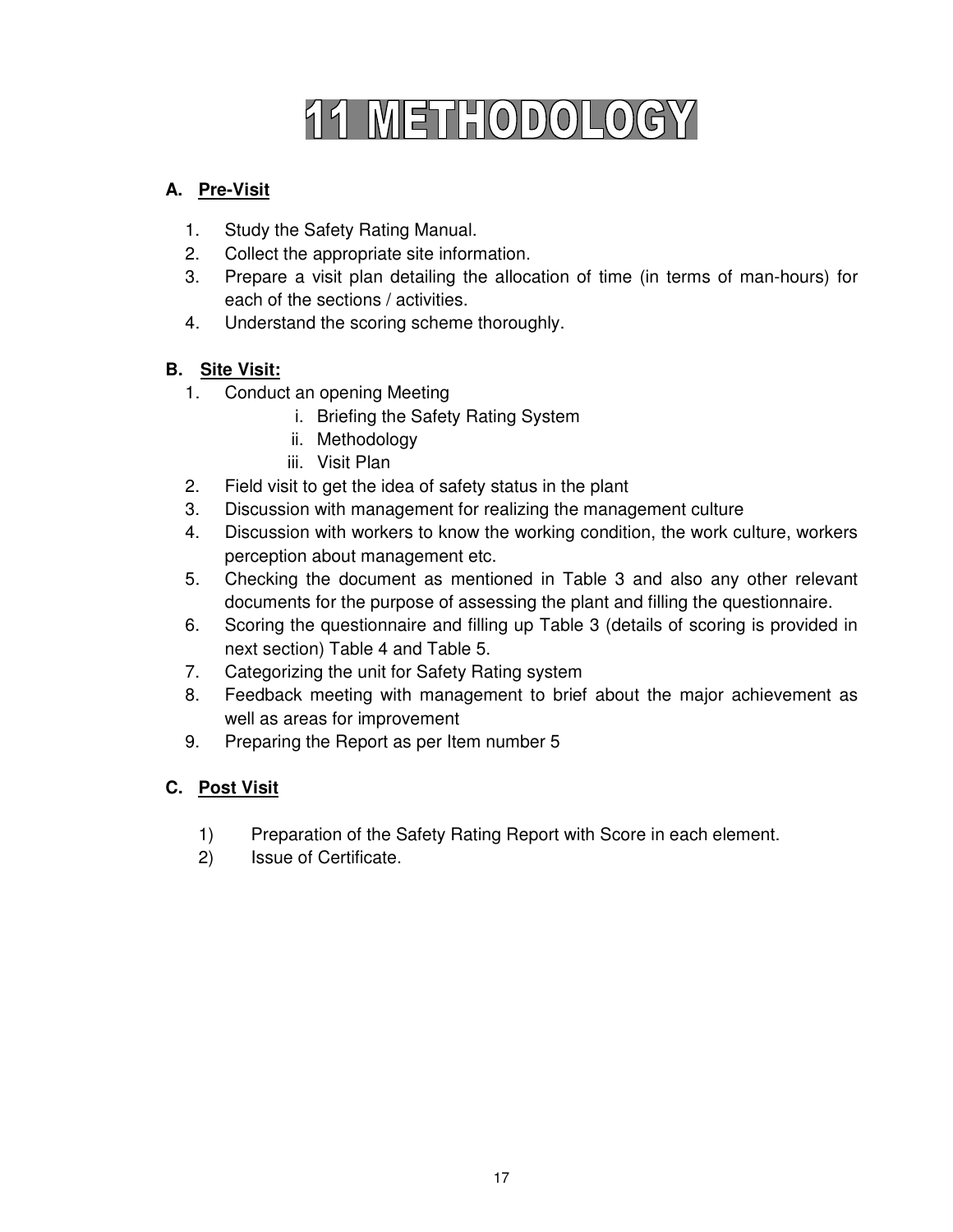# <u> 12 SCORING QUESTIONNAIRE/CHECKLIST</u> .

Score of the Questions should be noted in Table 3 first. The columns in Table 3 are as follows:

Column 1 Elements and References Column 2- Maximum Score for that question Column 3- Actual Score for question Column 4- The question to be asked Column 5- Verify Column 6- What to Look for Column 7- Space for noting- for Assessors

While scoring the "questions" in column 4, two adjacent columns number 5, 6 need to be looked into for each sub-element. The **"Verify"** column indicates the minimum requirements to be checked - at site, in documents or while discussing with workers etc. The assessor may check further documents or discuss with more number of persons or check at site in order to justify scoring.

The overall expectation or the philosophy of the sub-element is mentioned in **"What to Look for"** column (no 6) in the table.

This Safety Rating is purely based on the score obtained by installations. Hence meticulously scoring is important to judge the safety status of any installation.

The manual has tried to reduce as much as possible the subjectivity in scoring. Hence in many questions maximum marks allotted as (0,6) or (0,8). Which specifies that the assessor should assign either 0(zero) mark or maximum marks(6 or 8). In case of single mark(2,4,5,6 etc.) subjectivity is left to the assessor based on the columns **"What to Look for" and "Verify" column**.

For each sub-element a column on "**Comment"** is provided to note down in support of the scoring. In fact the assessor is encouraged to note in each sub-element, if possible.

For the use of the Assessors (Auditors) each element has been backed by the Statutory Provisions as reference (Colum1), which need not be mentioned in the report. In order to address some state Factories Rule as reference we have chosen Maharashtra Factories Rules and A.P. Factories Rules (choice is purely based on availability of the documents at that time). Other State Factories rules also more or less confirm to the clauses.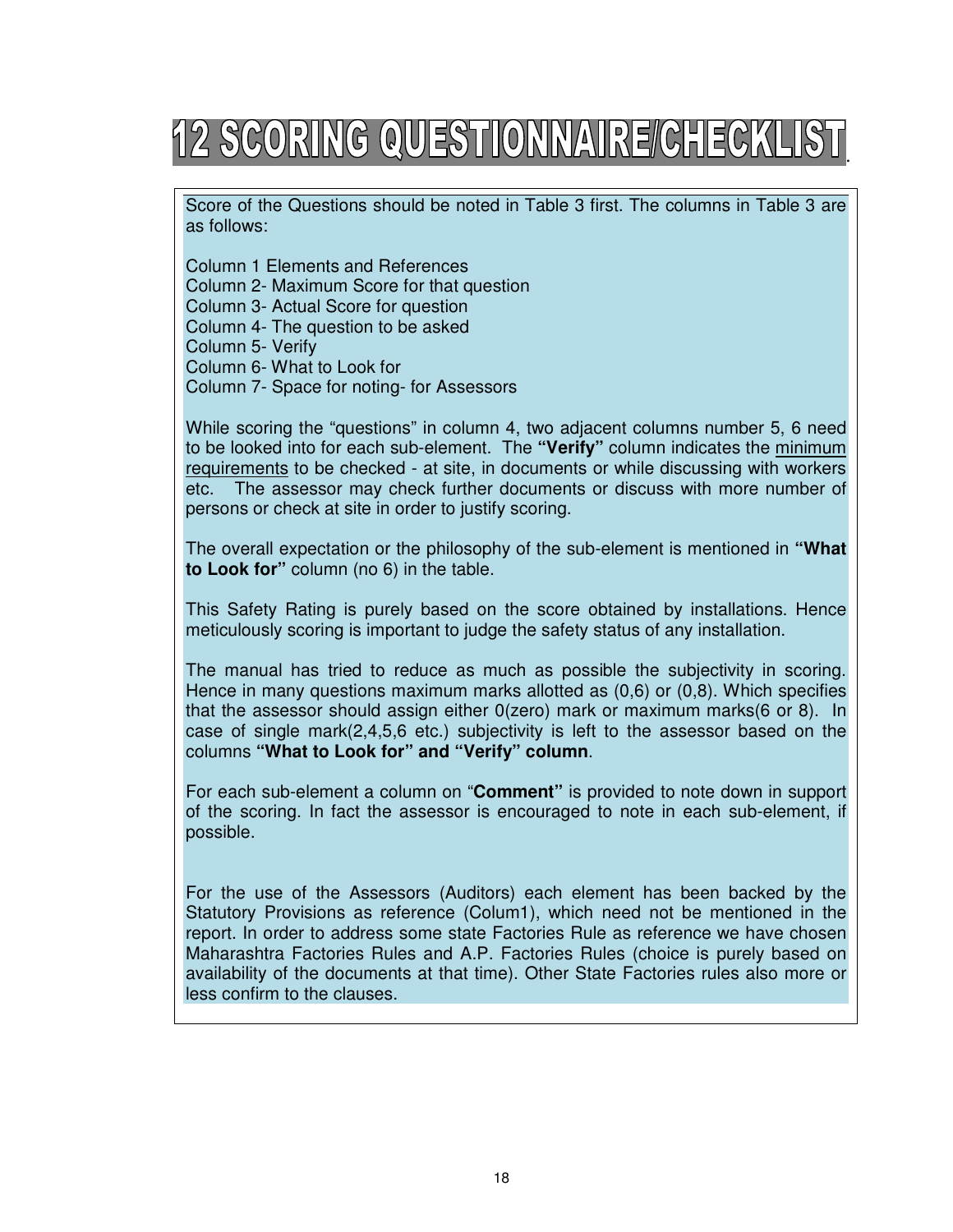# TABLE 3 - CHECKLIST FOR SCORING

| Questions that could be asked<br><b>Score</b><br><b>Verification</b><br><b>What to look for</b><br><b>Elements</b><br>the Assessors<br>$\mathbf{\alpha}$<br><b>Actual</b><br>Maxi<br><b>Reference</b><br>mum<br><b>A. OH&amp;S Management</b><br>A1. OH&S Policy<br>$5\phantom{.}$<br>0, 5<br>a) Does the RMC plant have OH&S<br>• Copy of policy signed<br>Whether<br>top<br>by top management<br>Policy?<br>management<br>is<br>b) Whether the OH&S policy is signed<br>Ref:1) FA, 2)SFR,<br>$5\overline{)}$<br>0, 5<br>and displayed<br>concerned<br>in<br>3)BOCW Acts and<br>policy making and<br>by Occupier/Employer?<br>Rules<br>its implementation<br>c) Whether the OH&S policy is as<br>$3\phantom{a}$<br>$\bullet$ A<br>system<br>for<br>distribution<br>and<br>specified in statutory provisions?<br>the<br>awareness<br>to<br>$3\phantom{a}$<br>d)Whether the OH&S policy is<br>workers<br>reviewed and revised periodically<br>particularly in case of<br>and<br>• Responsibilities<br>maintenance/ modification/ change<br>of<br>each<br>of<br>group<br>in substance and processes /<br>employees<br>machinery?(Ref 1) 7A)<br>mentioned as a part<br>$3\phantom{a}$<br>e) Whether the OH&S policy is also<br>of safety policy<br>available in local language or in |  |  |  | <b>Table 3- Checklist for Scoring for RMC Safety Rating System</b> |  |                          |
|-----------------------------------------------------------------------------------------------------------------------------------------------------------------------------------------------------------------------------------------------------------------------------------------------------------------------------------------------------------------------------------------------------------------------------------------------------------------------------------------------------------------------------------------------------------------------------------------------------------------------------------------------------------------------------------------------------------------------------------------------------------------------------------------------------------------------------------------------------------------------------------------------------------------------------------------------------------------------------------------------------------------------------------------------------------------------------------------------------------------------------------------------------------------------------------------------------------------------------------------------------------------------------------|--|--|--|--------------------------------------------------------------------|--|--------------------------|
|                                                                                                                                                                                                                                                                                                                                                                                                                                                                                                                                                                                                                                                                                                                                                                                                                                                                                                                                                                                                                                                                                                                                                                                                                                                                                   |  |  |  |                                                                    |  | <b>Space to note for</b> |
|                                                                                                                                                                                                                                                                                                                                                                                                                                                                                                                                                                                                                                                                                                                                                                                                                                                                                                                                                                                                                                                                                                                                                                                                                                                                                   |  |  |  |                                                                    |  |                          |
|                                                                                                                                                                                                                                                                                                                                                                                                                                                                                                                                                                                                                                                                                                                                                                                                                                                                                                                                                                                                                                                                                                                                                                                                                                                                                   |  |  |  |                                                                    |  |                          |
|                                                                                                                                                                                                                                                                                                                                                                                                                                                                                                                                                                                                                                                                                                                                                                                                                                                                                                                                                                                                                                                                                                                                                                                                                                                                                   |  |  |  |                                                                    |  |                          |
|                                                                                                                                                                                                                                                                                                                                                                                                                                                                                                                                                                                                                                                                                                                                                                                                                                                                                                                                                                                                                                                                                                                                                                                                                                                                                   |  |  |  |                                                                    |  |                          |
|                                                                                                                                                                                                                                                                                                                                                                                                                                                                                                                                                                                                                                                                                                                                                                                                                                                                                                                                                                                                                                                                                                                                                                                                                                                                                   |  |  |  |                                                                    |  |                          |
|                                                                                                                                                                                                                                                                                                                                                                                                                                                                                                                                                                                                                                                                                                                                                                                                                                                                                                                                                                                                                                                                                                                                                                                                                                                                                   |  |  |  |                                                                    |  |                          |
|                                                                                                                                                                                                                                                                                                                                                                                                                                                                                                                                                                                                                                                                                                                                                                                                                                                                                                                                                                                                                                                                                                                                                                                                                                                                                   |  |  |  |                                                                    |  |                          |
|                                                                                                                                                                                                                                                                                                                                                                                                                                                                                                                                                                                                                                                                                                                                                                                                                                                                                                                                                                                                                                                                                                                                                                                                                                                                                   |  |  |  |                                                                    |  |                          |
|                                                                                                                                                                                                                                                                                                                                                                                                                                                                                                                                                                                                                                                                                                                                                                                                                                                                                                                                                                                                                                                                                                                                                                                                                                                                                   |  |  |  |                                                                    |  |                          |
|                                                                                                                                                                                                                                                                                                                                                                                                                                                                                                                                                                                                                                                                                                                                                                                                                                                                                                                                                                                                                                                                                                                                                                                                                                                                                   |  |  |  |                                                                    |  |                          |
|                                                                                                                                                                                                                                                                                                                                                                                                                                                                                                                                                                                                                                                                                                                                                                                                                                                                                                                                                                                                                                                                                                                                                                                                                                                                                   |  |  |  |                                                                    |  |                          |
|                                                                                                                                                                                                                                                                                                                                                                                                                                                                                                                                                                                                                                                                                                                                                                                                                                                                                                                                                                                                                                                                                                                                                                                                                                                                                   |  |  |  |                                                                    |  |                          |
|                                                                                                                                                                                                                                                                                                                                                                                                                                                                                                                                                                                                                                                                                                                                                                                                                                                                                                                                                                                                                                                                                                                                                                                                                                                                                   |  |  |  |                                                                    |  |                          |
|                                                                                                                                                                                                                                                                                                                                                                                                                                                                                                                                                                                                                                                                                                                                                                                                                                                                                                                                                                                                                                                                                                                                                                                                                                                                                   |  |  |  |                                                                    |  |                          |
|                                                                                                                                                                                                                                                                                                                                                                                                                                                                                                                                                                                                                                                                                                                                                                                                                                                                                                                                                                                                                                                                                                                                                                                                                                                                                   |  |  |  | language<br>understood<br>the<br>by                                |  |                          |
| • Ask at least two<br>majority?                                                                                                                                                                                                                                                                                                                                                                                                                                                                                                                                                                                                                                                                                                                                                                                                                                                                                                                                                                                                                                                                                                                                                                                                                                                   |  |  |  |                                                                    |  |                          |
| persons whether they<br>3<br>f) Does the policy or resume of OH&S                                                                                                                                                                                                                                                                                                                                                                                                                                                                                                                                                                                                                                                                                                                                                                                                                                                                                                                                                                                                                                                                                                                                                                                                                 |  |  |  |                                                                    |  |                          |
| are aware of policy<br>find a place in the annual report?<br>and its usefulness                                                                                                                                                                                                                                                                                                                                                                                                                                                                                                                                                                                                                                                                                                                                                                                                                                                                                                                                                                                                                                                                                                                                                                                                   |  |  |  |                                                                    |  |                          |
| 3<br>h) Is there any system for creating                                                                                                                                                                                                                                                                                                                                                                                                                                                                                                                                                                                                                                                                                                                                                                                                                                                                                                                                                                                                                                                                                                                                                                                                                                          |  |  |  |                                                                    |  |                          |
| awareness for the policy? And are<br>the people aware?                                                                                                                                                                                                                                                                                                                                                                                                                                                                                                                                                                                                                                                                                                                                                                                                                                                                                                                                                                                                                                                                                                                                                                                                                            |  |  |  |                                                                    |  |                          |
| T <sub>25</sub>                                                                                                                                                                                                                                                                                                                                                                                                                                                                                                                                                                                                                                                                                                                                                                                                                                                                                                                                                                                                                                                                                                                                                                                                                                                                   |  |  |  |                                                                    |  |                          |
|                                                                                                                                                                                                                                                                                                                                                                                                                                                                                                                                                                                                                                                                                                                                                                                                                                                                                                                                                                                                                                                                                                                                                                                                                                                                                   |  |  |  |                                                                    |  |                          |
|                                                                                                                                                                                                                                                                                                                                                                                                                                                                                                                                                                                                                                                                                                                                                                                                                                                                                                                                                                                                                                                                                                                                                                                                                                                                                   |  |  |  |                                                                    |  |                          |
| A2. OH&S Organizational Set Up                                                                                                                                                                                                                                                                                                                                                                                                                                                                                                                                                                                                                                                                                                                                                                                                                                                                                                                                                                                                                                                                                                                                                                                                                                                    |  |  |  |                                                                    |  |                          |
| 5<br>A2. 1 Safety<br>0,5<br>a) Does the RMC plant have a safety<br>Existence<br>of<br>• Safety department in                                                                                                                                                                                                                                                                                                                                                                                                                                                                                                                                                                                                                                                                                                                                                                                                                                                                                                                                                                                                                                                                                                                                                                      |  |  |  |                                                                    |  |                          |
| OH&S<br><b>Department</b><br>coordinator?<br>organization                                                                                                                                                                                                                                                                                                                                                                                                                                                                                                                                                                                                                                                                                                                                                                                                                                                                                                                                                                                                                                                                                                                                                                                                                         |  |  |  |                                                                    |  |                          |
| 4<br>0,4<br>b) Whether the safety coordinators<br>organization<br>structure.                                                                                                                                                                                                                                                                                                                                                                                                                                                                                                                                                                                                                                                                                                                                                                                                                                                                                                                                                                                                                                                                                                                                                                                                      |  |  |  |                                                                    |  |                          |
| $Ref: 1)FA$ - sec $40B$<br>upto the requirement of the plant?<br>structure<br>with                                                                                                                                                                                                                                                                                                                                                                                                                                                                                                                                                                                                                                                                                                                                                                                                                                                                                                                                                                                                                                                                                                                                                                                                |  |  |  |                                                                    |  |                          |
| 2) SFR Rule 7.2,<br>c) Does the safety coordinator report<br>competent<br>4<br>0,4<br>$\bullet$ Talk<br>to<br>safety<br>Maharashtra Rules,                                                                                                                                                                                                                                                                                                                                                                                                                                                                                                                                                                                                                                                                                                                                                                                                                                                                                                                                                                                                                                                                                                                                        |  |  |  |                                                                    |  |                          |
| manpower<br>and<br>to the Head of the unit?<br>personnel about their<br>3)The State Safety<br>support from top                                                                                                                                                                                                                                                                                                                                                                                                                                                                                                                                                                                                                                                                                                                                                                                                                                                                                                                                                                                                                                                                                                                                                                    |  |  |  |                                                                    |  |                          |
| $\overline{2}$<br>d) Whether safety officers' duties are<br>0,2<br>their<br>reporting,<br>Officers Rules, 4)The<br>management<br>responsibility and the<br>defined and documented?                                                                                                                                                                                                                                                                                                                                                                                                                                                                                                                                                                                                                                                                                                                                                                                                                                                                                                                                                                                                                                                                                                |  |  |  |                                                                    |  |                          |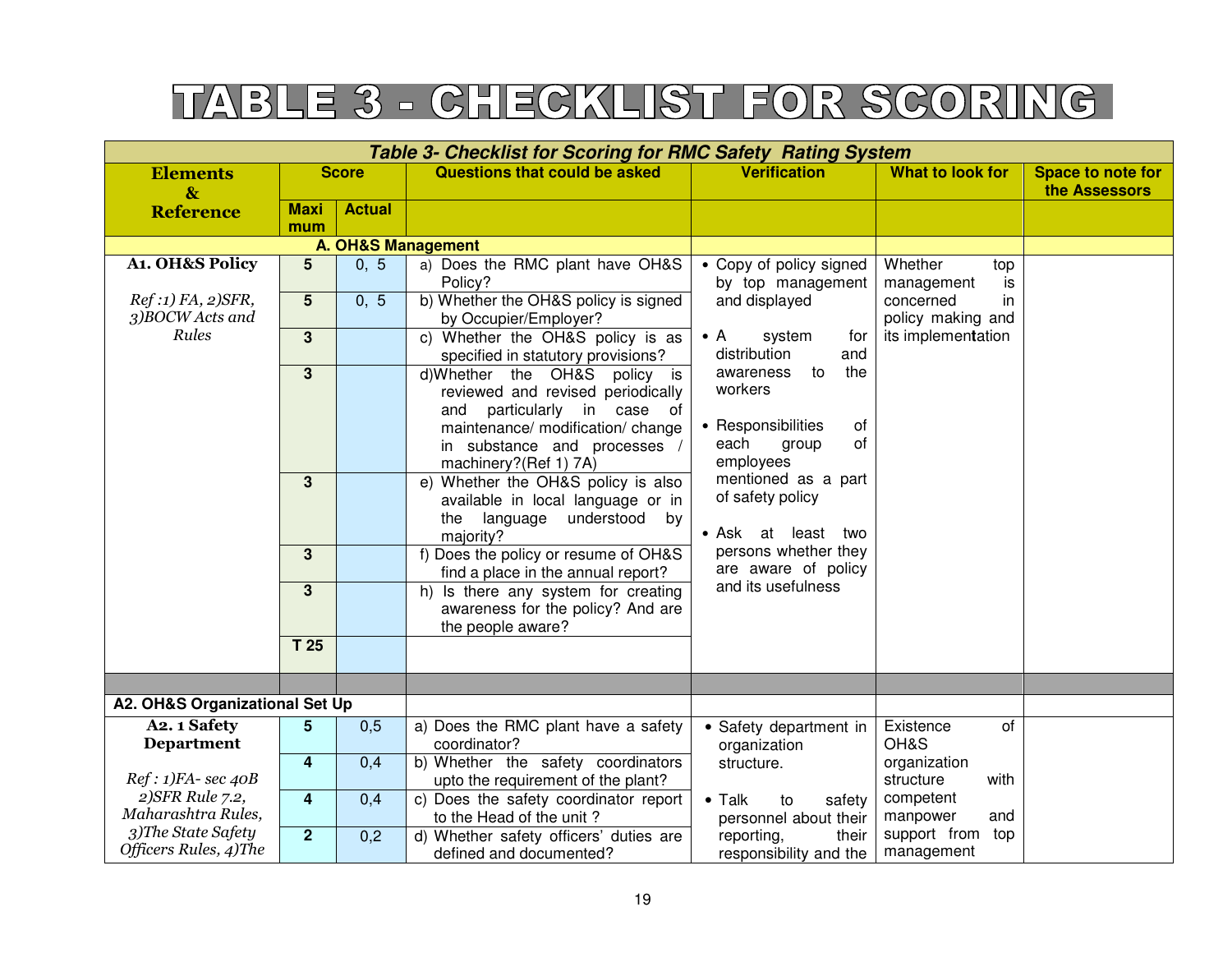|                                                                                                     | <b>Table 3- Checklist for Scoring for RMC Safety Rating System</b> |               |                                                                                                                                                                    |                                                                                                                                                                                                                                              |                                          |                                           |  |  |  |  |
|-----------------------------------------------------------------------------------------------------|--------------------------------------------------------------------|---------------|--------------------------------------------------------------------------------------------------------------------------------------------------------------------|----------------------------------------------------------------------------------------------------------------------------------------------------------------------------------------------------------------------------------------------|------------------------------------------|-------------------------------------------|--|--|--|--|
| <b>Elements</b><br>$\mathbf{\&}$                                                                    |                                                                    | <b>Score</b>  | <b>Questions that could be asked</b>                                                                                                                               | <b>Verification</b>                                                                                                                                                                                                                          | What to look for                         | <b>Space to note for</b><br>the Assessors |  |  |  |  |
| <b>Reference</b>                                                                                    | <b>Maxi</b><br>mum                                                 | <b>Actual</b> |                                                                                                                                                                    |                                                                                                                                                                                                                                              |                                          |                                           |  |  |  |  |
| A.P. Factories Rules<br>no 61A                                                                      | T <sub>15</sub>                                                    |               |                                                                                                                                                                    | management<br>support, intervention<br>in safety observation.<br>• Verify the planning in<br>safety<br>section<br>towards<br>improvement such as<br>reduction strategy of<br>FR/SR or training<br>calendar<br>new<br><b>or</b><br>activities |                                          |                                           |  |  |  |  |
|                                                                                                     |                                                                    |               |                                                                                                                                                                    |                                                                                                                                                                                                                                              |                                          |                                           |  |  |  |  |
| A2.2<br><b>Safety Committee</b>                                                                     | 2 <sup>2</sup>                                                     | 0, 2          | Does RMC plant have safety<br>a)<br>committee(s)?                                                                                                                  | • Minutes of safety<br>committee meeting                                                                                                                                                                                                     | Safety committee<br>is involved in all   |                                           |  |  |  |  |
| Ref: 1)FA,                                                                                          | $\overline{2}$                                                     |               | Does the committee meet at least<br>b)<br>quarterly                                                                                                                | • Implementation                                                                                                                                                                                                                             | safety aspects of<br>plant<br>for<br>the |                                           |  |  |  |  |
| 2) SFR, Maharashtra FR<br>Rule 73 J, The A.P.                                                       | $\mathbf{1}$                                                       | 0, 1          | c) Are the minutes forwarded to the<br>chief executive and occupier?                                                                                               | status<br>of<br>the<br>minutes                                                                                                                                                                                                               | οf<br>purpose<br>improvement<br>of       |                                           |  |  |  |  |
| Factories Rules no<br>$61(SG)$ A<br>3) The State Safety<br>Officers Rules,<br>4) The A.P. Factories | $T-5$                                                              |               |                                                                                                                                                                    | • Whether any action<br>plan been prepared<br>for implementation.                                                                                                                                                                            | the safety status of<br>industry         |                                           |  |  |  |  |
| Rules no 61A                                                                                        |                                                                    |               |                                                                                                                                                                    |                                                                                                                                                                                                                                              |                                          |                                           |  |  |  |  |
| <b>A3. Safety Manual</b>                                                                            | 2 <sup>2</sup>                                                     |               | a) Is safety manual prepared covering                                                                                                                              | Safety manual copy, its                                                                                                                                                                                                                      | Utilization of the                       |                                           |  |  |  |  |
| Ref: FA Sec-7A<br>Sec 111A                                                                          | $\overline{2}$                                                     |               | all the hazards<br>safety<br>manual<br>reviewed<br>b) Is<br>periodically (in case of maintenance/<br>modification/ change in substance/<br>processes / machinery)? | availability                                                                                                                                                                                                                                 | safety manual in<br>training             |                                           |  |  |  |  |
|                                                                                                     | $\mathbf{1}$                                                       |               | c) Are the employees of RMC plant<br>made aware of safety rules/<br>instruction mentioned in the safety<br>manual?                                                 |                                                                                                                                                                                                                                              |                                          |                                           |  |  |  |  |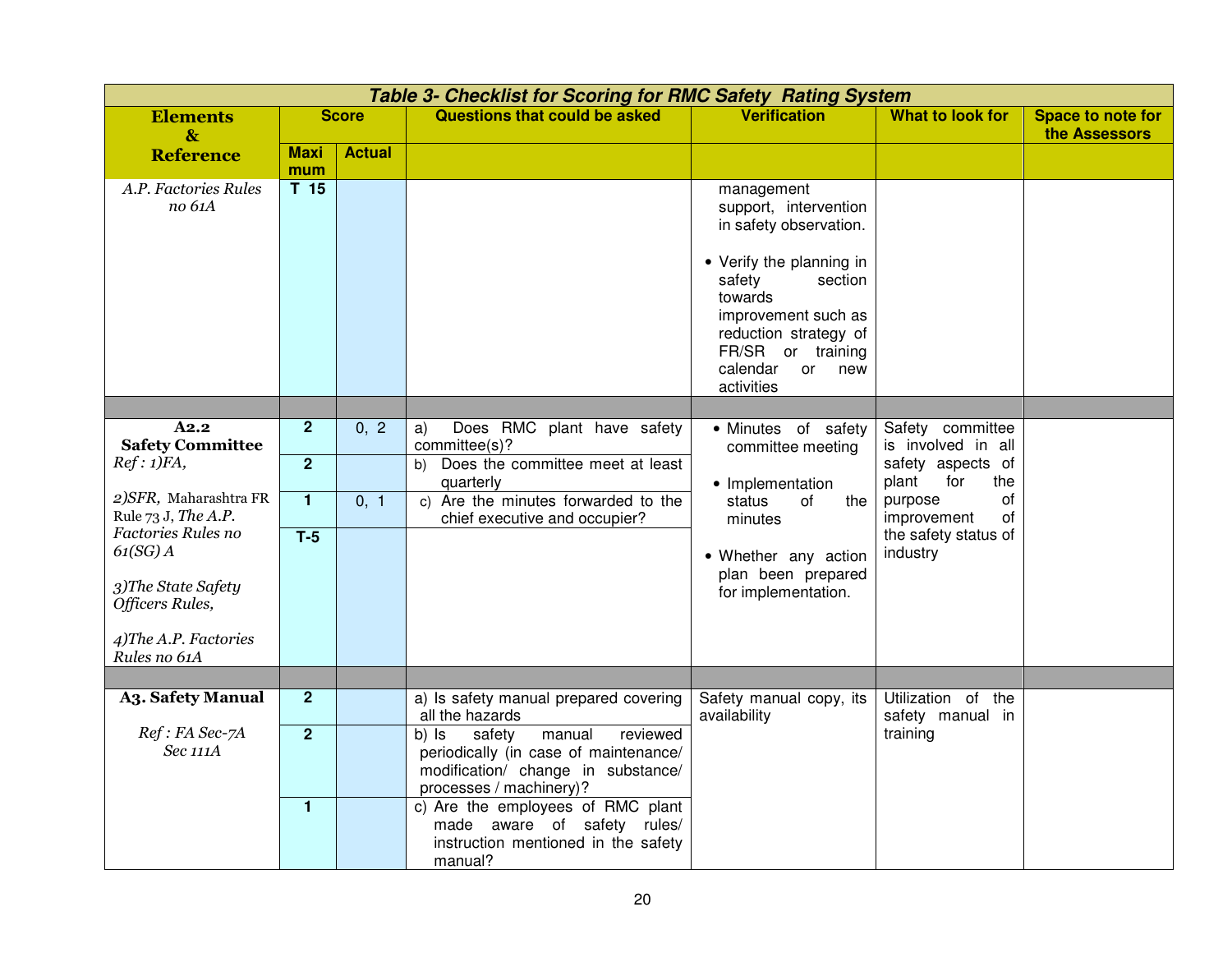| <b>Table 3- Checklist for Scoring for RMC Safety Rating System</b> |                |               |                                                                              |                                                    |                                            |                   |  |  |
|--------------------------------------------------------------------|----------------|---------------|------------------------------------------------------------------------------|----------------------------------------------------|--------------------------------------------|-------------------|--|--|
| <b>Elements</b>                                                    |                | <b>Score</b>  | Questions that could be asked                                                | <b>Verification</b>                                | What to look for                           | Space to note for |  |  |
| $\mathbf{\&}$                                                      | <b>Maxi</b>    | <b>Actual</b> |                                                                              |                                                    |                                            | the Assessors     |  |  |
| <b>Reference</b>                                                   | mum            |               |                                                                              |                                                    |                                            |                   |  |  |
|                                                                    | <b>T5</b>      |               |                                                                              |                                                    |                                            |                   |  |  |
|                                                                    |                |               |                                                                              |                                                    |                                            |                   |  |  |
|                                                                    |                |               |                                                                              |                                                    |                                            |                   |  |  |
| <b>A4. Safe Operating</b>                                          | $5\phantom{1}$ |               | written<br>a)Are<br>safe<br>operating                                        | Random checking at                                 | Safe<br>Operating                          |                   |  |  |
| procedure                                                          |                |               | available<br>procedures<br>for<br>all<br>operations?                         | least 1 procedure for<br>major/hazardous           | procedures<br>are<br>down<br>laid<br>and   |                   |  |  |
| $1)FA$ Sec-7A $2(a,b,c)$                                           | $5\phantom{1}$ |               | b) Whether the written SOP made                                              | activity - whether work                            | workers are aware                          |                   |  |  |
| & 7B1c (iii), 111A                                                 |                |               | available and explained in the local                                         | matching<br>procedure                              | of the documented                          |                   |  |  |
|                                                                    |                |               | language to the workers?                                                     | with<br>operating                                  | procedure<br>safe                          |                   |  |  |
|                                                                    |                |               |                                                                              | procedure                                          | there<br>and<br>is<br>enforcement of its   |                   |  |  |
|                                                                    | $5\phantom{1}$ |               | c) Have the workers been informed of                                         | Availability of operating                          | use.                                       |                   |  |  |
|                                                                    |                |               | the consequences of failure to                                               | procedure in control                               |                                            |                   |  |  |
|                                                                    |                |               | observe<br>the<br>safe<br>operating                                          | rooms(or at place of                               |                                            |                   |  |  |
|                                                                    | $T-15$         |               | procedures?                                                                  | operation)                                         |                                            |                   |  |  |
|                                                                    |                |               |                                                                              | Knowledge<br>of<br>the                             |                                            |                   |  |  |
|                                                                    |                |               |                                                                              | the<br>operators<br>about                          |                                            |                   |  |  |
|                                                                    |                |               |                                                                              | document                                           |                                            |                   |  |  |
|                                                                    | $5\phantom{.}$ |               |                                                                              |                                                    |                                            |                   |  |  |
| A5. Plant<br><b>Modification</b>                                   |                |               | Plant modification<br>a) Whether<br>the<br>is<br>documented<br>system<br>and | • Verify whether written<br>procedure is available | Whether<br>change<br>management            |                   |  |  |
| Procedure                                                          |                |               | information shared?                                                          | authorize<br>to<br>any                             | system<br>is                               |                   |  |  |
|                                                                    | T <sub>5</sub> |               |                                                                              | modification in plant                              | introduced<br>to                           |                   |  |  |
| $1)FA$ Sec-7A,                                                     |                |               |                                                                              |                                                    | reduce<br>the                              |                   |  |  |
| 2) SFR, (Maharashtra FR                                            |                |               |                                                                              |                                                    | possibility of injury<br>in minor or major |                   |  |  |
| 73L, AP FR 61(SB)A)                                                |                |               |                                                                              |                                                    | due to change in                           |                   |  |  |
|                                                                    |                |               |                                                                              |                                                    | procedure,                                 |                   |  |  |
|                                                                    |                |               |                                                                              |                                                    | equipment or in                            |                   |  |  |
|                                                                    |                |               |                                                                              |                                                    | manpower.                                  |                   |  |  |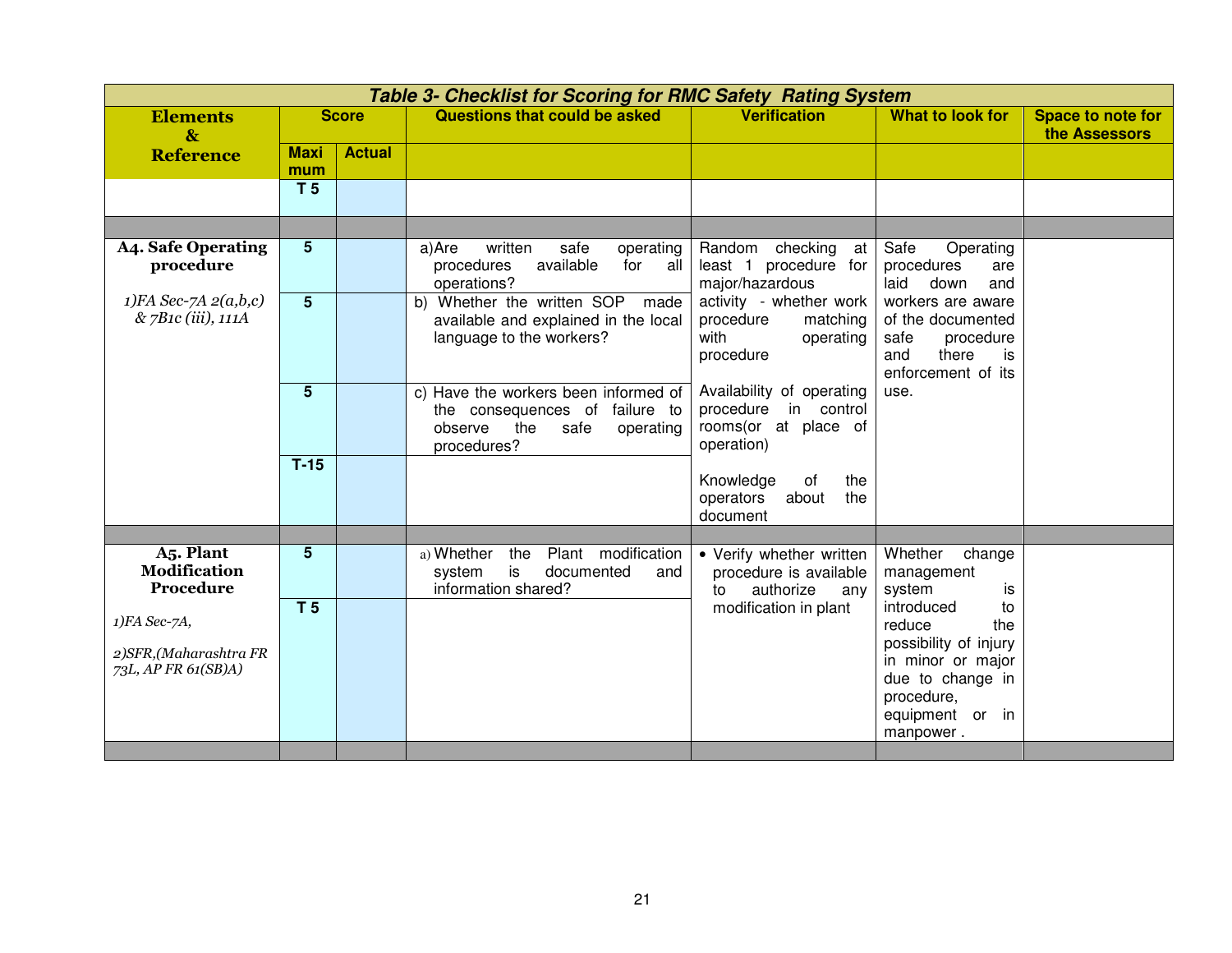|                                                         |                                   | Table 3- Checklist for Scoring for RMC Safety Rating System |                                                                                                                                                                      |                                                                                                                                                          |                                                                                                         |                                           |
|---------------------------------------------------------|-----------------------------------|-------------------------------------------------------------|----------------------------------------------------------------------------------------------------------------------------------------------------------------------|----------------------------------------------------------------------------------------------------------------------------------------------------------|---------------------------------------------------------------------------------------------------------|-------------------------------------------|
| <b>Elements</b><br>$\mathbf{g}$                         |                                   | <b>Score</b>                                                | <b>Questions that could be asked</b>                                                                                                                                 | <b>Verification</b>                                                                                                                                      | <b>What to look for</b>                                                                                 | <b>Space to note for</b><br>the Assessors |
| <b>Reference</b>                                        | <b>Maxi</b><br>mum                | <b>Actual</b>                                               |                                                                                                                                                                      |                                                                                                                                                          |                                                                                                         |                                           |
| <b>A6. Work Permit</b><br><b>System</b><br>1)FA Sec-7A, | $5\phantom{.0}$<br>$5\phantom{1}$ | 0,5                                                         | a) Whether types of work permits are<br>commensurate with the activities<br>(maintenance, construction etc) in<br>RMC plant?<br>b) Is the responsibility assigned to | At<br>least<br>two<br>work<br>permits in work place<br>and in control room to<br>be verified (at random)                                                 | Hazardous works<br>are classified and<br>details of safety<br>aspects are taken<br>care in liaison with |                                           |
| 2)SFR,(Maharashtra<br>FR 73F,<br>3) The Manufacture     |                                   |                                                             | authorize person for issuing work<br>permit?                                                                                                                         | To look into the date of<br>issue of work permit,<br>provision<br>of<br>safety                                                                           | various sections of<br>the<br>plant<br>for<br>electrical isolation,                                     |                                           |
| Storage and Import of<br>Hazardous Chemicals            | $5\phantom{1}$                    |                                                             | c) Is validity period specified in the<br>work permit?                                                                                                               | precautions<br>viz.<br>authorization<br>of<br>the                                                                                                        | mechanical<br>/instrument                                                                               |                                           |
| Rules 1989/2000)                                        | T <sub>15</sub>                   |                                                             |                                                                                                                                                                      | validation/<br>permit,<br>extension etc.                                                                                                                 | maintenance/shut<br>down of operation                                                                   |                                           |
|                                                         |                                   |                                                             |                                                                                                                                                                      | Procedure for selection                                                                                                                                  |                                                                                                         |                                           |
| A7. Contractors'<br><b>Safety System</b>                | $\sqrt{5}$                        |                                                             | the<br>contractors<br>a) Are<br>reporting<br>accidents & injuries?                                                                                                   | of contractor(company)                                                                                                                                   | A safe<br>working<br>condition<br>for                                                                   |                                           |
| 1)FA Sec-7A,                                            | $\overline{5}$                    |                                                             | b) Are contract workers trained to<br>observe safety at work place?                                                                                                  | Visiting the site to look<br>actual<br>into<br>working                                                                                                   | worker equivalent<br>to the company<br>worker<br>(as                                                    |                                           |
| 2) BOCW Act and<br>Rules                                | $\overline{5}$                    |                                                             | c) Whether contract workers<br>are<br>engaged in process/ operations? If<br>yes, are they aware of safe<br>operating procedures?                                     | condition of workers<br>and interviewing about<br>the safety concepts.                                                                                   | definition of worker<br>in the Factories<br>Act is applicable to<br>both<br>contractor                  |                                           |
|                                                         | T15                               |                                                             |                                                                                                                                                                      | Talking<br>to contractor<br>working<br>person<br>in<br>-about the<br>operation<br>hazard<br>and<br>safe<br>operating procedure.<br>Looking into the near | and employees.)                                                                                         |                                           |
|                                                         |                                   |                                                             |                                                                                                                                                                      | miss incidence record<br>and the injuries at work<br>place.                                                                                              |                                                                                                         |                                           |
|                                                         |                                   |                                                             |                                                                                                                                                                      |                                                                                                                                                          |                                                                                                         |                                           |
| <b>A8. Plant Design</b><br>and Layout                   | 5                                 |                                                             | a) Is the approved layout of RMC plant<br>by chief inspector available and is<br>same as that of existing layout.                                                    | Plant<br>and equipment<br>layout plan                                                                                                                    | Incorporation<br>of<br>safety aspects<br>in<br>design layout to                                         |                                           |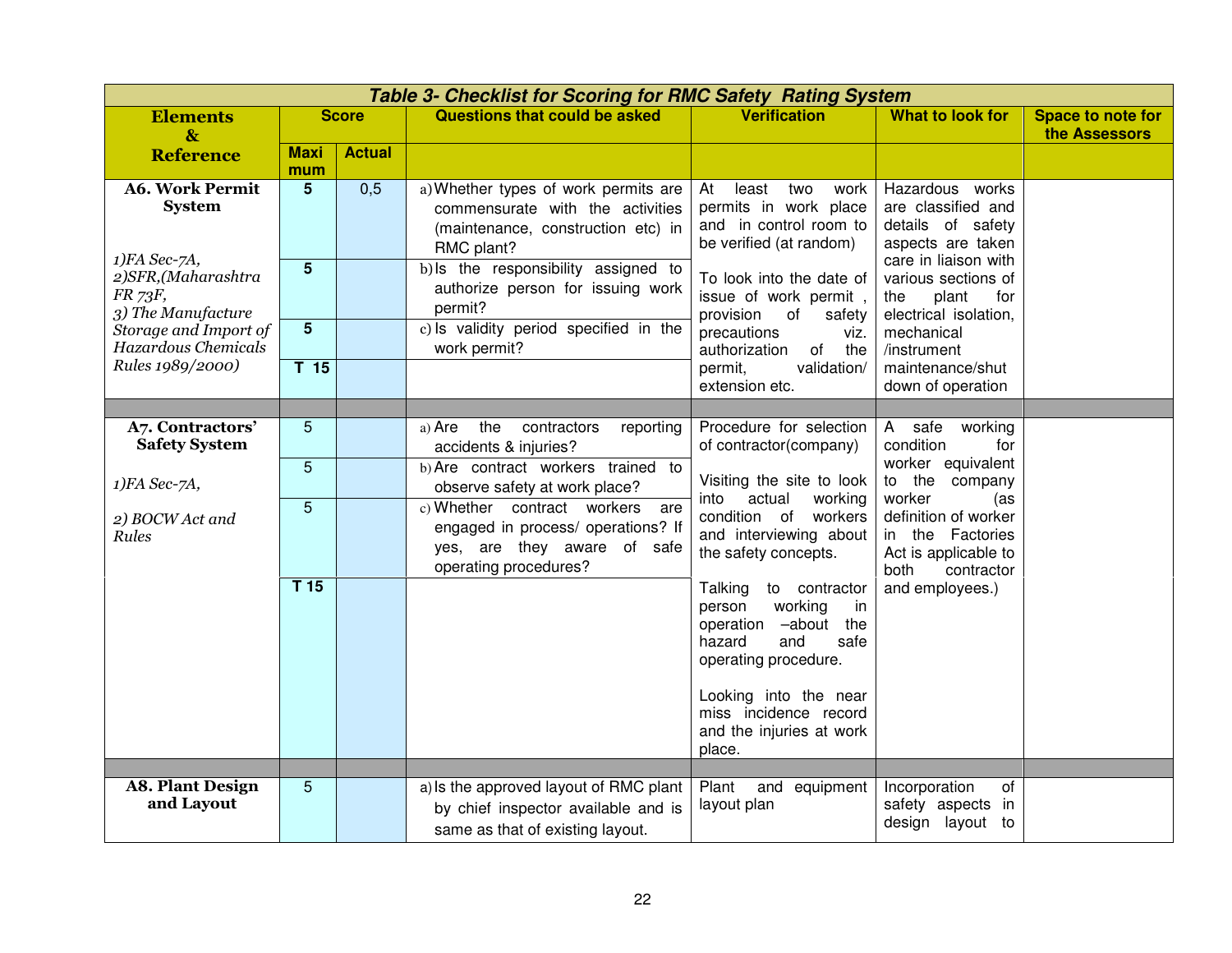|                                                                                                             | <b>Table 3- Checklist for Scoring for RMC Safety Rating System</b> |               |                                                                                                                             |                                                                                                                                                      |                                                                                              |                                    |  |  |  |
|-------------------------------------------------------------------------------------------------------------|--------------------------------------------------------------------|---------------|-----------------------------------------------------------------------------------------------------------------------------|------------------------------------------------------------------------------------------------------------------------------------------------------|----------------------------------------------------------------------------------------------|------------------------------------|--|--|--|
| <b>Elements</b><br>$\mathbf{\&}$                                                                            |                                                                    | <b>Score</b>  | <b>Questions that could be asked</b>                                                                                        | <b>Verification</b>                                                                                                                                  | What to look for                                                                             | Space to note for<br>the Assessors |  |  |  |
| <b>Reference</b>                                                                                            | <b>Maxi</b><br>mum                                                 | <b>Actual</b> |                                                                                                                             |                                                                                                                                                      |                                                                                              |                                    |  |  |  |
| 1)FA Sec-2cb),<br>2) The Manufacture<br>Storage and Import of                                               | $5\phantom{1}$                                                     |               | b) Are all the equipment provided with<br>adequate<br>space<br>for<br>working,<br>maintenance etc.                          | Visit of all the areas to<br>feeling<br>get<br>$\alpha$<br>0f<br>segregation<br>of<br>hazardous<br>operation,                                        | provide<br>enough<br>maintenance area.<br>To protect plant<br>from domino effect             |                                    |  |  |  |
| Hazardous Chemicals<br>Rules 1989/2000)-<br>Schedule 8                                                      | $\overline{5}$                                                     | 0, 5          | RMC plant layout has<br>c) Whether<br>taken care of the movement of<br>firefighting<br>equipment<br>and<br>emergency exits? | safe operating space<br>and<br>space<br>for<br>maintenance/fire<br>fighting.                                                                         | (effect<br>of<br>one<br>incident leading to<br>another<br>one<br>of<br>because<br>proximity) |                                    |  |  |  |
|                                                                                                             | T <sub>15</sub>                                                    |               |                                                                                                                             |                                                                                                                                                      |                                                                                              |                                    |  |  |  |
|                                                                                                             |                                                                    |               |                                                                                                                             |                                                                                                                                                      |                                                                                              |                                    |  |  |  |
| <b>A9. Medical</b><br><b>Management of</b><br><b>Accidents</b>                                              | $5\phantom{.}$                                                     |               | Does RMC has any tie up with some<br>hospital for medical facility of their<br>employee                                     | Arrangement to carry<br>victims in<br>case of<br>accident, arrangement<br>in medical centre to                                                       | Management<br>intervention<br>in<br>facilitating<br>the<br>prompt treatment                  |                                    |  |  |  |
| 1)FA Sec-2cb),<br>2)SFR,(Maharashtra<br>FR 73X, AP FR<br>61(SC)C                                            | $\overline{5}$                                                     |               | Does RMC has arrangement for<br>medical management of accident at<br>plant and also each operating sites?                   | provide<br>immediate<br>emergency<br>care<br>as<br>mentioned in Factories                                                                            | to accident victim.                                                                          |                                    |  |  |  |
|                                                                                                             | $\overline{5}$                                                     |               | Does the workmen aware of the<br>medical facilities?                                                                        | Rules<br>Up to date arrangement<br>for<br>medical<br>management.                                                                                     |                                                                                              |                                    |  |  |  |
|                                                                                                             |                                                                    |               |                                                                                                                             | Verification<br>on<br>availability of medical<br>facilities from workmen.                                                                            |                                                                                              |                                    |  |  |  |
|                                                                                                             | $T-15$                                                             |               |                                                                                                                             |                                                                                                                                                      |                                                                                              |                                    |  |  |  |
|                                                                                                             |                                                                    |               |                                                                                                                             |                                                                                                                                                      |                                                                                              |                                    |  |  |  |
| <b>A10. Employees</b><br>Selection and<br><b>Placement</b><br>1)FA Sec-7A,41-B),<br>2) SFR, (Maharashtra FR | 5                                                                  |               | Is there a system of considering<br>safety and health aspects in decisions<br>involving employee selection and<br>placement | Check at the norms for<br>recruitment for operator<br>in critical area and verify<br>the<br>actual<br>qualification/experience<br>of the of operator | Recruitment<br>οf<br>healthy<br>and<br>competent person<br>in the workplace                  |                                    |  |  |  |
| 73L, AP FR 61(SB)A)                                                                                         | $T-5$                                                              |               |                                                                                                                             |                                                                                                                                                      |                                                                                              |                                    |  |  |  |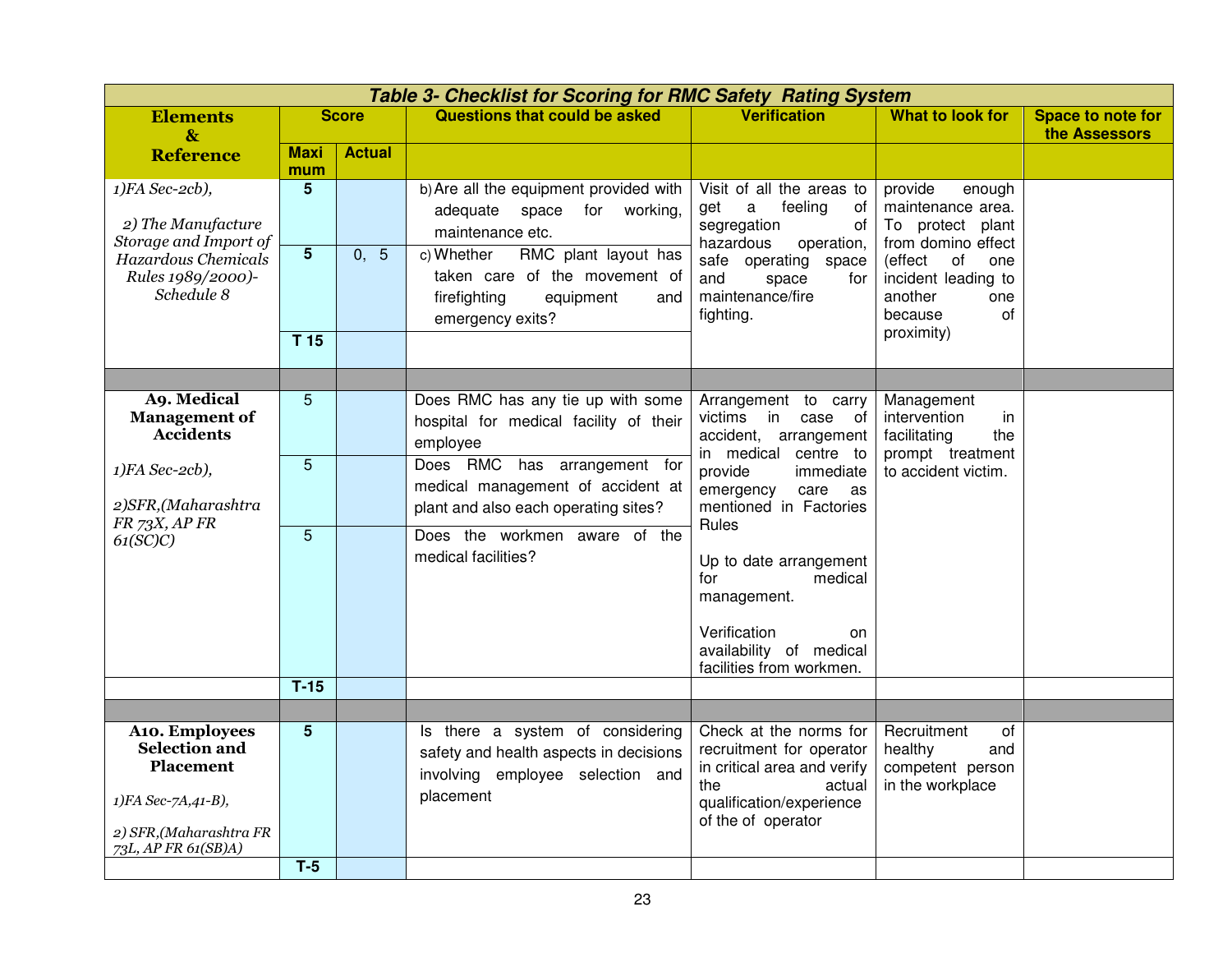|                                             | <b>Table 3- Checklist for Scoring for RMC Safety Rating System</b> |               |                                                              |                                                                         |                                                                  |                                    |  |  |  |
|---------------------------------------------|--------------------------------------------------------------------|---------------|--------------------------------------------------------------|-------------------------------------------------------------------------|------------------------------------------------------------------|------------------------------------|--|--|--|
| <b>Elements</b><br>$\mathbf{\&}$            |                                                                    | <b>Score</b>  | Questions that could be asked                                | <b>Verification</b>                                                     | <b>What to look for</b>                                          | Space to note for<br>the Assessors |  |  |  |
| <b>Reference</b>                            | <b>Maxi</b><br>mum                                                 | <b>Actual</b> |                                                              |                                                                         |                                                                  |                                    |  |  |  |
|                                             |                                                                    |               |                                                              |                                                                         |                                                                  |                                    |  |  |  |
| A 11. Safety Culture                        |                                                                    |               |                                                              |                                                                         |                                                                  |                                    |  |  |  |
| A 11.1 Commitment                           | 10                                                                 | 0, 10         | a) Do the managers of RMC follow                             | Discussion with safety                                                  | Management feel                                                  |                                    |  |  |  |
| of Management                               |                                                                    |               | the plant safety rules at all times?                         | officers and managers<br>about safety status in                         | that safety<br>is<br>integral part of the                        |                                    |  |  |  |
| 1) FA Sec-111),                             | 5                                                                  |               | b) Whether<br>attitude<br>of<br>the<br>the                   | plant, usefulness of                                                    | production                                                       |                                    |  |  |  |
|                                             |                                                                    |               | managers towards non use of                                  | inspection and audits                                                   | procedure.                                                       |                                    |  |  |  |
| 2) SFR, (Maharashtra<br>FR 73J, 73 L, AP FR |                                                                    |               | personal protective equipment is<br>strict?                  | carried out, contribution<br>and attitude towards                       | Management<br>has                                                |                                    |  |  |  |
| 61(SA)A, 61(SB)A                            | $T-15$                                                             |               |                                                              | workers.                                                                | faith<br>and                                                     |                                    |  |  |  |
|                                             |                                                                    |               |                                                              | Is there a system of                                                    | commitment<br>to<br>safety.                                      |                                    |  |  |  |
|                                             |                                                                    |               |                                                              | monitoring<br>the                                                       |                                                                  |                                    |  |  |  |
|                                             |                                                                    |               |                                                              | implementation<br>of                                                    |                                                                  |                                    |  |  |  |
|                                             |                                                                    |               |                                                              | of<br>recommendations<br>safety<br>inspection                           |                                                                  |                                    |  |  |  |
|                                             |                                                                    |               |                                                              | /suggestion, audit etc.                                                 |                                                                  |                                    |  |  |  |
|                                             |                                                                    |               |                                                              |                                                                         |                                                                  |                                    |  |  |  |
| A11.2 Attitudes of                          | 3                                                                  |               | a) Whether workers are aware of the                          | Discussion with at least                                                | Workers<br>should                                                |                                    |  |  |  |
| workers                                     |                                                                    |               | consequences of their wrong<br>actions?                      | 2 workers<br>about the<br>safety status of plant,                       | feel that using safe<br>procedure is a part<br>& parcel of their |                                    |  |  |  |
| 1)FA Sec-7A,                                | 3                                                                  |               | safe<br>working<br>b)Are<br>procedures<br>followed strictly? | attitude<br>the<br>0f<br>management<br>towards<br>safety and the action | job<br>and<br>is<br>beneficial to them.                          |                                    |  |  |  |
|                                             | $\overline{4}$                                                     |               | c) Do the workers report near miss                           | taken to make a safe<br>environment.                                    |                                                                  |                                    |  |  |  |
|                                             |                                                                    |               | incidents<br>and<br>suggest safety                           |                                                                         |                                                                  |                                    |  |  |  |
|                                             |                                                                    |               | improvements?                                                | Verify at<br>least one                                                  |                                                                  |                                    |  |  |  |
|                                             | T 10                                                               |               |                                                              | operating<br>procedure<br>with<br>actual<br>working                     |                                                                  |                                    |  |  |  |
|                                             |                                                                    |               |                                                              | procedure/ methodology                                                  |                                                                  |                                    |  |  |  |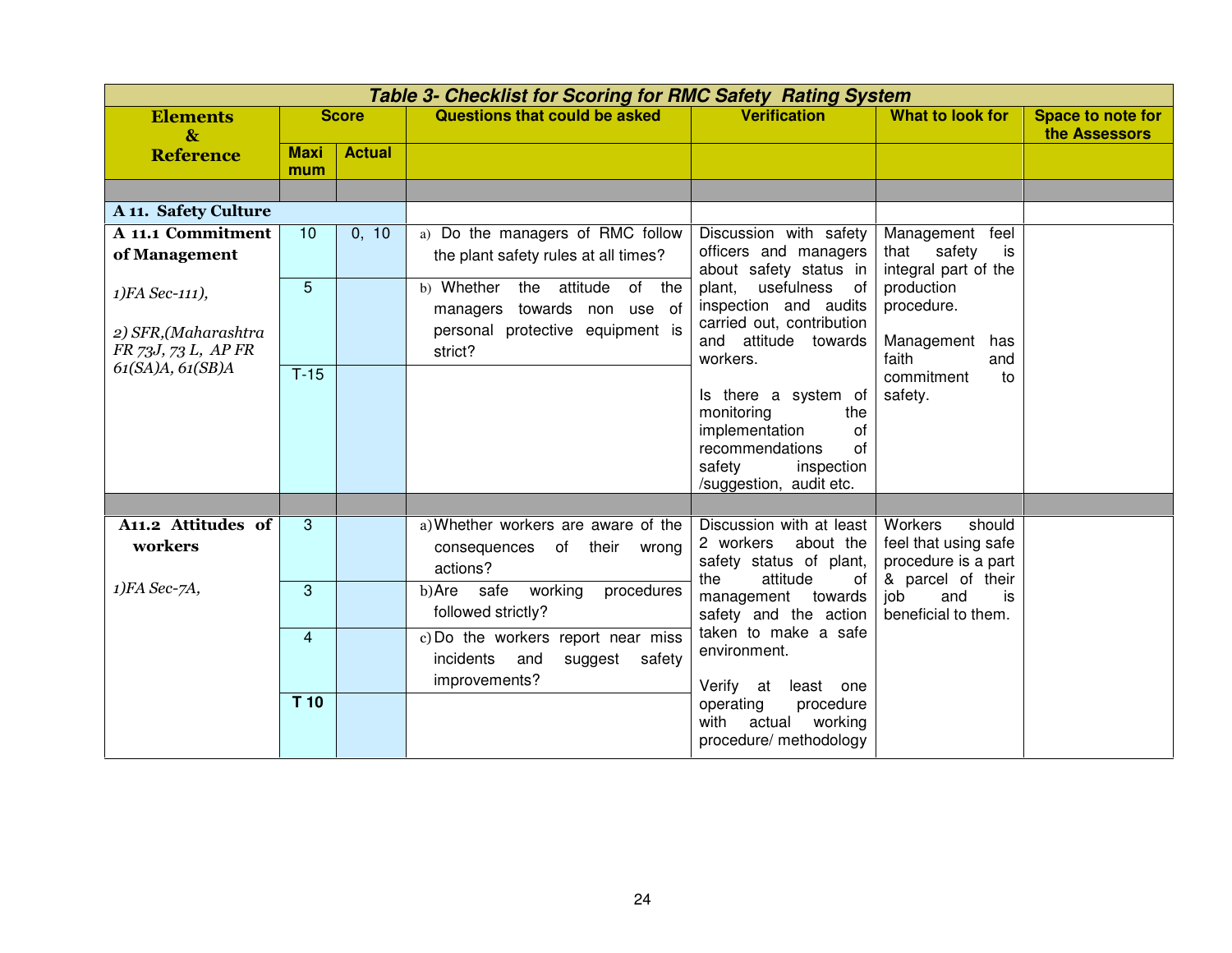|                                                                                                |                     |                  | <b>Table 3- Checklist for Scoring for RMC Safety Rating System</b>                                                                                       |                                                                                                                                        |                                            |                                           |
|------------------------------------------------------------------------------------------------|---------------------|------------------|----------------------------------------------------------------------------------------------------------------------------------------------------------|----------------------------------------------------------------------------------------------------------------------------------------|--------------------------------------------|-------------------------------------------|
| <b>Elements</b><br>$\mathbf{\&}$                                                               |                     | <b>Score</b>     | <b>Questions that could be asked</b>                                                                                                                     | <b>Verification</b>                                                                                                                    | What to look for                           | <b>Space to note for</b><br>the Assessors |
| <b>Reference</b>                                                                               | Maxi<br>mum         | <b>Actual</b>    |                                                                                                                                                          |                                                                                                                                        |                                            |                                           |
|                                                                                                |                     |                  |                                                                                                                                                          |                                                                                                                                        |                                            |                                           |
| A12. Statutory<br>Licenses,<br><b>Approvals and</b><br><b>Records</b>                          | $\overline{5}$<br>5 |                  | a) Whether the List of applicable acts<br>and the safety related Acts / Rules<br>applicable to RMC Plants prepared?<br>b) Whether the licenses have been | Availability of list of Acts<br>Rules<br>for the<br>and<br>purpose of monitoring<br>the licenses / approvals<br>etc.                   | Statutory<br>Requirements are<br>fulfilled |                                           |
| 1)FA section 108                                                                               |                     |                  | validated?                                                                                                                                               |                                                                                                                                        |                                            |                                           |
| 2) SFR, (Maharashtra<br>FR 118                                                                 | 5                   | 0,5              | c) Is there any safety related court-<br>case/litigation<br>proceedings<br>or<br>continuing in last one year?                                            | Verify at least 2 licenses<br>including consent from<br>State Pollution Control<br>Board whether renewal                               |                                            |                                           |
|                                                                                                | T <sub>15</sub>     |                  |                                                                                                                                                          | is validated.                                                                                                                          |                                            |                                           |
|                                                                                                | <b>MT</b>           |                  |                                                                                                                                                          |                                                                                                                                        |                                            |                                           |
| For question c) if the answer is 'yes' score is zero -if 'no' the score is 5                   |                     |                  |                                                                                                                                                          |                                                                                                                                        |                                            |                                           |
|                                                                                                |                     |                  |                                                                                                                                                          |                                                                                                                                        |                                            |                                           |
| A13.<br>Communication,<br><b>Motivational and</b><br><b>Promotional</b><br><b>Measures for</b> | $\overline{2}$      | 0,2              | a) Does RMC Plants participate in any<br>National competition as a part of<br>safety promotional measure at least<br>once in a year?                     | Evidence of promotional<br>measures,<br>such<br>as<br>competitions,<br>slogans<br>etc.<br>for<br>spreading<br>information<br>on safety |                                            |                                           |
| OH&S<br>$1)FA$ 7A<br>2) SFR, (Maharashtra                                                      | $\overline{2}$      |                  | b) Whether<br>the<br>safety<br>bulletins<br>published and posters displayed in<br>the company for safety awareness<br>purpose?                           | accident<br>award,<br>statistics etc.<br>Safety<br>bulletin/<br>Newsletters once                                                       |                                            |                                           |
| $FR$ 73 L, AP FR<br>61(SA)A                                                                    | $\overline{2}$      | $\overline{0,2}$ | c) Has the factory been awarded<br>during last five years?                                                                                               | in a quarter : Marks 4<br>half-yearly: Marks 2                                                                                         |                                            |                                           |
|                                                                                                | $\overline{2}$      |                  | d) Are employees rewarded for good<br>safety performance?                                                                                                | in a year: Marks 1                                                                                                                     |                                            |                                           |
|                                                                                                | $\overline{2}$      |                  | e) Are Safety promotional campaign<br>such as NSD are undertaken                                                                                         |                                                                                                                                        |                                            |                                           |
|                                                                                                | $T - 10$            |                  |                                                                                                                                                          |                                                                                                                                        |                                            |                                           |
|                                                                                                |                     |                  |                                                                                                                                                          |                                                                                                                                        |                                            |                                           |
| A14 Hazard<br><b>Identification</b> and                                                        | 10                  |                  | <b>OHS</b><br>a) Whether<br>hazards<br>are<br>identified (e.g. physical, chemical,                                                                       | Verify the documents<br>of Hazard Identification                                                                                       | Detailing of the<br>safety provision -in   |                                           |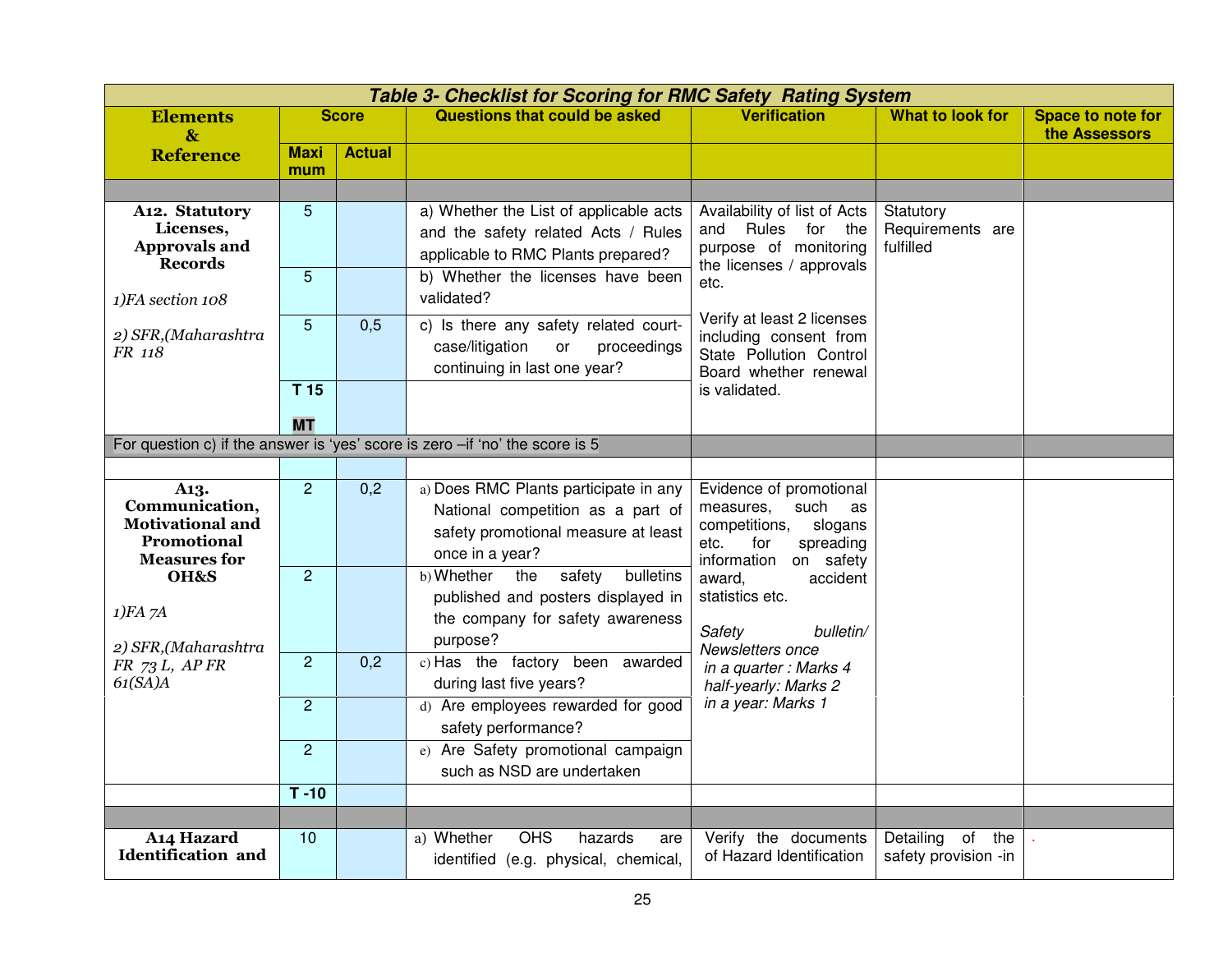| Table 3- Checklist for Scoring for RMC Safety Rating System                                                                                                                                                                                    |                         |               |                                                                                                                                                                                          |                                                                                                                                        |                                                                                                                                                                                                                     |                                    |  |  |
|------------------------------------------------------------------------------------------------------------------------------------------------------------------------------------------------------------------------------------------------|-------------------------|---------------|------------------------------------------------------------------------------------------------------------------------------------------------------------------------------------------|----------------------------------------------------------------------------------------------------------------------------------------|---------------------------------------------------------------------------------------------------------------------------------------------------------------------------------------------------------------------|------------------------------------|--|--|
| <b>Elements</b><br>$\mathbf{\&}$                                                                                                                                                                                                               |                         | <b>Score</b>  | <b>Questions that could be asked</b>                                                                                                                                                     | <b>Verification</b>                                                                                                                    | What to look for                                                                                                                                                                                                    | Space to note for<br>the Assessors |  |  |
| <b>Reference</b>                                                                                                                                                                                                                               | <b>Maxi</b><br>mum      | <b>Actual</b> |                                                                                                                                                                                          |                                                                                                                                        |                                                                                                                                                                                                                     |                                    |  |  |
| <b>Risk Assessment</b><br>$1)FA$ 7A,<br>2) SFR, (Maharashtra<br>FR 73 L, 73 N, AP FR<br>61(SA)A, 61(SB)A)<br>IS18001-                                                                                                                          | 10                      | 0, 10         | with<br>established<br>the<br>$etc.$ )<br>technique/s?<br>b) Whether planning has been made<br>to prevent these hazards to cause<br>injury, health hazard or environment<br>degradation? | Check the status of<br>implementation of the<br>recommendations<br>of<br>the above mentioned<br>techniques / methods                   | each stage of job<br>being<br>is<br>taken<br>care.                                                                                                                                                                  |                                    |  |  |
| Occupational Health<br>and Safety<br>Management System-<br>Requirements with<br>Guidance for Use.                                                                                                                                              | $T-20$                  |               |                                                                                                                                                                                          |                                                                                                                                        |                                                                                                                                                                                                                     |                                    |  |  |
|                                                                                                                                                                                                                                                |                         |               |                                                                                                                                                                                          |                                                                                                                                        |                                                                                                                                                                                                                     |                                    |  |  |
| <b>A15. Product Safety</b><br>1) FA 7A, 7B, 41B<br>2) The Manufacture<br>Storage and Import of<br>Hazardous Chemicals<br>Rules 1989/2000 Rule 17<br>3) Hazardous<br>Waste(Management,<br>Handling and<br>Transboundary<br>Movement) Rules 2008 | $5\phantom{1}$<br>$T-5$ | 0, 5          | Whether policy exists for recall of<br>hazardous/ dangerous products and<br>whether safety provisions maintained<br>in disposing/using the rejected/?                                    | Whether<br>quality<br>of<br>product<br>is<br>monitored<br>the<br>and<br>safety<br>provisions for disposing<br>the chemicals are there. | depth<br>In<br>knowledge<br>about<br>hazards<br>the<br>in<br>intermediate<br>and<br>final products,<br>Identification of the<br>areas of concern -<br>where<br>the<br>products returned<br>are handled with<br>care |                                    |  |  |
|                                                                                                                                                                                                                                                |                         |               |                                                                                                                                                                                          |                                                                                                                                        |                                                                                                                                                                                                                     |                                    |  |  |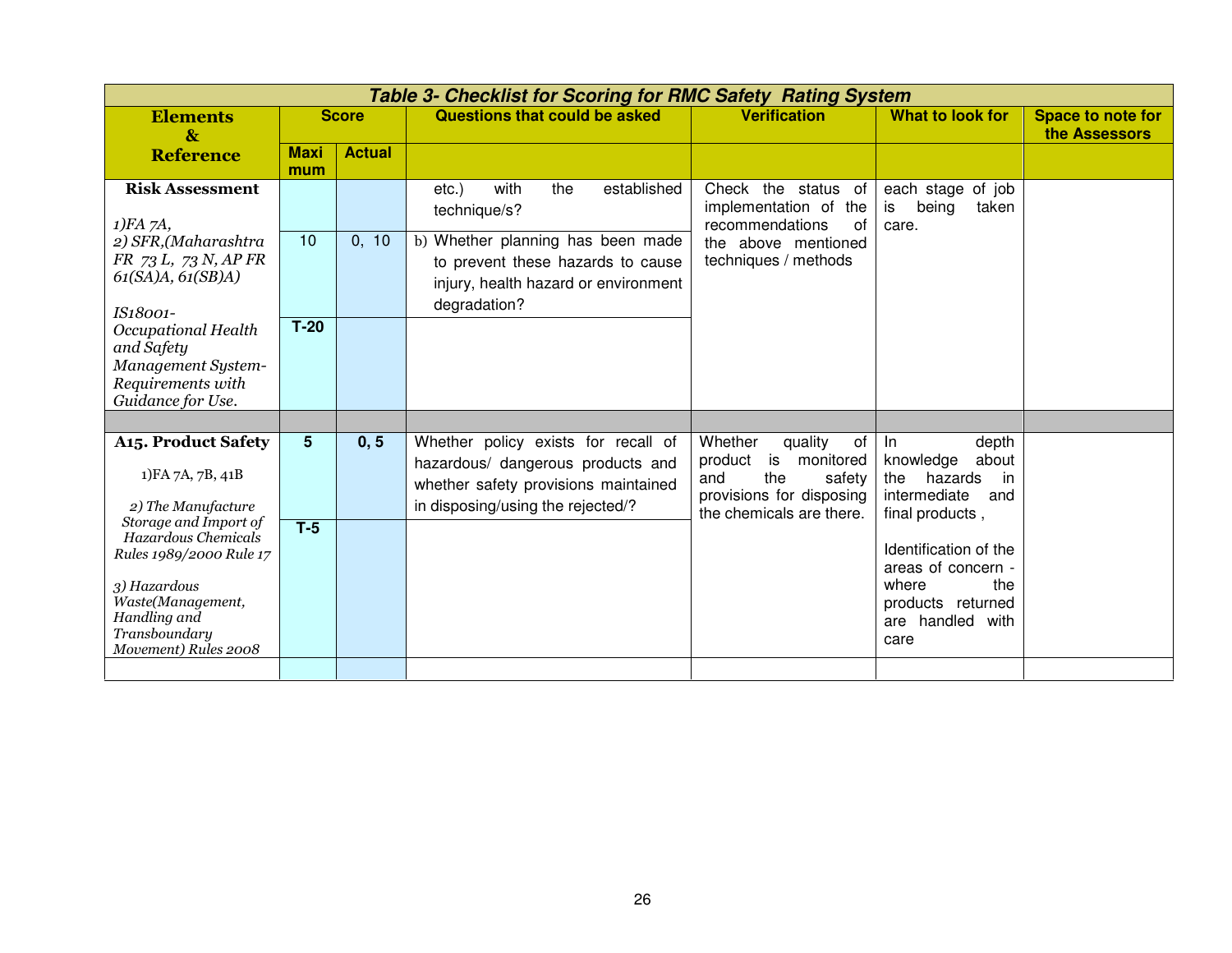|                                                                                                                            |                 |               | <b>Table 3- Checklist for Scoring for RMC Safety Rating System</b>                                                         |                                                                                                                              |                                                                                                                                     |                                           |
|----------------------------------------------------------------------------------------------------------------------------|-----------------|---------------|----------------------------------------------------------------------------------------------------------------------------|------------------------------------------------------------------------------------------------------------------------------|-------------------------------------------------------------------------------------------------------------------------------------|-------------------------------------------|
| <b>Elements</b>                                                                                                            |                 | <b>Score</b>  | Questions that could be asked                                                                                              | <b>Verification</b>                                                                                                          | <b>What to look for</b>                                                                                                             | <b>Space to note for</b><br>the Assessors |
| $\mathbf{\&}$<br><b>Reference</b>                                                                                          | <b>Maxi</b>     | <b>Actual</b> |                                                                                                                            |                                                                                                                              |                                                                                                                                     |                                           |
|                                                                                                                            | mum             |               |                                                                                                                            |                                                                                                                              |                                                                                                                                     |                                           |
| A 16. Safety<br><b>Training</b><br>1)FA 7A, 41B, 111A<br>2) SFR, (Maharashtra<br>FR 73 L, 73 N, AP FR<br>61(SA)A, 61(SB)A) | 6               |               | a) Is there any program of induction<br>training on safety, its duration and<br>topics covered?                            | Verify induction<br>and<br>regular<br>training<br>programme schedule on                                                      | Workers<br>working<br>different<br>with<br>background<br>and                                                                        |                                           |
|                                                                                                                            | 5               | 0, 5          | b) Whether records of safety training<br>conducted<br>program<br>are<br>maintained?                                        | health and safety- the<br>compatibility<br>and<br>duration.<br>Verify the qualification<br>and experience of the<br>trainer. | qualification need<br>to be informed and<br>trained about the<br>hazards and how<br>to take protection<br>against<br>the<br>hazard. |                                           |
|                                                                                                                            | $\overline{4}$  |               | c) Are the retraining needs identified<br>whenever a new process/products<br>and change in existing process<br>introduced? |                                                                                                                              |                                                                                                                                     |                                           |
|                                                                                                                            | T <sub>15</sub> |               |                                                                                                                            | Verify periodic training<br>with<br>programme<br>introduction<br>0f<br>new<br>hazard system etc.                             |                                                                                                                                     |                                           |
|                                                                                                                            |                 |               |                                                                                                                            |                                                                                                                              |                                                                                                                                     |                                           |
| A. 17 Personal<br><b>Protective</b><br><b>Equipment and</b>                                                                | $\overline{4}$  | 0, 4          | a) Is there a list of required PPE for<br>each hazardous activity available?                                               | • PPEs used and their<br>physical condition for                                                                              | Plant is equipped<br>with useful PPEs.<br><b>PPEs</b><br>are                                                                        |                                           |
| <b>Emergency</b><br>Equipment                                                                                              | $\overline{4}$  | 0, 4          | b)Whether feedback from workers<br>obtained during selection of PPE?                                                       | two employees and<br>two contract workers<br>• Use of suitable face                                                          | maintained issued<br>as<br>per                                                                                                      |                                           |
|                                                                                                                            | $\overline{4}$  |               | c) Does the executives and workers<br>use PPE's while at work?                                                             | mask<br>for<br>dust<br>atmosphere<br>viz                                                                                     | requirement.                                                                                                                        |                                           |
|                                                                                                                            | 3               |               | d) Is there any arrangement for safe<br>custody and storage of PPE?                                                        | cements lime etc.                                                                                                            | Workers<br>are<br>knowledgeable on<br>selection and use                                                                             |                                           |
|                                                                                                                            | $\overline{5}$  |               | e)Do the PPE conform to<br><b>BIS</b><br>standards?                                                                        |                                                                                                                              | of PPE's                                                                                                                            |                                           |
|                                                                                                                            | T 20            |               |                                                                                                                            |                                                                                                                              |                                                                                                                                     |                                           |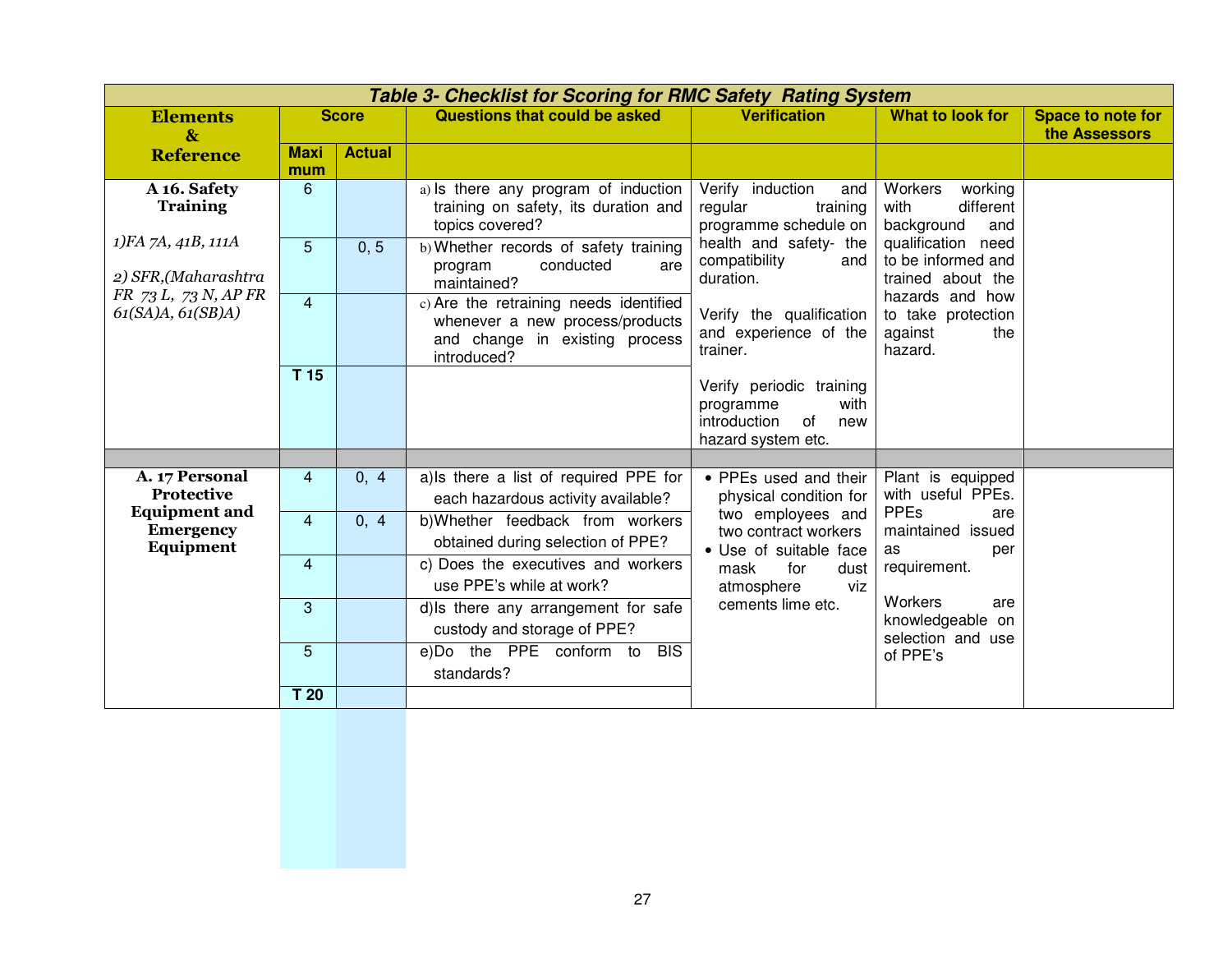|                                                       |                    |                  | <b>Table 3- Checklist for Scoring for RMC Safety Rating System</b>                                                                                 |                                                                                                           |                                                                                                      |                                           |
|-------------------------------------------------------|--------------------|------------------|----------------------------------------------------------------------------------------------------------------------------------------------------|-----------------------------------------------------------------------------------------------------------|------------------------------------------------------------------------------------------------------|-------------------------------------------|
| <b>Elements</b><br>$\mathbf{\&}$                      |                    | <b>Score</b>     | <b>Questions that could be asked</b>                                                                                                               | <b>Verification</b>                                                                                       | <b>What to look for</b>                                                                              | <b>Space to note for</b><br>the Assessors |
| <b>Reference</b>                                      | <b>Maxi</b><br>mum | <b>Actual</b>    |                                                                                                                                                    |                                                                                                           |                                                                                                      |                                           |
|                                                       |                    |                  | <b>B. PHYSICAL HAZARD</b>                                                                                                                          |                                                                                                           |                                                                                                      |                                           |
|                                                       |                    |                  |                                                                                                                                                    |                                                                                                           |                                                                                                      |                                           |
| <b>B. 18. House</b><br><b>Keeping</b>                 | 3                  |                  | a) Are all the passages, floors and<br>the stairways in good condition,<br>clean, free of dust, refuses etc?                                       | Overall<br>cleanliness,<br>place for tools, scraps,<br>schedule for cleaning,                             | A system devised<br>management<br>by<br>where there is a                                             |                                           |
| 1)FA 7A, Sec 11, 12, 14                               | $\overline{3}$     |                  | b) Is there sufficient disposable bins<br>marked<br>and<br>clearly<br>suitably<br>located? Are containers of refuse<br>emptied daily or when full? | procedure for disposal<br>and<br>actual<br>implementation.<br>Device<br>for<br>spillage                   | for<br>place<br>every<br>item<br>and<br>every<br>item in its place $-$<br>in<br>normal<br>operation. |                                           |
|                                                       | 3                  |                  | c) Are there designated places for<br>such<br>items<br>as<br>tools<br>/tackles/chemical/ scrap etc.                                                | accumulation<br>Scrap yard<br>arranged<br>properly.                                                       | 0f<br>In.<br>case<br>abnormal<br>operation whether                                                   |                                           |
|                                                       | $\overline{2}$     |                  | d) Whether walkways are clearly<br>marked and free from obstruction?                                                                               | there<br>ls.<br>any<br>housekeeping                                                                       | systems<br>are<br>prevailing to take<br>prompt action in                                             |                                           |
|                                                       | $\mathbf{1}$       | $\overline{0,1}$ | e) Are the working conditions makes<br>the floors slippery?                                                                                        | survey/inspection,<br>competition/5s system                                                               | bring to a good<br>house keeping.                                                                    |                                           |
|                                                       | 3                  |                  | Does plant have measures to<br>f<br>suppress polluting dust arising out<br>of materials stored in open areas?                                      | etc.                                                                                                      |                                                                                                      |                                           |
|                                                       | T <sub>15</sub>    |                  |                                                                                                                                                    |                                                                                                           |                                                                                                      |                                           |
|                                                       |                    |                  |                                                                                                                                                    |                                                                                                           |                                                                                                      |                                           |
| B. 19. Machine and<br><b>General Area</b><br>Guarding | 8                  | 0, 8             | a) Are the moving parts and point of<br>operation of concrete<br>pump<br>adequately guarded?                                                       | At least<br>two<br>safety<br>interlocks<br>and<br>two<br>machine guards need to<br>be checked about their | Whether<br>hazards<br>arising<br>due<br>to<br>machine<br>are<br>protected<br>from                    |                                           |
| 1)FA 21,22,26,32<br>2) BIS 9474-1980                  | $\overline{5}$     |                  | b) Are the fixed guards securely<br>bolted in position and in good<br>condition?                                                                   | operability.                                                                                              | workers.<br>Whether interlocks                                                                       |                                           |
|                                                       | 5                  |                  | interlock guards<br>c) Are<br>the<br>in<br>conveyor belt (for prevention of<br>physical<br>injury)<br>working<br>in                                |                                                                                                           | are operating.                                                                                       |                                           |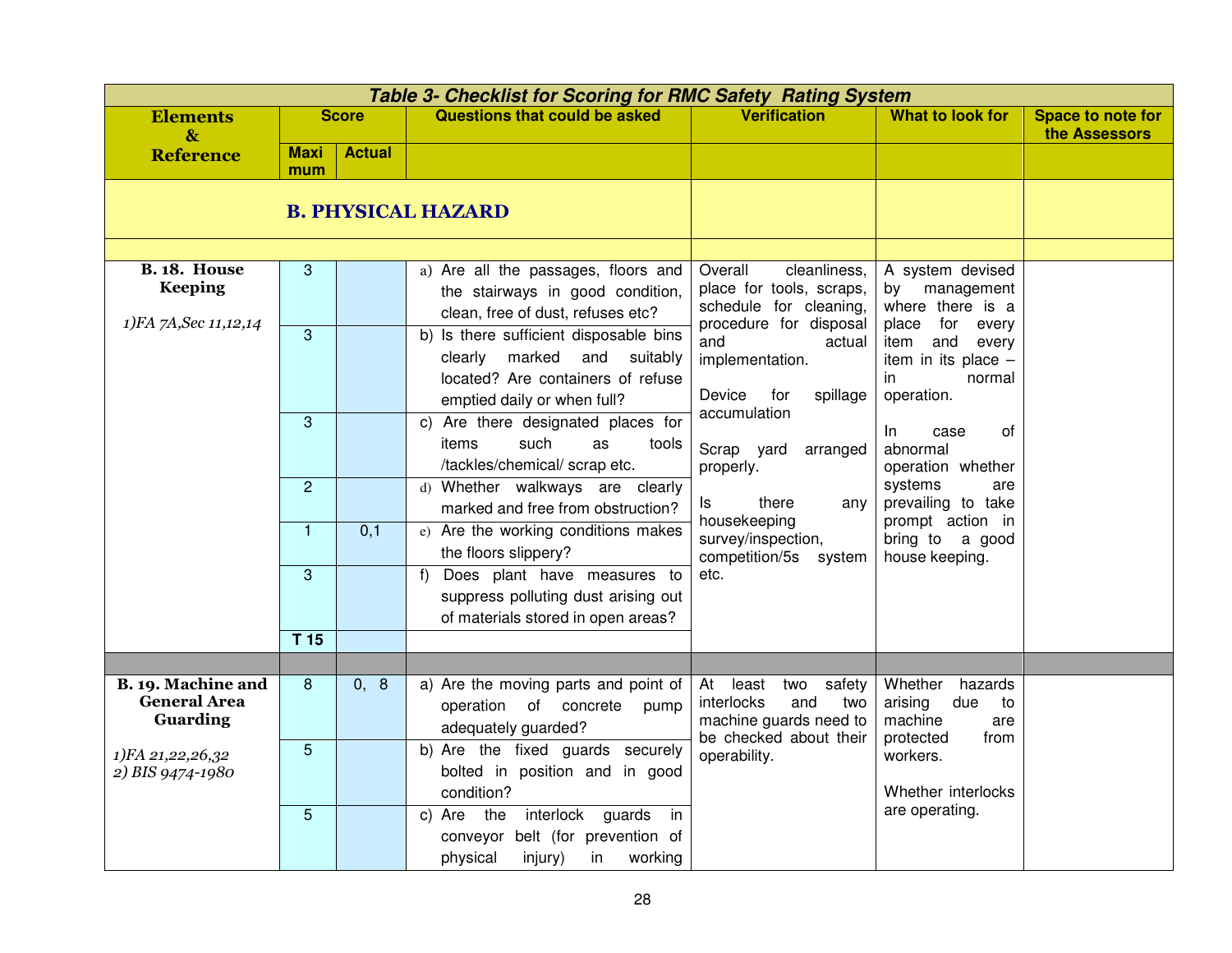|                                                    |               |                                                                                                                                                                                                                                                                                                                                                                                           |                                                                                                                                                                          |                                                                                                                                                            | <b>Table 3- Checklist for Scoring for RMC Safety Rating System</b> |  |  |  |  |  |  |  |  |
|----------------------------------------------------|---------------|-------------------------------------------------------------------------------------------------------------------------------------------------------------------------------------------------------------------------------------------------------------------------------------------------------------------------------------------------------------------------------------------|--------------------------------------------------------------------------------------------------------------------------------------------------------------------------|------------------------------------------------------------------------------------------------------------------------------------------------------------|--------------------------------------------------------------------|--|--|--|--|--|--|--|--|
| <b>Score</b>                                       |               | <b>Questions that could be asked</b>                                                                                                                                                                                                                                                                                                                                                      | <b>Verification</b>                                                                                                                                                      | What to look for                                                                                                                                           | Space to note for<br>the Assessors                                 |  |  |  |  |  |  |  |  |
| <b>Maxi</b><br>mum                                 | <b>Actual</b> |                                                                                                                                                                                                                                                                                                                                                                                           |                                                                                                                                                                          |                                                                                                                                                            |                                                                    |  |  |  |  |  |  |  |  |
|                                                    |               | condition?                                                                                                                                                                                                                                                                                                                                                                                |                                                                                                                                                                          |                                                                                                                                                            |                                                                    |  |  |  |  |  |  |  |  |
| $\overline{4}$                                     | 0, 4          | d) Are the emergency stop buttons<br>effective and clearly labeled?                                                                                                                                                                                                                                                                                                                       |                                                                                                                                                                          |                                                                                                                                                            |                                                                    |  |  |  |  |  |  |  |  |
| $\mathbf{3}$                                       | 0, 3          | e) Are the operators for concrete<br>and<br>other<br>mixture<br>machines<br>having moving parts aware of the<br>danger of working with loose<br>clothing?                                                                                                                                                                                                                                 |                                                                                                                                                                          |                                                                                                                                                            |                                                                    |  |  |  |  |  |  |  |  |
| 5<br>T <sub>30</sub>                               | 0, 5          | f) Are the openings where there is<br>free fall hazard covered or fenced<br>securely by railing, toe guards etc?                                                                                                                                                                                                                                                                          |                                                                                                                                                                          |                                                                                                                                                            |                                                                    |  |  |  |  |  |  |  |  |
|                                                    |               |                                                                                                                                                                                                                                                                                                                                                                                           |                                                                                                                                                                          |                                                                                                                                                            |                                                                    |  |  |  |  |  |  |  |  |
| 3                                                  |               | a)Whether<br>adequate<br>mechanical<br>devices are used for handling<br>major/heavy material?                                                                                                                                                                                                                                                                                             | Awareness<br>about<br>hazard<br>on<br>manual<br>material handling to be                                                                                                  | Minimisation effort<br>of manual material<br>handling<br>and                                                                                               |                                                                    |  |  |  |  |  |  |  |  |
| $\overline{4}$                                     | 0, 4          | b)Do the workers know the hazards<br>associated with manual material<br>handling?                                                                                                                                                                                                                                                                                                         | 2 workers - whether<br>training<br>is imparted<br>about<br>procedure of                                                                                                  | material handling<br>equipment.                                                                                                                            |                                                                    |  |  |  |  |  |  |  |  |
| $\overline{4}$<br>$\overline{5}$<br>$\overline{4}$ |               | c) Where<br>manual<br>handling<br>is<br>necessary, are the workers trained<br>and using the proper method?<br>(Maximum weight of material for<br>adult male and female are 55 Kg<br>and 30 Kg respectively)<br>d) Are the materials stored<br>and<br>stacked safely?<br>e)Are all the lifting machines, chains,<br>ropes and lifting tackles (lifting<br>appliances) identified by number | Check the record of<br>testing of at least one<br>material<br>handling<br>equipment - whether<br>the testing and the<br>records are as per the<br>statutory requirement. | norms<br>οf<br>maximum weight<br>to be carried by<br>workers.<br>Testing<br>and<br>examination<br>of<br>material handling<br>equipment as per<br>statutes. |                                                                    |  |  |  |  |  |  |  |  |
|                                                    |               |                                                                                                                                                                                                                                                                                                                                                                                           | and tested & marked accordingly?                                                                                                                                         | discussed with at least<br>material handling.                                                                                                              | safety while using<br>Following<br>the                             |  |  |  |  |  |  |  |  |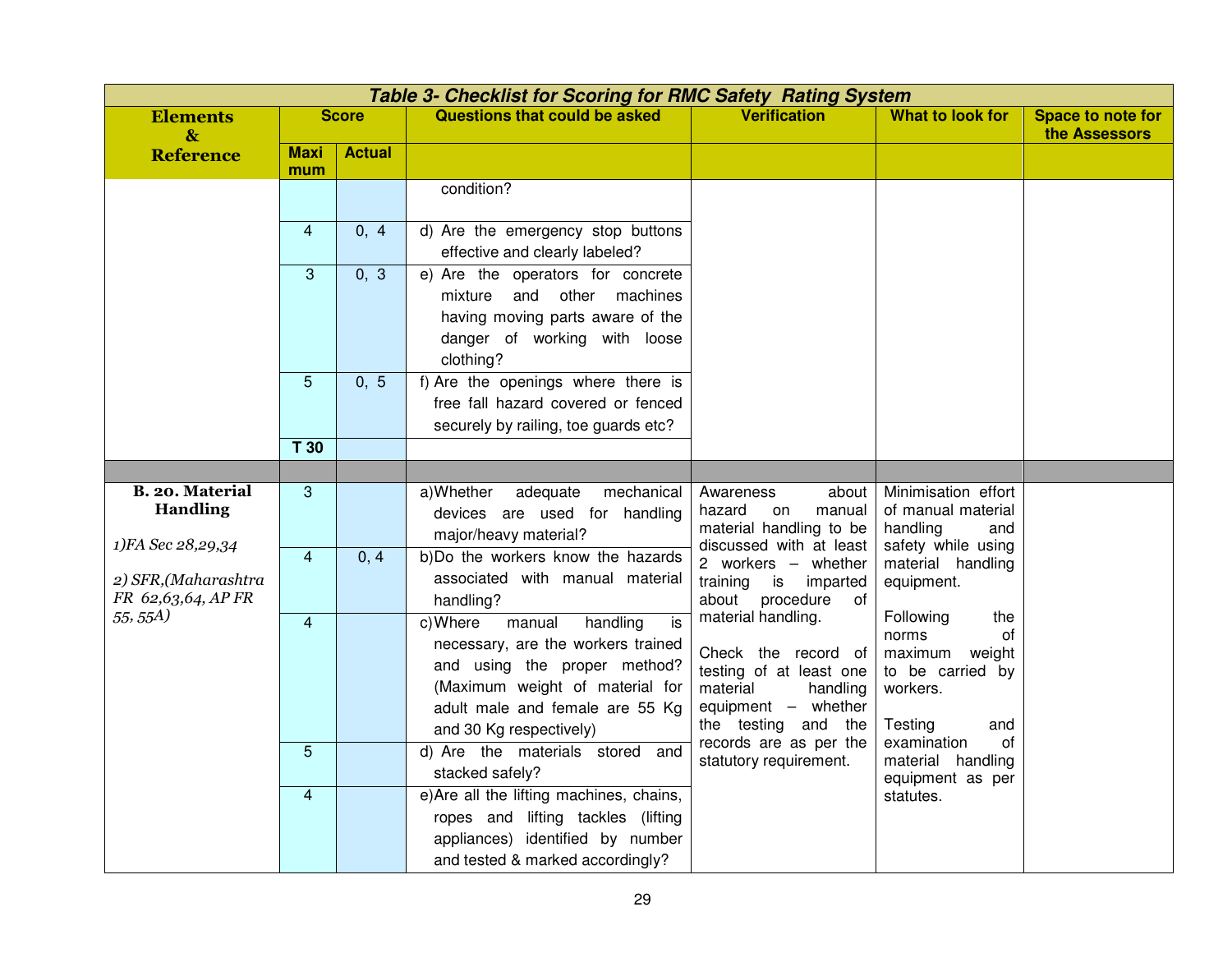|                                                                                                                                                                                   | <b>Table 3- Checklist for Scoring for RMC Safety Rating System</b> |               |                                                                                                                                                                                                                                                                                                                                                                                                                                                                                                                                                                                |                                                                                                                                                                                                                                                                                 |                                                                                         |                                           |  |  |  |  |
|-----------------------------------------------------------------------------------------------------------------------------------------------------------------------------------|--------------------------------------------------------------------|---------------|--------------------------------------------------------------------------------------------------------------------------------------------------------------------------------------------------------------------------------------------------------------------------------------------------------------------------------------------------------------------------------------------------------------------------------------------------------------------------------------------------------------------------------------------------------------------------------|---------------------------------------------------------------------------------------------------------------------------------------------------------------------------------------------------------------------------------------------------------------------------------|-----------------------------------------------------------------------------------------|-------------------------------------------|--|--|--|--|
| <b>Elements</b><br>$\mathbf{g}$                                                                                                                                                   |                                                                    | <b>Score</b>  | <b>Questions that could be asked</b>                                                                                                                                                                                                                                                                                                                                                                                                                                                                                                                                           | <b>Verification</b>                                                                                                                                                                                                                                                             | What to look for                                                                        | <b>Space to note for</b><br>the Assessors |  |  |  |  |
| <b>Reference</b>                                                                                                                                                                  | <b>Maxi</b><br>mum                                                 | <b>Actual</b> |                                                                                                                                                                                                                                                                                                                                                                                                                                                                                                                                                                                |                                                                                                                                                                                                                                                                                 |                                                                                         |                                           |  |  |  |  |
|                                                                                                                                                                                   | T 20                                                               |               |                                                                                                                                                                                                                                                                                                                                                                                                                                                                                                                                                                                |                                                                                                                                                                                                                                                                                 |                                                                                         |                                           |  |  |  |  |
|                                                                                                                                                                                   |                                                                    |               |                                                                                                                                                                                                                                                                                                                                                                                                                                                                                                                                                                                |                                                                                                                                                                                                                                                                                 |                                                                                         |                                           |  |  |  |  |
| <b>B.21.1 General</b><br><b>Electrical Safety</b>                                                                                                                                 | 3                                                                  | 0,3           | authorized<br>electricians<br>a)Are<br>available for electrical work?                                                                                                                                                                                                                                                                                                                                                                                                                                                                                                          | of<br>$\bullet$ List<br>licensed<br>electrical operator                                                                                                                                                                                                                         | about<br>Awareness<br>in<br>using<br>safety<br>electrical<br>system                     |                                           |  |  |  |  |
| 1) Central Electricity<br>Authority<br>Regulations 2004<br>2)Central Electricity<br><b>Authority (Measures</b><br>relating to Safety and<br>Electric Supply)<br>Regulations 2010- | 3                                                                  | 0, 3          | b) Are all connections made by using<br>appropriate plugs, receptacles or<br>enclosures? Are fuses provided?                                                                                                                                                                                                                                                                                                                                                                                                                                                                   | electrical<br>by<br>• Checking<br>the<br>operators(mainten<br>electrical<br>fitting<br>personnel)<br>ance<br>conform<br>to<br>area<br>as well as general<br>classification                                                                                                      |                                                                                         |                                           |  |  |  |  |
|                                                                                                                                                                                   | 3                                                                  | 0, 3          | c) Do the workers use PPE during<br>the working on live line?                                                                                                                                                                                                                                                                                                                                                                                                                                                                                                                  | • Use of ELCB, MCB                                                                                                                                                                                                                                                              | operations.<br>Management<br>system of use of                                           |                                           |  |  |  |  |
|                                                                                                                                                                                   | 3                                                                  | 0, 3          | d) Whether lightning arrestor has<br>been installed and is adequate?                                                                                                                                                                                                                                                                                                                                                                                                                                                                                                           | • Look into make shift                                                                                                                                                                                                                                                          |                                                                                         |                                           |  |  |  |  |
| regulation number<br>3,4,28,35,74<br>Lighting protection<br>2)<br>system 2309-1989<br>Rubber Mat-5424 -<br>3)<br>1969                                                             | 3<br>$\overline{2}$<br>$\overline{2}$<br>3                         | 0, 3          | Whether drawings with respect to<br>e)<br>electrical system such as cable<br>layout for installation, single line<br>available<br>diagram<br>are<br>and<br>with<br>authorized<br>approved<br>signatory?<br>Whether danger notices / sign<br>f<br>boards have been displayed at<br>critical areas?<br>g) Whether shock treatment chart<br>has been displayed at critical<br>installations such as electrical<br>substation, MCC room etc. ?<br>h) Whether provisions of electric fire<br>prevention<br>$\sqrt{2}$<br>suppression<br>$\sqrt{2}$<br>mitigation systems available? | connection is any<br>• Periodic<br>inspection<br>and<br>maintenance<br>procedure<br>• Use of work permit/<br><b>LOTO</b><br>system<br>in<br>isolation of power<br>• Verify<br>protection<br>against earthing<br>Megger test report and<br>resistance<br>earth<br>pit<br>report. | safety equipment<br>electrical<br>for<br>system such as<br>ELCB, MCB, earth<br>pit etc. |                                           |  |  |  |  |
|                                                                                                                                                                                   | $\overline{c}$                                                     |               | i) Whether emergency electric<br>fire<br>has been included in<br>scenario<br>emergency response<br>plan<br>and<br>safety manual?                                                                                                                                                                                                                                                                                                                                                                                                                                               |                                                                                                                                                                                                                                                                                 |                                                                                         |                                           |  |  |  |  |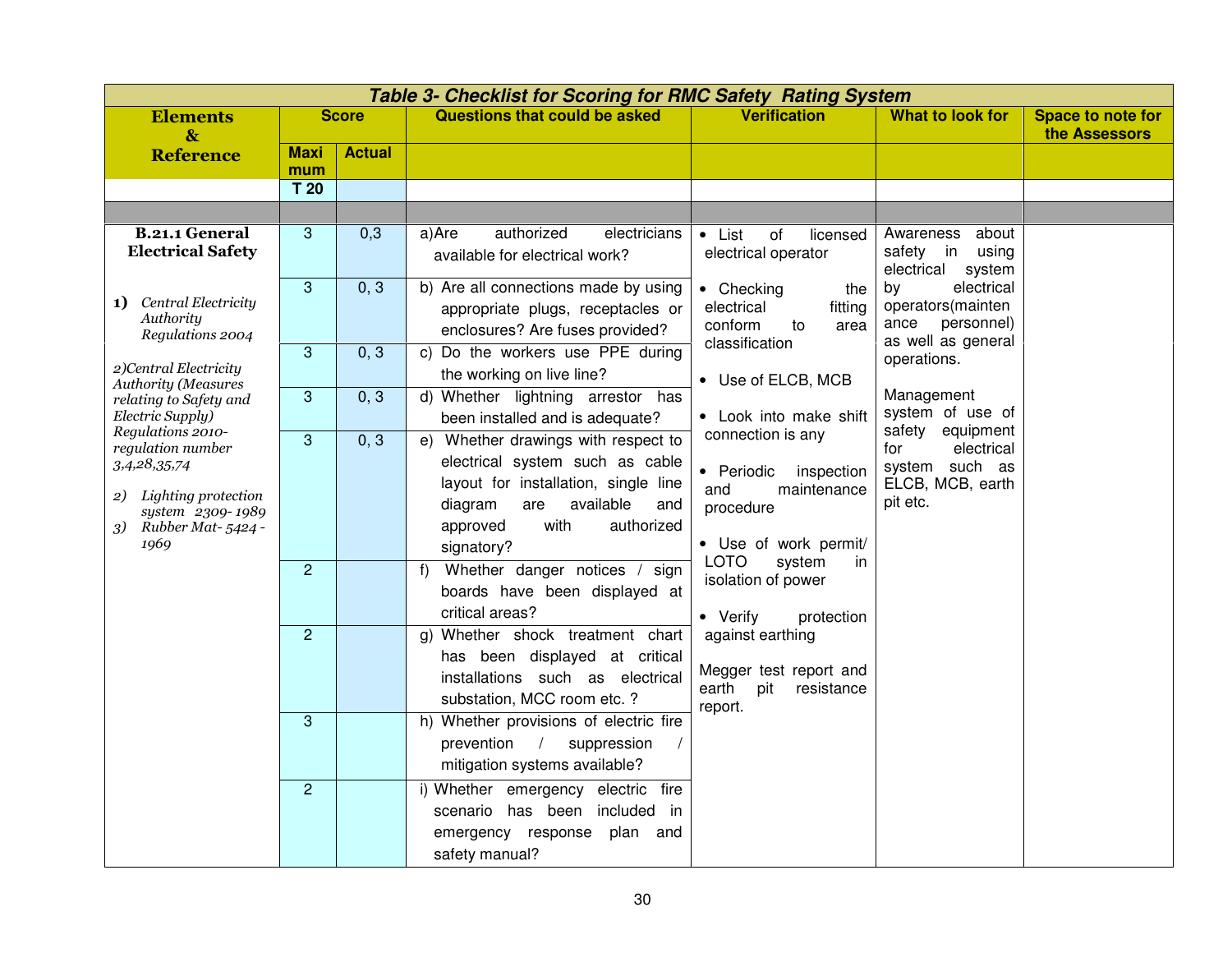|                                                                                                                                                                                          |                       |               | <b>Table 3- Checklist for Scoring for RMC Safety Rating System</b>                                                                                                                |                                                                                              |                                                           |                                           |
|------------------------------------------------------------------------------------------------------------------------------------------------------------------------------------------|-----------------------|---------------|-----------------------------------------------------------------------------------------------------------------------------------------------------------------------------------|----------------------------------------------------------------------------------------------|-----------------------------------------------------------|-------------------------------------------|
| <b>Elements</b><br>$\mathbf{\&}$                                                                                                                                                         |                       | <b>Score</b>  | <b>Questions that could be asked</b>                                                                                                                                              | <b>Verification</b>                                                                          | <b>What to look for</b>                                   | <b>Space to note for</b><br>the Assessors |
| <b>Reference</b>                                                                                                                                                                         | <b>Maxi</b>           | <b>Actual</b> |                                                                                                                                                                                   |                                                                                              |                                                           |                                           |
|                                                                                                                                                                                          | mum<br>$\overline{2}$ |               | i) Whether emergency lighting system<br>is available?                                                                                                                             |                                                                                              |                                                           |                                           |
|                                                                                                                                                                                          | $\overline{2}$        | 0,2           | k) Is there a provision for electrical<br>safety training to workers and<br>employees?                                                                                            |                                                                                              |                                                           |                                           |
|                                                                                                                                                                                          | $\overline{2}$        |               | I) Whether rubber mats are used<br>near high voltage switch board,<br>switch gear/ installations.                                                                                 |                                                                                              |                                                           |                                           |
|                                                                                                                                                                                          | T <sub>30</sub>       |               |                                                                                                                                                                                   |                                                                                              |                                                           |                                           |
|                                                                                                                                                                                          |                       |               |                                                                                                                                                                                   |                                                                                              |                                                           |                                           |
| <b>B</b> 21.2 Electrical<br><b>Safety During</b><br>Operation /                                                                                                                          | 3                     |               | Whether earth pit resistance is<br>a)<br>measured<br>the<br>and<br>record<br>maintained?                                                                                          | • Periodic<br>inspection<br>maintenance<br>and<br>procedure                                  | A safe operation<br>and maintenance<br>procedure<br>while |                                           |
| Maintenance<br>1)Central Electricity<br><b>Authority (Measures</b><br>relating to Safety and<br>Electric<br>Supply)Regulations<br>2010<br>6,7,8,9,10,11,18,19,28,41,<br>42,48,49,74,115, | $\mathbf{3}$          |               | Whether physical conditions of<br>b)<br>earth pits are maintained?                                                                                                                | • Record of periodic<br>inspection<br>by                                                     | working<br>in<br>electrical system                        |                                           |
|                                                                                                                                                                                          | $\overline{4}$        |               | Is there a earth leakage protective<br>C)<br>device system (ELCB/RCCB/MCB<br>etc) in use for to every electrical<br>installation other than low voltage<br>installation viz. 5Kw? | electrical inspector<br>• Visit of the earth pits<br>its numbering and<br>physical condition |                                                           |                                           |
| 2)Central Electricity<br>Authority (Technical<br>Standards for                                                                                                                           | $\mathbf{3}$          |               | Is the separate work permit issued<br>d)<br>for working on high voltage line -<br>use of LOTO system?                                                                             | • Work permit system<br>of electrical work on<br>high voltage line                           |                                                           |                                           |
| Construction of<br>Electrical Plants and<br>Electric Lines)<br>Regulations 2010-- 36.8                                                                                                   | 3                     | 0, 3          | Whether electric equipments<br>e)<br>installations have been provided<br>with double earthing?                                                                                    | • Record of periodic<br>inspection of hand<br>tools,<br>electrical                           |                                                           |                                           |
| 3) The FA and State<br><b>Factories</b><br>Rule(Maharashtra FR<br>70, APFR 61)                                                                                                           | $\mathbf{3}$          |               | Is there a system of periodic<br>f)<br>inspection of hand tools, extension<br>boards for working in electrical<br>lines?                                                          | cable/<br>wiring<br>/connection etc.<br>ELCB,<br>$\bullet$ Use<br>οf                         |                                                           |                                           |
| 4) 5216-1982 Part-I                                                                                                                                                                      | 3                     |               | i) Is there a system of inspection of<br>g)<br>electrical<br>cable/<br>wiring                                                                                                     | RCCB/MCB<br>with<br>electrical installation                                                  |                                                           |                                           |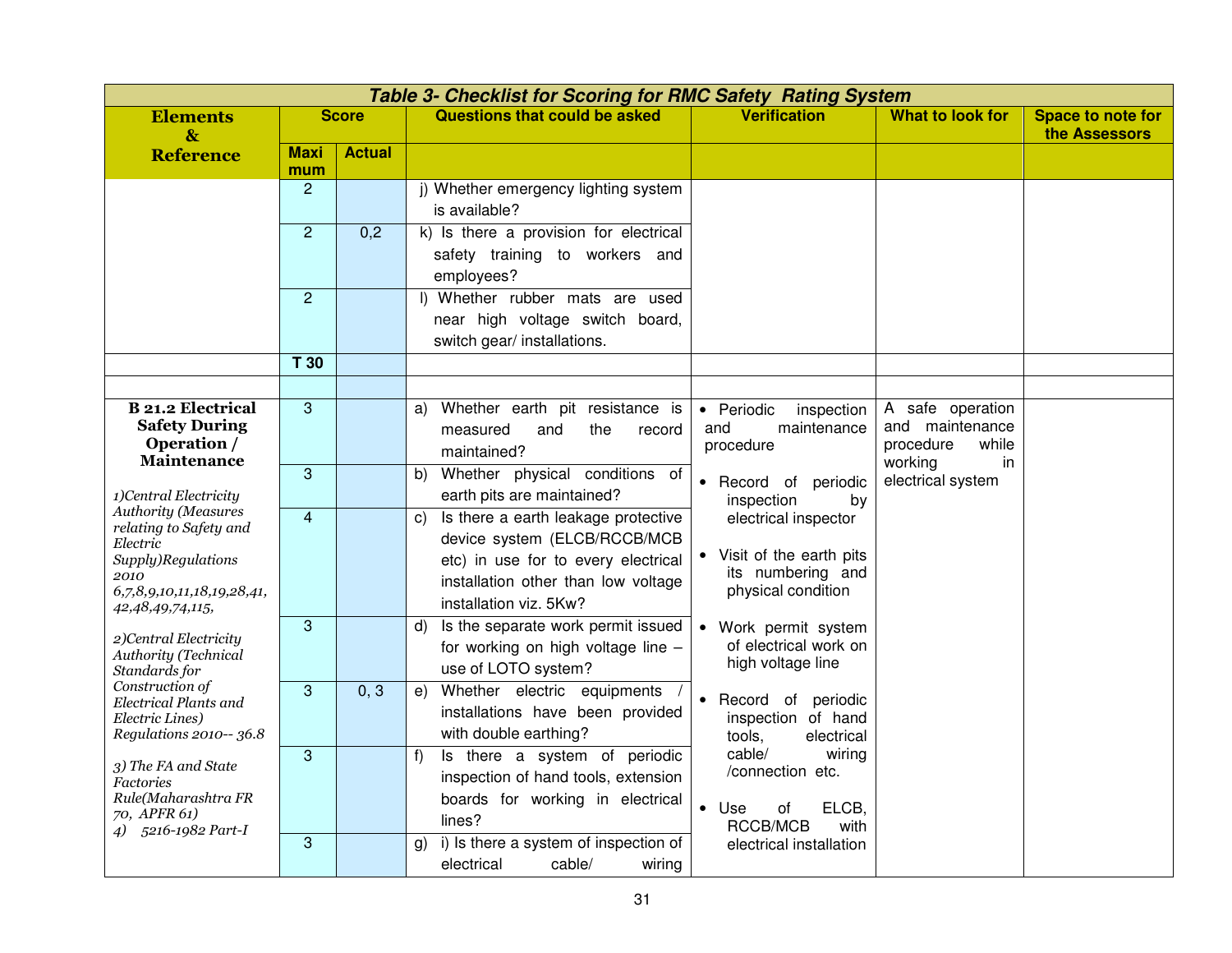|                                                                                                                                                                                                     | <b>Table 3- Checklist for Scoring for RMC Safety Rating System</b> |               |                                                                                                                                                                                                                                                                                                                                                |                                                                                                                                                                                                   |                                                                                                                                                                                                                             |                                           |  |  |  |  |
|-----------------------------------------------------------------------------------------------------------------------------------------------------------------------------------------------------|--------------------------------------------------------------------|---------------|------------------------------------------------------------------------------------------------------------------------------------------------------------------------------------------------------------------------------------------------------------------------------------------------------------------------------------------------|---------------------------------------------------------------------------------------------------------------------------------------------------------------------------------------------------|-----------------------------------------------------------------------------------------------------------------------------------------------------------------------------------------------------------------------------|-------------------------------------------|--|--|--|--|
| <b>Elements</b><br>$\boldsymbol{\&}$                                                                                                                                                                |                                                                    | <b>Score</b>  | Questions that could be asked                                                                                                                                                                                                                                                                                                                  | <b>Verification</b>                                                                                                                                                                               | <b>What to look for</b>                                                                                                                                                                                                     | <b>Space to note for</b><br>the Assessors |  |  |  |  |
| <b>Reference</b>                                                                                                                                                                                    | <b>Maxi</b><br>mum                                                 | <b>Actual</b> |                                                                                                                                                                                                                                                                                                                                                |                                                                                                                                                                                                   |                                                                                                                                                                                                                             |                                           |  |  |  |  |
|                                                                                                                                                                                                     | 3<br>T 25                                                          |               | /connection?<br>Is there any system for maintaining<br>h)<br>housekeeping<br>at<br>electric<br>installations areas?                                                                                                                                                                                                                            |                                                                                                                                                                                                   |                                                                                                                                                                                                                             |                                           |  |  |  |  |
|                                                                                                                                                                                                     |                                                                    |               |                                                                                                                                                                                                                                                                                                                                                |                                                                                                                                                                                                   |                                                                                                                                                                                                                             |                                           |  |  |  |  |
| B. 22. Safety in<br><b>Storage and Ware</b><br><b>Housing</b><br><b>BOCW Central Rule</b><br>1)<br>187<br>Manufacture<br>2)<br>Storage and Import<br>of Hazardous<br><b>Chemicals Rules</b><br>1989 | $\mathbf{1}$<br>$\overline{2}$<br>$\overline{2}$                   |               | a) Are the chemicals stored as per<br>their hazardous properties and<br>also considering the compatibility?<br>Whether materials stored in<br>b)<br>warehouse are away from the wall<br>(minimum 1 m gap is kept between<br>wall and the racks).<br>c) Whether all racks and steel cages<br>sufficient<br>load<br>bearing<br>have<br>capacity? | Check MSDS for one<br>chemical<br>known<br>and<br>uncommon<br>one<br>chemical<br>and see the<br>date of<br>adoption of<br>MSDS.<br>Check the fire safety<br>measures conforming to<br><b>MSDS</b> | Minimising<br>health<br>and safety effect<br>of chemicals in the<br>ware house during<br>handling and also<br>from fire - with the<br>of<br>help<br>proper<br>layout,<br>housekeeping and<br>detection<br>and<br>mitigation |                                           |  |  |  |  |
| The FA and State<br>3)<br><b>Factories</b><br>Rule(Maharashtra<br>FR 70, APFR 61)                                                                                                                   | $\mathbf{1}$<br>$\overline{2}$<br>$\overline{2}$<br>T 10           |               | $d)$ $ls$<br>there<br>adequate<br>natural<br>ventilation provided to store room?<br>Is there any emergency exit?<br>e)<br>Whether required<br>fire<br>fighting<br>f)<br>provided<br>is<br>arrangement<br>in<br>flammable chemical storage?                                                                                                     | Check how the toxic<br>chemicals are handled<br>availability<br>0f<br>detectors in stores.<br>Check the compatibility<br>of chemicals stored.<br>Check the method of<br>spillage control.         |                                                                                                                                                                                                                             |                                           |  |  |  |  |
|                                                                                                                                                                                                     |                                                                    |               |                                                                                                                                                                                                                                                                                                                                                |                                                                                                                                                                                                   |                                                                                                                                                                                                                             |                                           |  |  |  |  |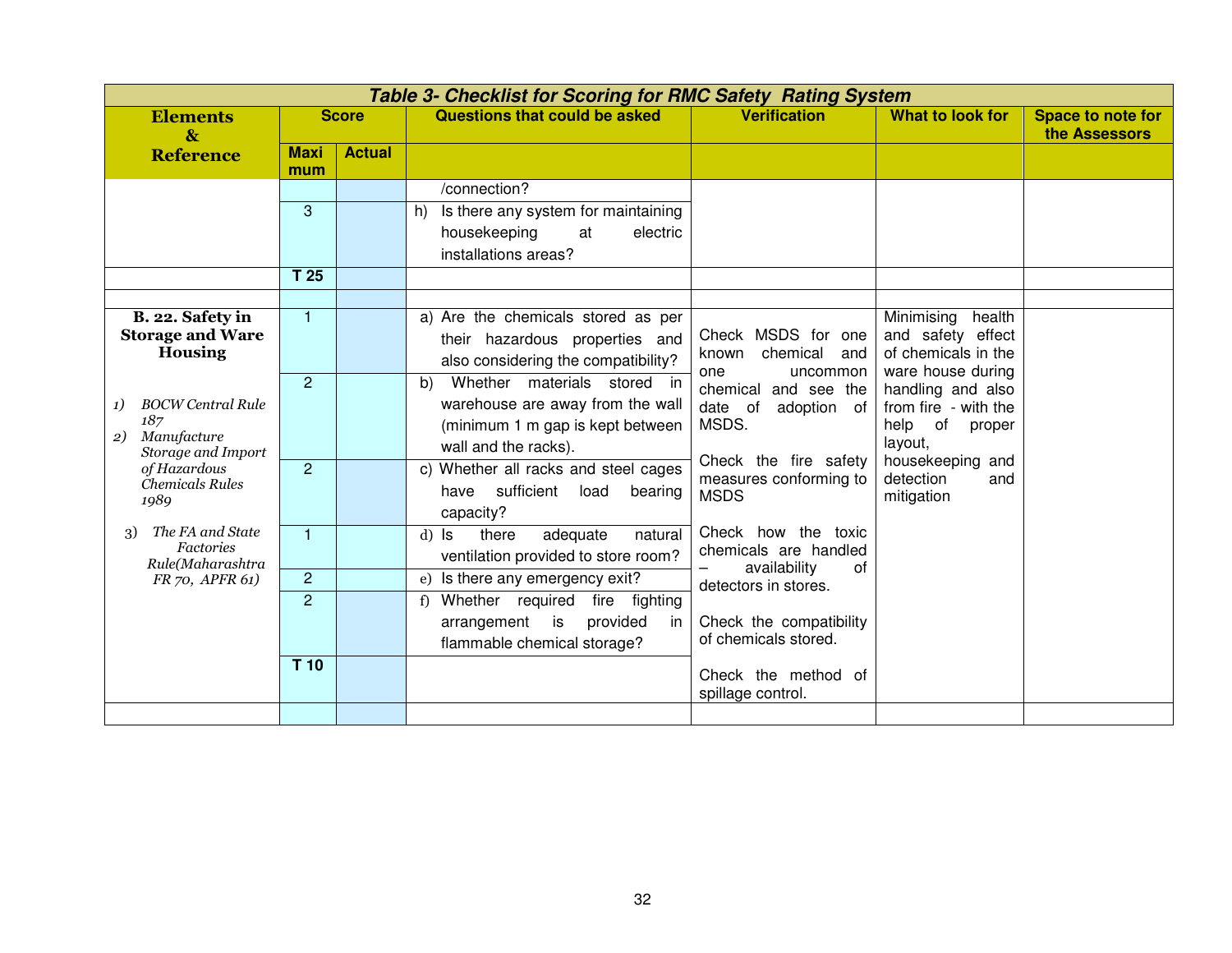|                                                                                                      | <b>Elements</b>                                                                                                                                                                                                                     |                                  |                                                                                                                           |                                                                                                                                            |                                                                                                                                                   |                                                                                                                                                                         | <b>Table 3- Checklist for Scoring for RMC Safety Rating System</b> |  |  |  |  |  |  |  |  |  |
|------------------------------------------------------------------------------------------------------|-------------------------------------------------------------------------------------------------------------------------------------------------------------------------------------------------------------------------------------|----------------------------------|---------------------------------------------------------------------------------------------------------------------------|--------------------------------------------------------------------------------------------------------------------------------------------|---------------------------------------------------------------------------------------------------------------------------------------------------|-------------------------------------------------------------------------------------------------------------------------------------------------------------------------|--------------------------------------------------------------------|--|--|--|--|--|--|--|--|--|
|                                                                                                      | $\mathbf{\&}$                                                                                                                                                                                                                       |                                  | <b>Score</b>                                                                                                              | <b>Questions that could be asked</b>                                                                                                       | <b>Verification</b>                                                                                                                               | <b>What to look for</b>                                                                                                                                                 | Space to note for<br>the Assessors                                 |  |  |  |  |  |  |  |  |  |
|                                                                                                      | <b>Reference</b>                                                                                                                                                                                                                    | <b>Maxi</b><br>mum               | <b>Actual</b>                                                                                                             |                                                                                                                                            |                                                                                                                                                   |                                                                                                                                                                         |                                                                    |  |  |  |  |  |  |  |  |  |
| 1)<br>2)                                                                                             | B <sub>2</sub> 3. Hazard<br><b>Assessment for</b><br><b>New Equipment</b><br>(Refer $A_5$ if these aspects<br>are covered you may not<br>assess here)<br>The FA 1948 section<br>7A,&B, 41C and<br>SFR,(Maharashtra<br>FR 73L, AP FR | 5                                |                                                                                                                           | Whether there is the system for<br>assessing the safety -related aspects<br>while bringing any change in the<br>existing plant, equipment? | Checking at least one<br>new equipment and the<br>hazard assessment of<br>it.<br>Check<br>update<br>of<br>operating procedure.                    | Compatibility<br>of<br>new<br>equipment<br>vis-à-vis<br>the<br>operator<br>knowledge<br>and<br>skill,<br>the<br>plant<br>layout drawing, the<br>operating<br>procedure. |                                                                    |  |  |  |  |  |  |  |  |  |
|                                                                                                      | 61(SB)A)                                                                                                                                                                                                                            | $T-5$                            |                                                                                                                           |                                                                                                                                            |                                                                                                                                                   |                                                                                                                                                                         |                                                                    |  |  |  |  |  |  |  |  |  |
|                                                                                                      |                                                                                                                                                                                                                                     |                                  |                                                                                                                           |                                                                                                                                            |                                                                                                                                                   |                                                                                                                                                                         |                                                                    |  |  |  |  |  |  |  |  |  |
| 1)                                                                                                   | <b>B24 Control</b><br><b>Measures for Work</b><br>at Height<br><b>BOCW</b> (Regulation<br>of Employment and<br>Condition of                                                                                                         | $\overline{2}$                   |                                                                                                                           | Is adequate safe access provided<br>a)<br>to all places where workers need<br>to work?                                                     | • Verify at-least four<br>places of working at<br>height<br>for<br>good<br>scaffold,<br>good<br>working platform.<br>certification<br>• Verify    | Chance of fall from<br>height is reduced<br>to zero and safe<br>access/egress<br>arrangement<br>is<br>there.                                                            |                                                                    |  |  |  |  |  |  |  |  |  |
| 2)                                                                                                   | Service) Act, 1996,<br><b>BOCW</b> (Regulation<br>of Employment and<br>Condition of<br>Service) Central                                                                                                                             | $\overline{2}$<br>$\overline{2}$ |                                                                                                                           | b) Are all such access in good<br>condition?<br>c) Whether provision of anchoring of<br>life line is provided?                             | and slope of ladder<br>etc.<br>• Check the status of                                                                                              |                                                                                                                                                                         |                                                                    |  |  |  |  |  |  |  |  |  |
| <b>Rules 1998</b><br>Chapter XIV, XVI,<br>XVII, XIX<br>SFR, (Maharashtra<br>3)<br>FR 73F, AP FR 61D) | $\overline{2}$                                                                                                                                                                                                                      |                                  | d) On sloping roofs are crawling<br>boards, lifelines, safety belts and<br>edge protection provided where<br>ever needed? | using<br>full<br>body<br>the<br>harness<br>and<br>provision of lifeline<br>• Check work permit                                             |                                                                                                                                                   |                                                                                                                                                                         |                                                                    |  |  |  |  |  |  |  |  |  |
|                                                                                                      |                                                                                                                                                                                                                                     | $\overline{c}$<br>T 10           | 0,2                                                                                                                       | Whether work permit procedure is<br>f<br>existing for working at height?                                                                   | for working at height.<br>$\bullet$ Check<br>the<br>supervisors comment<br>scaffold<br>the<br>on<br>erection, condition of<br>safety belt, use of |                                                                                                                                                                         |                                                                    |  |  |  |  |  |  |  |  |  |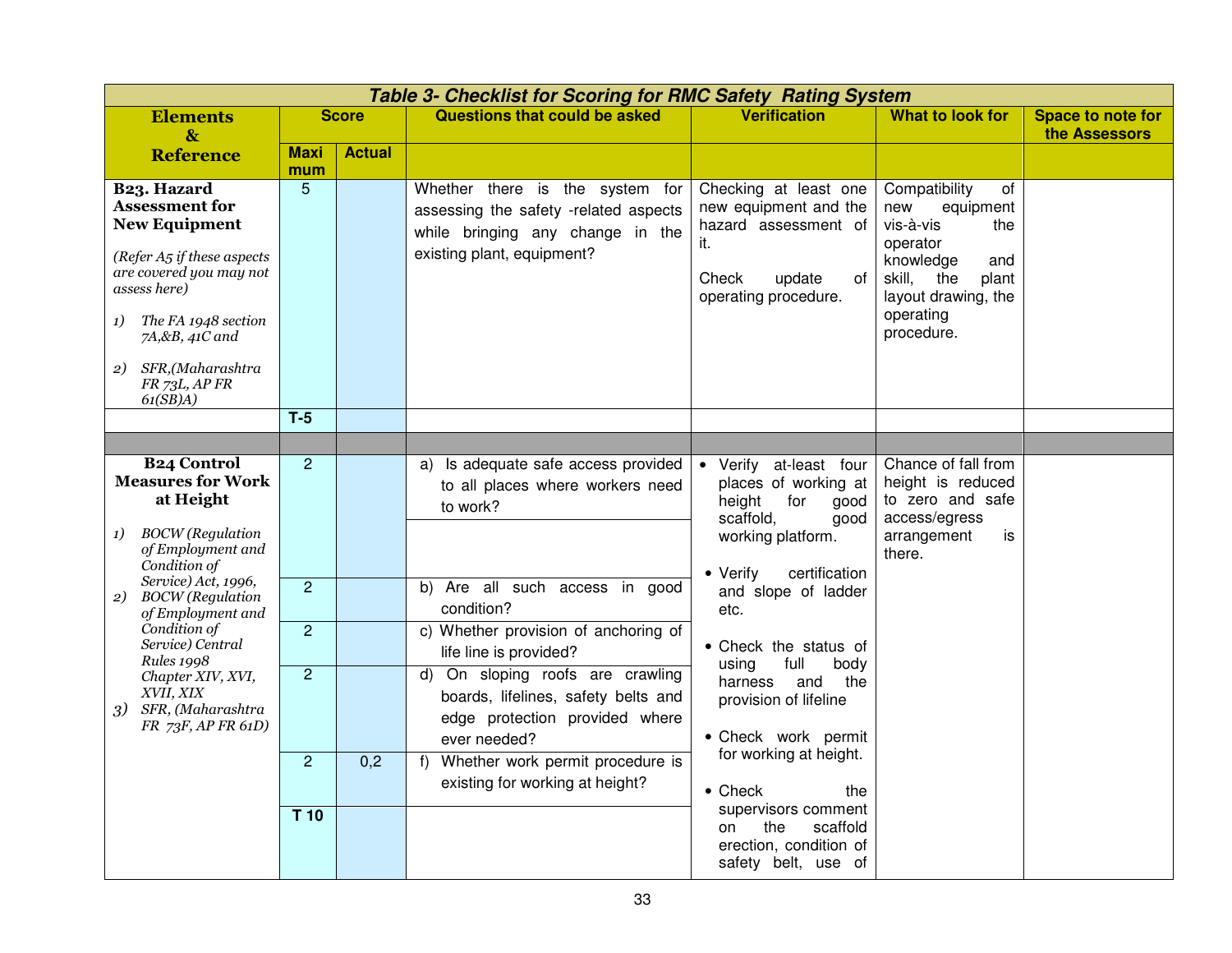|                                           |                    |               | <b>Table 3- Checklist for Scoring for RMC Safety Rating System</b>                                                                                                                                |                                                                                       |                                                                                                                |                                    |
|-------------------------------------------|--------------------|---------------|---------------------------------------------------------------------------------------------------------------------------------------------------------------------------------------------------|---------------------------------------------------------------------------------------|----------------------------------------------------------------------------------------------------------------|------------------------------------|
| <b>Elements</b><br>$\mathbf{g}$           |                    | <b>Score</b>  | <b>Questions that could be asked</b>                                                                                                                                                              | <b>Verification</b>                                                                   | <b>What to look for</b>                                                                                        | Space to note for<br>the Assessors |
| <b>Reference</b>                          | <b>Maxi</b><br>mum | <b>Actual</b> |                                                                                                                                                                                                   |                                                                                       |                                                                                                                |                                    |
|                                           |                    |               |                                                                                                                                                                                                   | safety net etc.                                                                       |                                                                                                                |                                    |
|                                           |                    |               |                                                                                                                                                                                                   |                                                                                       |                                                                                                                |                                    |
| B 25. Work in<br>confined space           | $\overline{2}$     | 0, 2          | a) Are the confined spaces in RMC<br>Plant identified?                                                                                                                                            | • Verify whether jobs<br>to confined<br>related                                       | Ensure<br>a<br>safe<br>place with good                                                                         |                                    |
| 1)FA Sec 36                               | $\overline{2}$     | 0, 2          | b) Is work permit system followed for<br>working in confined space?                                                                                                                               | has<br>space<br>been<br>identified.                                                   | ventilation, lighting<br>while working in<br>confined space                                                    |                                    |
| 2) SFR, (Maharashtra<br>FR 73H, AP FR 59) | 2                  |               | c) Whether<br>monitoring<br>of<br>the<br>atmosphere inside the confined<br>space is carried out and ensured<br>that there is no flammable or toxic<br>gas or deficiency of oxygen in the<br>area? | $\bullet$ Check<br>the<br>parameters in Permit<br>system to work in<br>confined space |                                                                                                                |                                    |
|                                           | $\overline{2}$     |               | d) Whether arrangement for required<br>illumination is made while working<br>in confined space?                                                                                                   |                                                                                       |                                                                                                                |                                    |
|                                           | $\overline{2}$     |               | e) Whether the person entering the<br>confined space is using a suitable<br>PPE?                                                                                                                  |                                                                                       |                                                                                                                |                                    |
|                                           | $T$ 10             |               |                                                                                                                                                                                                   |                                                                                       |                                                                                                                |                                    |
|                                           |                    |               |                                                                                                                                                                                                   |                                                                                       |                                                                                                                |                                    |
| <b>B-26-Stability</b><br>of Structure     | 5                  |               | a) Is stability certificates available for<br>structural steel work, silos                                                                                                                        | • Structural stability<br>certificate issued by                                       | • Structures<br>are<br>stable<br>and<br>certified                                                              |                                    |
|                                           | 5                  |               | b) Is there any measure to prevent<br>corrosion for steel structures                                                                                                                              | registered structural<br>engineer to be<br>checked                                    | $\bullet$ The<br>structures                                                                                    |                                    |
|                                           | 5<br>$T-15$        |               | c) Is there any maintenance schedule<br>for the structural components in the<br>Ready Mix Plants                                                                                                  | • Corrosion preventions<br>measures are taken<br>or not                               | maintained<br>are<br>to<br>prevent<br>corrosion<br>οf<br>steel<br>structural<br>reinforced<br>and<br>concrete. |                                    |
|                                           |                    |               |                                                                                                                                                                                                   |                                                                                       |                                                                                                                |                                    |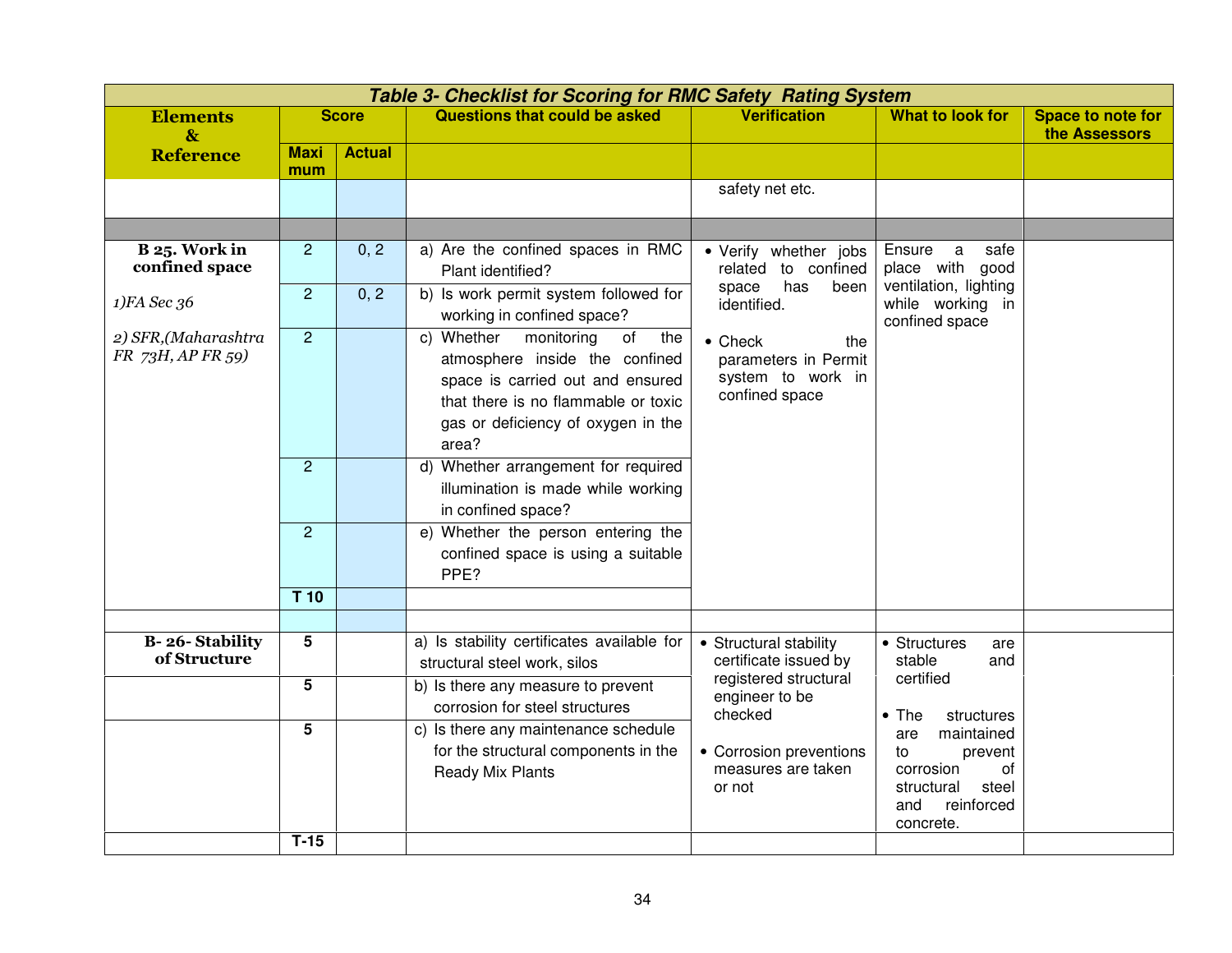| <b>Questions that could be asked</b><br><b>Verification</b><br><b>What to look for</b><br><b>Elements</b><br><b>Score</b><br><b>Space to note for</b><br>the Assessors<br>$\mathbf{\&}$<br><b>Actual</b><br><b>Maxi</b><br><b>Reference</b><br>mum<br><b>C. CHEMICAL HAZARDS</b><br>C27.<br>$\overline{c}$<br>a) Whether the drivers transporting<br>• Verify healthiness of<br>Safe<br><b>Transportation of</b><br>transportation<br>road tankers,<br>Ready mix concrete for company<br>hazardous<br>without<br>causing<br>(either own / outside sources) are<br>substances<br>harm<br>to<br>• Training record<br>the<br>of<br>licensed and endorsed by RTO for<br>surrounding<br>and<br>ttruck drivers<br>such transportation and whether the<br>Central Motor<br>1)<br>ambience<br>the<br>Vehicles Rules 1989<br>vehicles are registered?<br>while traveling and<br>• Talk to truck drivers to<br>132, 133, 134, 135<br>transporting.<br>b) Whether the condition of the<br>about<br>$\overline{2}$<br>know<br>their<br>knowledge in case of<br>vehicles and the equipment in the<br>any mishap<br>vehicle are assessed during each<br>transit?<br>• Check the HAZCHEM<br>$\overline{2}$<br>c) Are the transfer of ready mix<br>followed<br>code<br>by<br>concrete from twin shaft mixer to<br>whether<br>company<br>standard codes are<br>TM (Transit mixers) is in adherence<br>used or any other.<br>to safety precautions as displayed?<br>Are loaded tankers or trucks<br>$\overline{2}$<br>d)<br>parked in a specific area on-site?<br>3<br>Whether TM drivers are trained<br>0,3<br>e)<br>handling<br>by<br>company<br>in<br>emergencies during transport?<br>$\overline{2}$<br>Whether the route of the transport<br>f<br>is planned by RMC Plant and<br>instructed to the drivers?<br>$\overline{c}$<br>g) Is chute of transit mixer having<br>locking arrangement. | <b>Table 3- Checklist for Scoring for RMC Safety Rating System</b> |  |  |  |  |  |  |  |  |
|---------------------------------------------------------------------------------------------------------------------------------------------------------------------------------------------------------------------------------------------------------------------------------------------------------------------------------------------------------------------------------------------------------------------------------------------------------------------------------------------------------------------------------------------------------------------------------------------------------------------------------------------------------------------------------------------------------------------------------------------------------------------------------------------------------------------------------------------------------------------------------------------------------------------------------------------------------------------------------------------------------------------------------------------------------------------------------------------------------------------------------------------------------------------------------------------------------------------------------------------------------------------------------------------------------------------------------------------------------------------------------------------------------------------------------------------------------------------------------------------------------------------------------------------------------------------------------------------------------------------------------------------------------------------------------------------------------------------------------------------------------------------------------------------------------------------------------------------------------------------------------|--------------------------------------------------------------------|--|--|--|--|--|--|--|--|
|                                                                                                                                                                                                                                                                                                                                                                                                                                                                                                                                                                                                                                                                                                                                                                                                                                                                                                                                                                                                                                                                                                                                                                                                                                                                                                                                                                                                                                                                                                                                                                                                                                                                                                                                                                                                                                                                                 |                                                                    |  |  |  |  |  |  |  |  |
|                                                                                                                                                                                                                                                                                                                                                                                                                                                                                                                                                                                                                                                                                                                                                                                                                                                                                                                                                                                                                                                                                                                                                                                                                                                                                                                                                                                                                                                                                                                                                                                                                                                                                                                                                                                                                                                                                 |                                                                    |  |  |  |  |  |  |  |  |
|                                                                                                                                                                                                                                                                                                                                                                                                                                                                                                                                                                                                                                                                                                                                                                                                                                                                                                                                                                                                                                                                                                                                                                                                                                                                                                                                                                                                                                                                                                                                                                                                                                                                                                                                                                                                                                                                                 |                                                                    |  |  |  |  |  |  |  |  |
|                                                                                                                                                                                                                                                                                                                                                                                                                                                                                                                                                                                                                                                                                                                                                                                                                                                                                                                                                                                                                                                                                                                                                                                                                                                                                                                                                                                                                                                                                                                                                                                                                                                                                                                                                                                                                                                                                 | $T-15$                                                             |  |  |  |  |  |  |  |  |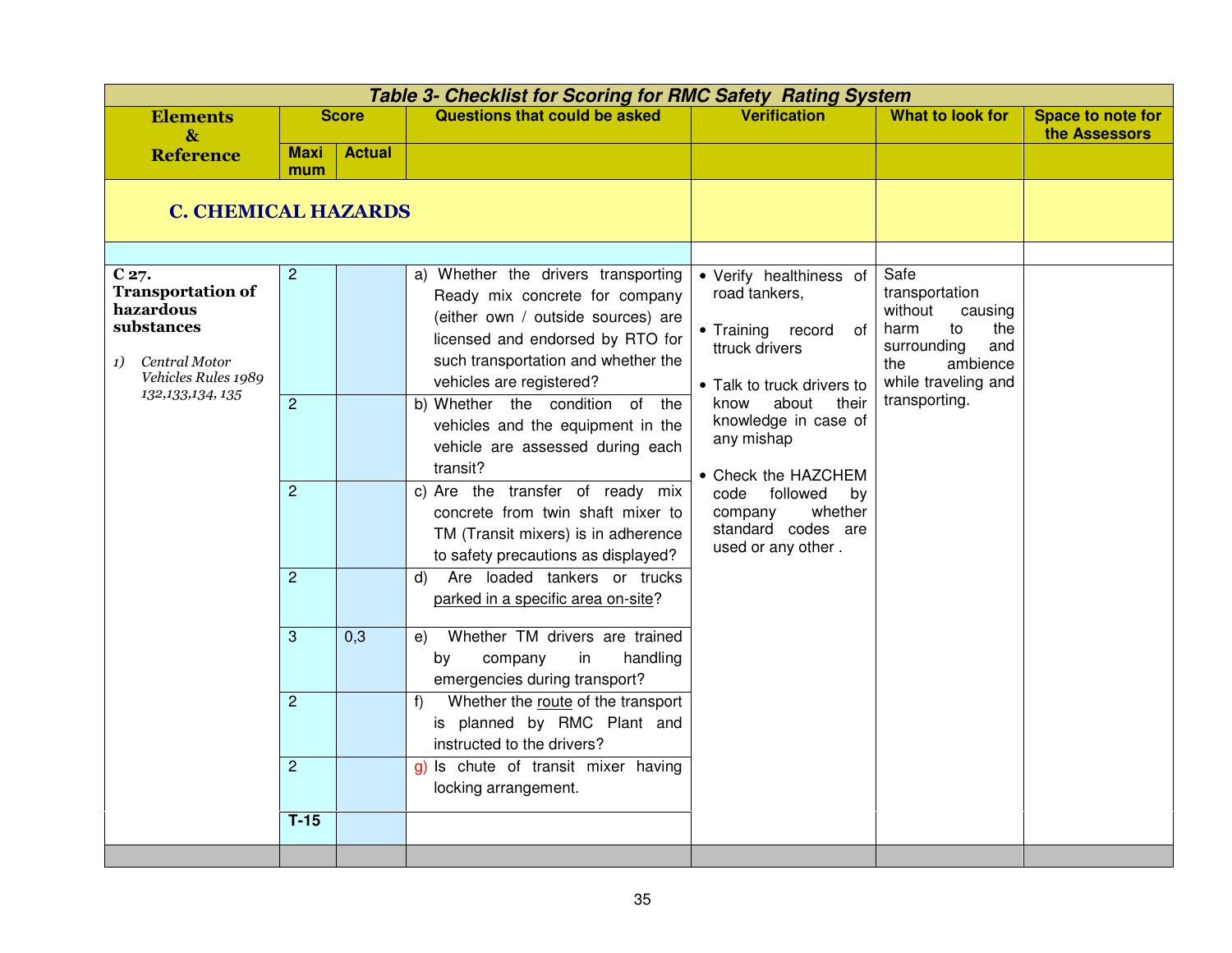|                                                                                                                                                                                                                               |                                                                    |               | <b>Table 3- Checklist for Scoring for RMC Safety Rating System</b>                                                                                                                                                                                                                                      |                                                                                                                                                                                                                                                                                                                                             |                                                                                                                                                                                                                                                                                                                                 |                                    |
|-------------------------------------------------------------------------------------------------------------------------------------------------------------------------------------------------------------------------------|--------------------------------------------------------------------|---------------|---------------------------------------------------------------------------------------------------------------------------------------------------------------------------------------------------------------------------------------------------------------------------------------------------------|---------------------------------------------------------------------------------------------------------------------------------------------------------------------------------------------------------------------------------------------------------------------------------------------------------------------------------------------|---------------------------------------------------------------------------------------------------------------------------------------------------------------------------------------------------------------------------------------------------------------------------------------------------------------------------------|------------------------------------|
| <b>Elements</b><br>$\mathbf{\&}$                                                                                                                                                                                              |                                                                    | <b>Score</b>  | <b>Questions that could be asked</b>                                                                                                                                                                                                                                                                    | <b>Verification</b>                                                                                                                                                                                                                                                                                                                         | <b>What to look for</b>                                                                                                                                                                                                                                                                                                         | Space to note for<br>the Assessors |
| <b>Reference</b>                                                                                                                                                                                                              | <b>Maxi</b><br>mum                                                 | <b>Actual</b> |                                                                                                                                                                                                                                                                                                         |                                                                                                                                                                                                                                                                                                                                             |                                                                                                                                                                                                                                                                                                                                 |                                    |
| <b>C.28 Handling of</b><br><b>Hazardous</b><br><b>Substances/Chemic</b><br>als                                                                                                                                                | 3                                                                  | 0,3           | a) Whether the employees are aware<br>of the harm/consequence arising<br>handling<br>hazardous<br>from<br>of<br>substances?                                                                                                                                                                             | • Whether quantity of<br>hazardous<br>substances is above<br>the threshold<br>limit<br>specified<br>in<br>the<br>MSIHC Rules 1989<br>/2000?<br>• Written procedure for<br>handling hazardous<br>substances<br>• Discussion<br>with<br>workers<br>about<br>hazards<br>the<br>and<br>training imparted                                        | Employees<br>about<br>awareness<br>hazard and care<br>taken<br>by<br>management<br>for<br>the workers<br>to<br>adopt and ensure<br>a safe handling<br>procedure<br>for<br>This<br>chemicals.<br>includes<br>manual<br>handling, machine<br>handling,<br>the<br>exposure<br>possibilities<br>and<br>the<br>precautions<br>taken. |                                    |
| The Factories Act<br>1)<br>1948 Section 7A, 41C<br>Manufacture<br>2)<br>Storage and Import<br>of Hazardous<br>Chemicals Rules<br>1989                                                                                         | $\overline{2}$<br>T <sub>5</sub>                                   | 0,2           | b)Whether written<br>procedure for<br>handling the hazardous substance<br>is available?                                                                                                                                                                                                                 |                                                                                                                                                                                                                                                                                                                                             |                                                                                                                                                                                                                                                                                                                                 |                                    |
|                                                                                                                                                                                                                               |                                                                    |               |                                                                                                                                                                                                                                                                                                         |                                                                                                                                                                                                                                                                                                                                             |                                                                                                                                                                                                                                                                                                                                 |                                    |
| C 29 Material<br><b>Safety Data Sheet</b><br>1) The Factories Act 1948<br>Section 7A, 41B/C<br>2) SFR, (Maharashtra<br>$FR$ 73M, 73 R)<br>2) Manufacture Storage<br>and Import of<br>Hazardous Chemicals<br><b>Rules 1989</b> | $\overline{2}$<br>$\overline{2}$<br>$\mathbf{1}$<br>T <sub>5</sub> | 0,2           | a) Are the material safety data sheets<br>available for all the chemicals<br>handled, used and manufactured in<br>M/S RMC Plant?<br>b) Whether training arrangements are<br>available for educating employees<br>ion MSDS?<br>c) Whether the MSDS are displayed at<br>strategic locations in RMC Plant? | MSDS of at least one<br>common chemical and<br>one<br>uncommon<br>chemical - whether they<br>are updated and find<br>the safety measures<br>being followed.<br>Whether employees(at<br>least two workers) are<br>aware of the meaning of<br>terms used<br>the<br>in<br>MSDS and the hazards<br>and precautions related<br>to the chemicals. | Awareness<br>and<br>of<br>usefulness<br>MSDS in handling<br>chemicals                                                                                                                                                                                                                                                           |                                    |
|                                                                                                                                                                                                                               |                                                                    |               |                                                                                                                                                                                                                                                                                                         |                                                                                                                                                                                                                                                                                                                                             |                                                                                                                                                                                                                                                                                                                                 |                                    |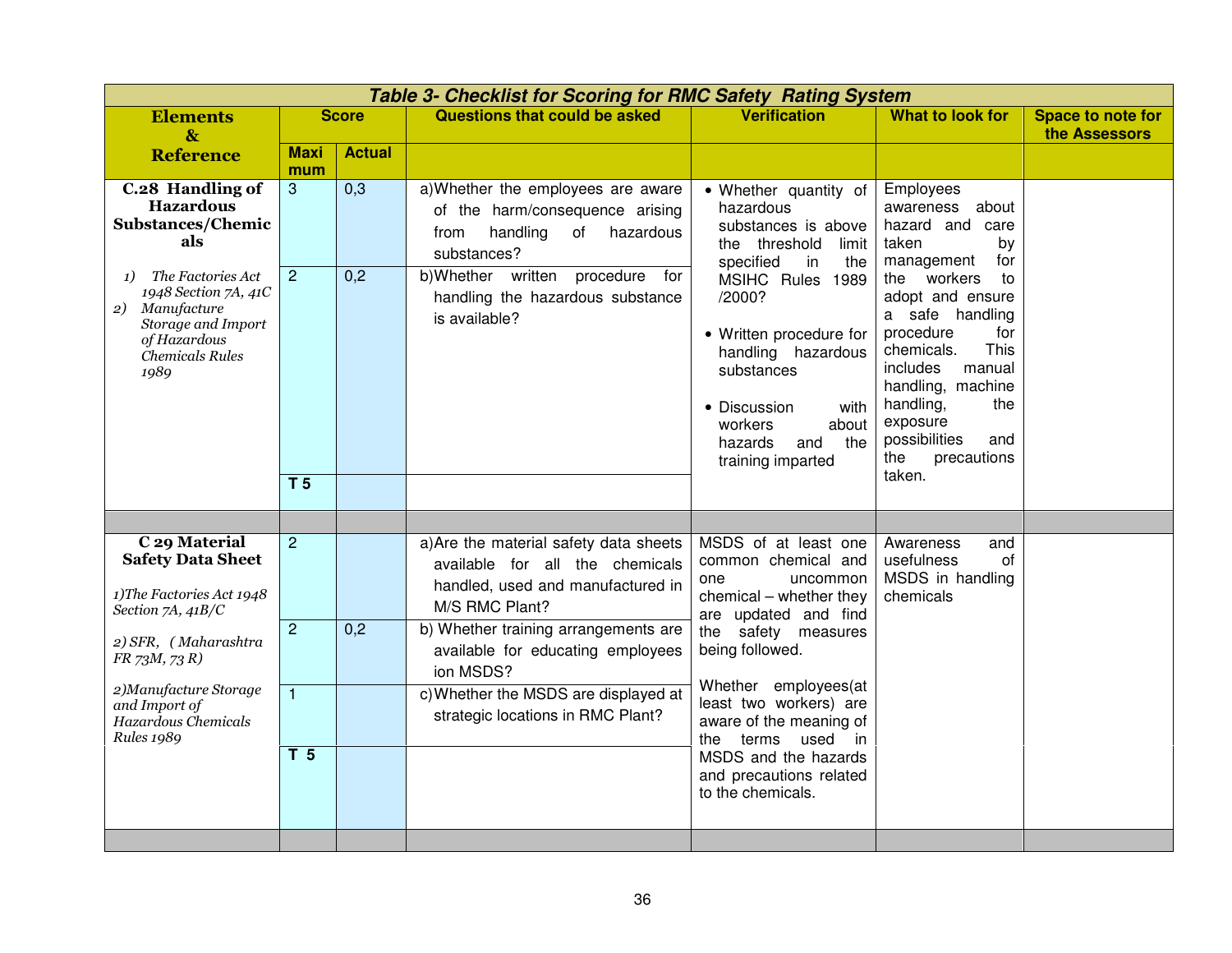|                                                                                                                                                                                                                     | Table 3- Checklist for Scoring for RMC Safety Rating System |               |                                                                                                                                         |                                                                                                                                                      |                                                                                                                            |                                           |  |  |  |  |
|---------------------------------------------------------------------------------------------------------------------------------------------------------------------------------------------------------------------|-------------------------------------------------------------|---------------|-----------------------------------------------------------------------------------------------------------------------------------------|------------------------------------------------------------------------------------------------------------------------------------------------------|----------------------------------------------------------------------------------------------------------------------------|-------------------------------------------|--|--|--|--|
| <b>Elements</b><br>$\mathbf{\&}$                                                                                                                                                                                    |                                                             | <b>Score</b>  | <b>Questions that could be asked</b>                                                                                                    | <b>Verification</b>                                                                                                                                  | <b>What to look for</b>                                                                                                    | <b>Space to note for</b><br>the Assessors |  |  |  |  |
| <b>Reference</b>                                                                                                                                                                                                    | <b>Maxi</b><br>mum                                          | <b>Actual</b> |                                                                                                                                         |                                                                                                                                                      |                                                                                                                            |                                           |  |  |  |  |
| C. 30 Spill Control<br><b>Measures</b><br>1)The Factories Act 1948<br>Section 7A, 41B/C<br>$2)$ SFR,<br>(Maharashtra FR 73M)<br>3) Manufacture Storage<br>and Import of<br>Hazardous Chemicals<br><b>Rules 1989</b> | 5<br>T <sub>5</sub>                                         |               | Whether spill control procedure is<br>available and practiced?                                                                          | • Verify availability of<br>written<br>down<br>procedure<br>• Whether emergency<br>drills<br>are<br>practiced<br>spill<br>for<br>control<br>measures | Measures<br>to<br>detect<br>any<br>spillage, liquid/gas<br>, prevent contact<br>with human and<br>environment.             |                                           |  |  |  |  |
|                                                                                                                                                                                                                     |                                                             |               |                                                                                                                                         |                                                                                                                                                      |                                                                                                                            |                                           |  |  |  |  |
| C.31 Gas Cylinder<br><b>Safety</b>                                                                                                                                                                                  | $\mathbf{1}$                                                | 0,1           | a) Is there a list of gas cylinders used<br>in RMC plant?                                                                               | • Licenses<br>for<br>gas<br>cylinders                                                                                                                | The<br>hazards<br>related<br>to                                                                                            |                                           |  |  |  |  |
| 1)FA Sec                                                                                                                                                                                                            | 3                                                           | 0,3           | b) Are valid licenses available for<br>storing all these cylinders?                                                                     | • Area of storage for<br>chemicals,<br>whether                                                                                                       | compressed<br>gas<br>cylinders<br>are<br>known<br>all<br>to                                                                |                                           |  |  |  |  |
| 2) SFR, (Maharashtra<br>FR 65, AP FR 56)<br>3) The Gas Cylinders                                                                                                                                                    | $\overline{2}$                                              |               | c) Are the cylinders<br>stored<br>and<br>segregated<br>their<br>as<br>per<br>compatibility?                                             | compatibility<br>of<br>storage is there                                                                                                              | employees<br>and<br>measures<br>are<br>taken to protect                                                                    |                                           |  |  |  |  |
| <b>Rules 2004</b><br>4) The Explosive Act<br>1884                                                                                                                                                                   | $\overline{2}$                                              | 0,2           | d) Are the cylinders chained<br>and<br>secured properly along with the<br>valve<br>caps<br>and<br>proper<br>identification colour code? | Whether there is any<br>chance<br>0f<br>accumulation<br>of<br>flammable gas in the<br>storage.                                                       | people from any<br>οf<br>loss<br>containment<br>related<br>to<br>gas<br>cylinder.                                          |                                           |  |  |  |  |
|                                                                                                                                                                                                                     | $\overline{2}$                                              | 0,2           | Are the cylinders carried with<br>e)<br>mechanical device(trolley etc) or<br>by rolling on ground                                       | • Method of transport<br>of cylinders.                                                                                                               |                                                                                                                            |                                           |  |  |  |  |
|                                                                                                                                                                                                                     | T <sub>10</sub>                                             |               |                                                                                                                                         |                                                                                                                                                      |                                                                                                                            |                                           |  |  |  |  |
|                                                                                                                                                                                                                     |                                                             |               |                                                                                                                                         |                                                                                                                                                      |                                                                                                                            |                                           |  |  |  |  |
| C.32 Labeling and<br>Painting<br>$1)FA$ Sec $41C$<br>2) SFR, (Maharashtra                                                                                                                                           | 5                                                           | 0,5           | a) Are all the containers, vessels and<br>storage tanks labeled for their<br>content and capacity?                                      | • At least twovessels<br>and pipelines in two<br>areas where colour<br>coding are as per<br><b>BIS 2379.</b>                                         | Identification of all<br>equipment<br>and<br>pipeline with color<br>code<br>and<br>numbering to bring<br>into notifice and |                                           |  |  |  |  |
|                                                                                                                                                                                                                     |                                                             |               |                                                                                                                                         |                                                                                                                                                      |                                                                                                                            |                                           |  |  |  |  |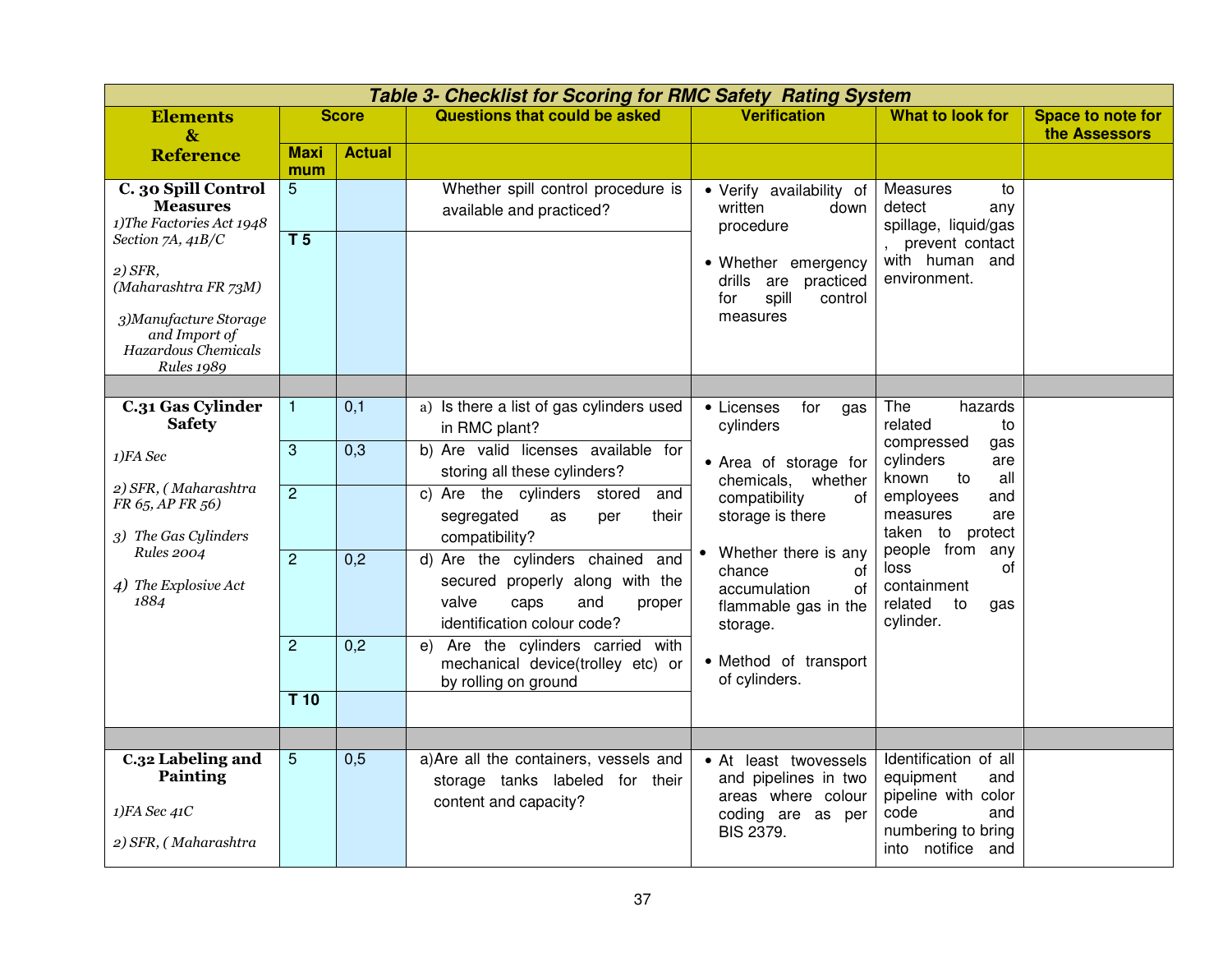| Table 3- Checklist for Scoring for RMC Safety Rating System                                                                                                                                                                                                 |                           |               |                                                                                                                                                |                                                                                                                                              |                                                                                                                                                                                                    |                                           |  |  |  |
|-------------------------------------------------------------------------------------------------------------------------------------------------------------------------------------------------------------------------------------------------------------|---------------------------|---------------|------------------------------------------------------------------------------------------------------------------------------------------------|----------------------------------------------------------------------------------------------------------------------------------------------|----------------------------------------------------------------------------------------------------------------------------------------------------------------------------------------------------|-------------------------------------------|--|--|--|
| <b>Elements</b><br>$\mathbf{\&}$                                                                                                                                                                                                                            |                           | <b>Score</b>  | Questions that could be asked                                                                                                                  | <b>Verification</b>                                                                                                                          | What to look for                                                                                                                                                                                   | <b>Space to note for</b><br>the Assessors |  |  |  |
| <b>Reference</b>                                                                                                                                                                                                                                            | <b>Maxi</b><br>mum        | <b>Actual</b> |                                                                                                                                                |                                                                                                                                              |                                                                                                                                                                                                    |                                           |  |  |  |
| FR 73M, AP FR 61(SB)B)<br>BIS 2379 1990-<br>5)<br>Color Code for<br>Identification of<br>Pipelines                                                                                                                                                          | 5<br>T 10                 |               | b) Whether there is a periodicity of<br>maintaining/replacing the labels?                                                                      | • Whether<br>equipment<br>has been<br>number<br>used<br>in<br>operating<br>manual                                                            | ease of operation<br>and maintenance                                                                                                                                                               |                                           |  |  |  |
|                                                                                                                                                                                                                                                             |                           |               |                                                                                                                                                |                                                                                                                                              |                                                                                                                                                                                                    |                                           |  |  |  |
| <b>C.33 Hazardous</b><br><b>Waste</b><br><b>Management</b><br>1) The Hazardous<br>Wastes (Management,<br>Handling &<br>Transboundary<br>Movement) Rules, 2008<br>2) The Biomedical<br>Waste (management<br>and Handling ) Rules<br>1998<br>3) The Batteries | 5<br>5<br>T <sub>10</sub> |               | a) Are the hazardous wastes identified<br>and the segregated as per the<br>types?<br>b)Are the safe modes of disposal<br>specified by company? | List<br>of<br>$\bullet$<br>hazardous<br>wastes<br>the<br>generated<br>and<br>quantities<br>• Written<br>down<br>for<br>procedure<br>disposal | Waste generated<br>from plant<br>are<br>identified<br>categorized<br>as<br>The<br>per<br>Hazardous<br>Wastes<br>((Management,<br>Handling<br>&<br>Transboundary<br>Movement)<br><b>Rules, 2008</b> |                                           |  |  |  |
| (Management and<br><b>Handling</b> ) Rules<br>2001/2010<br>4) The radioactive<br>Waste Management<br>Rules                                                                                                                                                  |                           |               |                                                                                                                                                |                                                                                                                                              | Hazards<br>from<br>plant<br>is<br>not<br>transferred<br>to<br>other area without<br>the<br>knowledge<br>consent of<br>and<br>other organisation                                                    |                                           |  |  |  |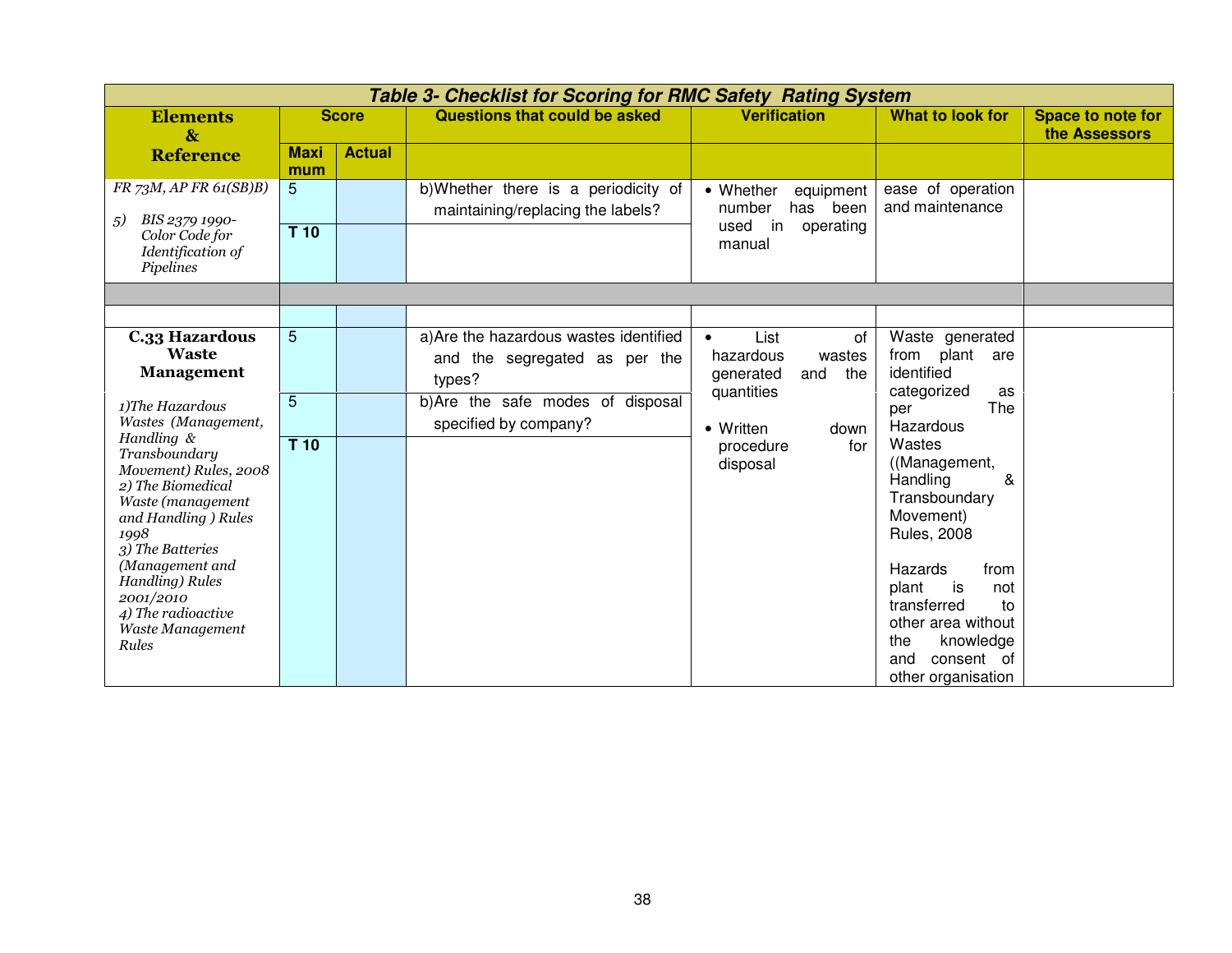|                                                                                | <b>Table 3- Checklist for Scoring for RMC Safety Rating System</b> |               |                                                                                              |                                                                        |                                                                                           |                                           |  |  |  |
|--------------------------------------------------------------------------------|--------------------------------------------------------------------|---------------|----------------------------------------------------------------------------------------------|------------------------------------------------------------------------|-------------------------------------------------------------------------------------------|-------------------------------------------|--|--|--|
| <b>Elements</b><br>$\boldsymbol{\&}$                                           |                                                                    | <b>Score</b>  | Questions that could be asked                                                                | <b>Verification</b>                                                    | <b>What to look for</b>                                                                   | <b>Space to note for</b><br>the Assessors |  |  |  |
| <b>Reference</b>                                                               | <b>Maxi</b><br>mum                                                 | <b>Actual</b> |                                                                                              |                                                                        |                                                                                           |                                           |  |  |  |
| <b>D. FIRE &amp; EXPLOSION HAZARD</b>                                          |                                                                    |               |                                                                                              |                                                                        |                                                                                           |                                           |  |  |  |
|                                                                                |                                                                    |               |                                                                                              |                                                                        |                                                                                           |                                           |  |  |  |
| D. 34<br>Organisational<br><b>Setup for Fire</b><br><b>Fighting</b>            | 3                                                                  |               | Whether there is fire organizational set<br>up in the plant?                                 | Fire organization and<br>their reporting<br>Availability of fire order | system<br>for<br>A<br>fighting fire.<br>Management                                        |                                           |  |  |  |
| 1)FA Sec 38                                                                    | 2                                                                  |               | Does emergency procedure available<br>to arrest leakage or combustion of<br>flammables?      | List of fire incidences<br>and their analysis                          | commitment<br>towards fire safety                                                         |                                           |  |  |  |
| 2) SFR, (Maharashtra<br>FR 70,71B, AP FR 61)                                   |                                                                    |               |                                                                                              |                                                                        |                                                                                           |                                           |  |  |  |
| Tariff<br>3)<br>Advisory Committee -<br><b>Fire Protection</b><br>Manual I, II |                                                                    |               |                                                                                              |                                                                        |                                                                                           |                                           |  |  |  |
|                                                                                | T <sub>5</sub>                                                     |               |                                                                                              |                                                                        |                                                                                           |                                           |  |  |  |
|                                                                                |                                                                    |               |                                                                                              |                                                                        |                                                                                           |                                           |  |  |  |
| D.35 Built in Safety<br>in Civil Design and<br><b>Construction</b>             | 3                                                                  |               | a)Whether the two safe means of<br>escape are available? Are they in<br>separate directions? | • Check exits,<br>• check access route<br>for fire tender              | <b>Building</b><br>layout<br>and design would<br>take into account<br>the fire prevention |                                           |  |  |  |
| 1)FA Sec 38<br>2)SFR, (Maharashtra                                             | $\overline{2}$                                                     | 0,2           | b)Whether emergency<br>lights are<br>provided?                                               | $\bullet$ Check<br>whether                                             | strategy<br>and<br>protect fire from                                                      |                                           |  |  |  |
| FR 70,71B, AP FR 61)                                                           | T <sub>5</sub>                                                     |               |                                                                                              | ventilation<br>pattern<br>taken<br>has<br>into                         | spread                                                                                    |                                           |  |  |  |
| 3)Tariff Advisory<br>Committee - Fire<br>Protection Manual I,II                |                                                                    |               |                                                                                              | the<br>account<br>of<br>generation<br>flammable vapor, if<br>any       |                                                                                           |                                           |  |  |  |
| BIS - NBC- Chapter<br>$\overline{4}$<br>iv                                     |                                                                    |               |                                                                                              |                                                                        |                                                                                           |                                           |  |  |  |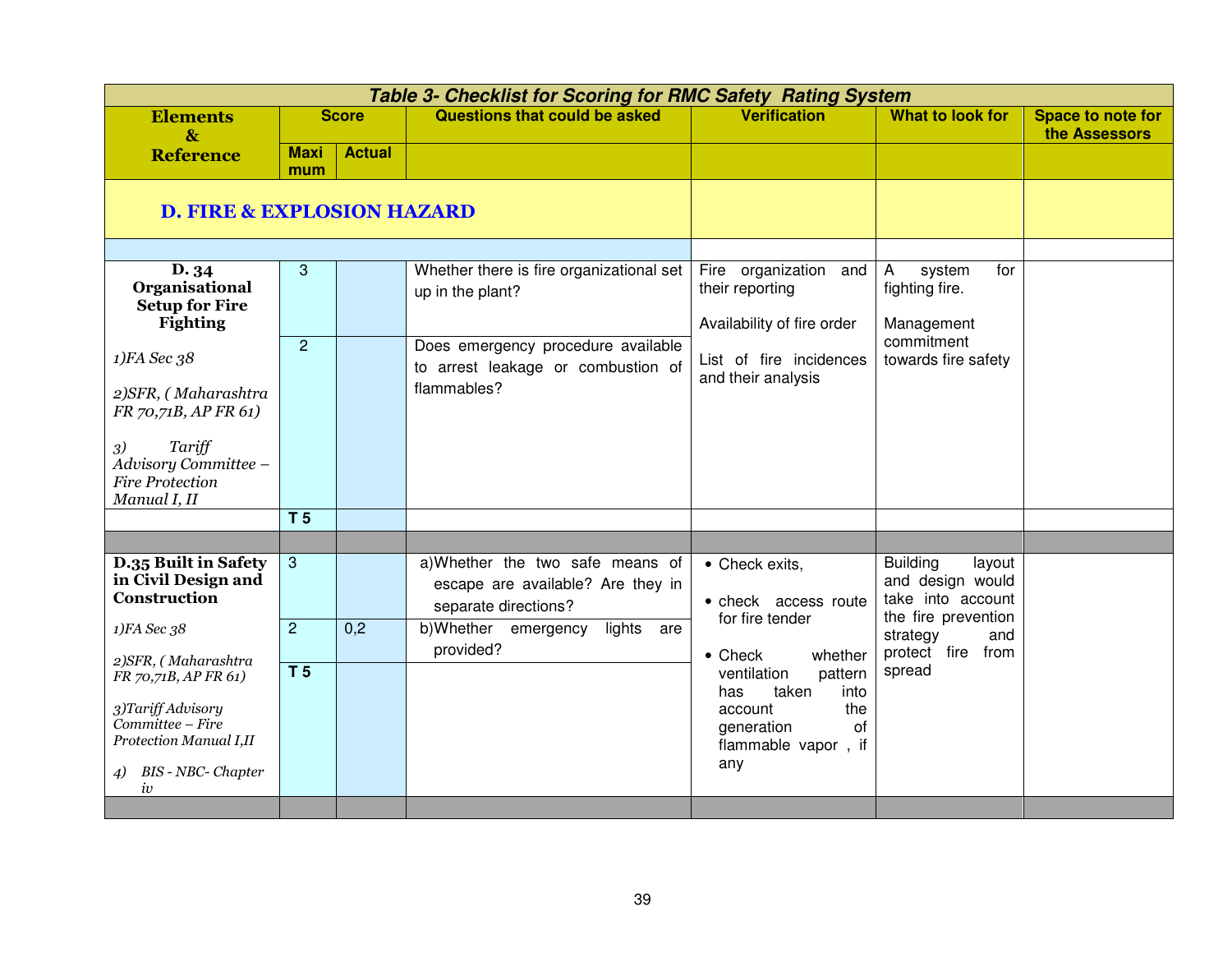|                                                                                                                                 | <b>Table 3- Checklist for Scoring for RMC Safety Rating System</b> |               |                                                                                                                                        |                                                                                                                                                             |                                                                                                        |                                           |  |  |  |
|---------------------------------------------------------------------------------------------------------------------------------|--------------------------------------------------------------------|---------------|----------------------------------------------------------------------------------------------------------------------------------------|-------------------------------------------------------------------------------------------------------------------------------------------------------------|--------------------------------------------------------------------------------------------------------|-------------------------------------------|--|--|--|
| <b>Elements</b><br>$\mathbf{r}$                                                                                                 |                                                                    | <b>Score</b>  | <b>Questions that could be asked</b>                                                                                                   | <b>Verification</b>                                                                                                                                         | <b>What to look for</b>                                                                                | <b>Space to note for</b><br>the Assessors |  |  |  |
| <b>Reference</b>                                                                                                                | <b>Maxi</b><br>mum                                                 | <b>Actual</b> |                                                                                                                                        |                                                                                                                                                             |                                                                                                        |                                           |  |  |  |
| <b>D.</b> 36 Fire<br><b>Detection and</b><br><b>Alarm System</b><br>1)FA Sec 38<br>2) SFR, (Maharashtra<br>FR 70,71B, AP FR 61) | 5                                                                  |               | Whether fire detection systems are<br>available where flammable materials<br>are stored?                                               | • Fire Detectors in the<br>fire prone area, the<br>range of detectors to<br>detect below LFL<br>• Record of checking<br>the operability of the<br>detectors | Fire<br>protection<br>measures<br>are<br>existing in the form<br>of good detection<br>and alarm system |                                           |  |  |  |
|                                                                                                                                 | $T - 5$                                                            |               |                                                                                                                                        |                                                                                                                                                             |                                                                                                        |                                           |  |  |  |
|                                                                                                                                 |                                                                    |               |                                                                                                                                        |                                                                                                                                                             |                                                                                                        |                                           |  |  |  |
| D. 37 Portable Fire<br><b>Extinguishing</b><br><b>System</b>                                                                    | 6                                                                  |               | a) Whether suitable type and numbers<br>of fire extinguishers provided as per<br>IS 2190?                                              | Logic behind placing the<br>fire extinguishers.<br>of<br>List<br>fixed<br>fire                                                                              | Plant is equipped<br>with portable fire<br>extinguishing<br>systems that are                           |                                           |  |  |  |
| 1) Tariff Advisory<br>Committee(TAC) Fire<br><b>Protection Manual</b><br>Part I                                                 | 6                                                                  |               | b) Whether the fire extinguishers are<br>located at conspicuous position and<br>easily accessible and are fully charged<br>and tagged? | extinguisher<br>with<br>identification mark                                                                                                                 | operable,<br>accessible<br>and<br>employees<br>are<br>able to operate.                                 |                                           |  |  |  |
| 2) National building<br>Code Part IV                                                                                            | 4                                                                  | 0,4           | Whether<br>extinguishers<br>fire<br>C)<br>periodically inspected, tested, refilled<br>and records maintained?                          |                                                                                                                                                             |                                                                                                        |                                           |  |  |  |
| 3)FA Sec 38<br>4)SFR, (Maharashtra                                                                                              | $\overline{2}$                                                     |               | a) Whether defective/ unchecked fire<br>extinguishers present at site?                                                                 |                                                                                                                                                             |                                                                                                        |                                           |  |  |  |
| FR 70,71B, AP FR 61)                                                                                                            | $\overline{2}$                                                     |               | b) Whether<br>additional<br>fire<br>extinguishers are available?                                                                       |                                                                                                                                                             |                                                                                                        |                                           |  |  |  |
| IS 2190-Code of<br>practice for Selection,<br>Installation and<br>Maintenance of<br>Portable Fire<br>Appliances                 | T <sub>20</sub>                                                    |               |                                                                                                                                        |                                                                                                                                                             |                                                                                                        |                                           |  |  |  |
|                                                                                                                                 |                                                                    |               |                                                                                                                                        |                                                                                                                                                             |                                                                                                        |                                           |  |  |  |
| D. 38 Fire Fighting<br><b>Equipment and</b>                                                                                     | $\overline{c}$                                                     |               | Is there a proper access available for<br>firefighting equipment?                                                                      | a) Availability<br>fire<br>of                                                                                                                               | Plant is equipped<br>with<br>firefighting                                                              |                                           |  |  |  |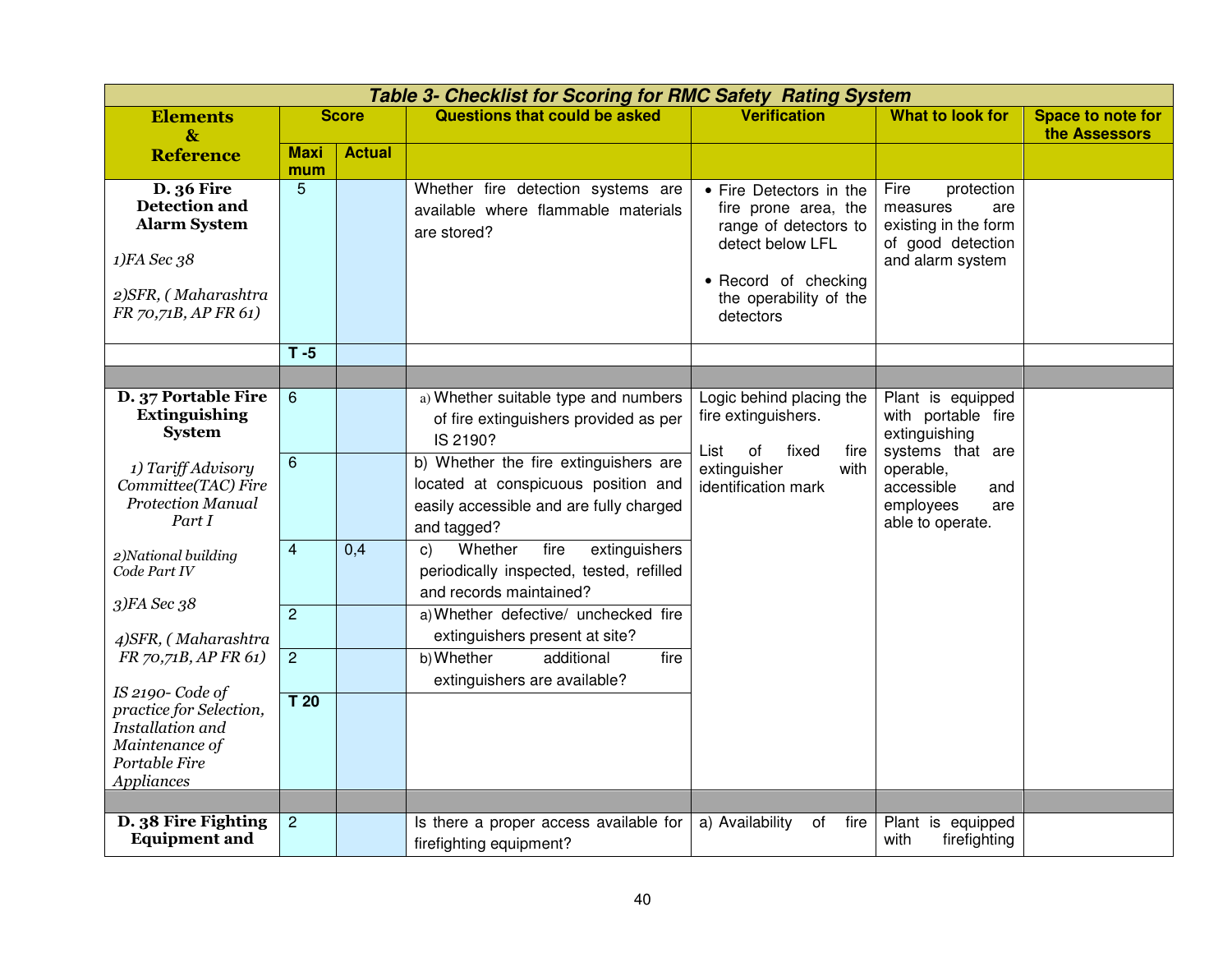|                         | <b>Table 3- Checklist for Scoring for RMC Safety Rating System</b> |               |                                             |                                 |                                           |                          |  |  |  |  |
|-------------------------|--------------------------------------------------------------------|---------------|---------------------------------------------|---------------------------------|-------------------------------------------|--------------------------|--|--|--|--|
| <b>Elements</b>         |                                                                    | <b>Score</b>  | <b>Questions that could be asked</b>        | <b>Verification</b>             | What to look for                          | <b>Space to note for</b> |  |  |  |  |
| $\boldsymbol{\&}$       |                                                                    |               |                                             |                                 |                                           | the Assessors            |  |  |  |  |
| <b>Reference</b>        | <b>Maxi</b><br>mum                                                 | <b>Actual</b> |                                             |                                 |                                           |                          |  |  |  |  |
| <b>Facilities</b>       | $\overline{2}$                                                     |               | Whether fire buckets are available with     | equipment as<br>per             | equipment<br>to                           |                          |  |  |  |  |
|                         |                                                                    |               | dry sand, in a shed?                        |                                 | tackle fire even of                       |                          |  |  |  |  |
| 1) Tariff Advisory      | $\overline{1}$                                                     |               | Whether there is system of mutual-aid       | design                          | larger size                               |                          |  |  |  |  |
| Committee(TAC)          |                                                                    |               |                                             | b) Check the fire hose          |                                           |                          |  |  |  |  |
| <b>Fire Protection</b>  |                                                                    |               | scheme with outside organization to         | reels and SCBA at at            |                                           |                          |  |  |  |  |
| Manual Part I           |                                                                    |               | assist during emergency?                    | two random<br>least             |                                           |                          |  |  |  |  |
| $2)FA$ Sec 38           | <b>T5</b>                                                          |               |                                             | locations                       |                                           |                          |  |  |  |  |
|                         |                                                                    |               |                                             | c) Maintenance record           |                                           |                          |  |  |  |  |
| 2) SFR, (Maharashtra    |                                                                    |               |                                             | of fire equipment               |                                           |                          |  |  |  |  |
| FR 73 N, AP FR          |                                                                    |               |                                             |                                 |                                           |                          |  |  |  |  |
| 61(SB)C                 |                                                                    |               |                                             |                                 |                                           |                          |  |  |  |  |
|                         |                                                                    |               |                                             |                                 |                                           |                          |  |  |  |  |
| D. 39 Fire Drill        | $5\phantom{.0}$                                                    |               | Whether<br>fire<br>drill<br>is<br>conducted | • Record of Fire Drill -        | the<br>Ensuring                           |                          |  |  |  |  |
| 1)FA Sec 38             |                                                                    |               | periodically?                               | how<br>the                      | of<br>preparedness                        |                          |  |  |  |  |
|                         |                                                                    |               |                                             | preparedness<br>are<br>assessed | the fire<br>fighting<br>team              |                          |  |  |  |  |
| 2) SFR, (AP FR 61,      |                                                                    |               |                                             | · Action taken record           |                                           |                          |  |  |  |  |
| <b>Punjab Factories</b> |                                                                    |               |                                             | on the observation of           |                                           |                          |  |  |  |  |
| Rules 66)               |                                                                    |               |                                             | fire drill                      |                                           |                          |  |  |  |  |
|                         | $T-5$                                                              |               |                                             |                                 |                                           |                          |  |  |  |  |
|                         |                                                                    |               |                                             |                                 |                                           |                          |  |  |  |  |
| D. 40 Fire Fighting     | $5\phantom{1}$                                                     |               | Are workers of RMC Plant given fire         | Record of fire fighting         | Fire fighters as                          |                          |  |  |  |  |
| <b>Training</b>         |                                                                    |               | fighting training?                          | training<br>of<br>last six      | well as employees                         |                          |  |  |  |  |
|                         |                                                                    |               |                                             | months.                         | are knowing about                         |                          |  |  |  |  |
| 1)FA Sec 38, 111A       |                                                                    |               |                                             | with<br>2/3<br>Interview        | basic fire fighting<br>training,<br>which |                          |  |  |  |  |
| 2) SFR, (Maharashtra    |                                                                    |               |                                             | employees<br>about their        | extinguishers are                         |                          |  |  |  |  |
| FR 73 N, AP FR          |                                                                    |               |                                             | fire<br>awareness<br>on         | to be used, how                           |                          |  |  |  |  |
| $61(SB)C$ ,             |                                                                    |               |                                             | fighting.                       | and when                                  |                          |  |  |  |  |
|                         | T <sub>5</sub>                                                     |               |                                             |                                 |                                           |                          |  |  |  |  |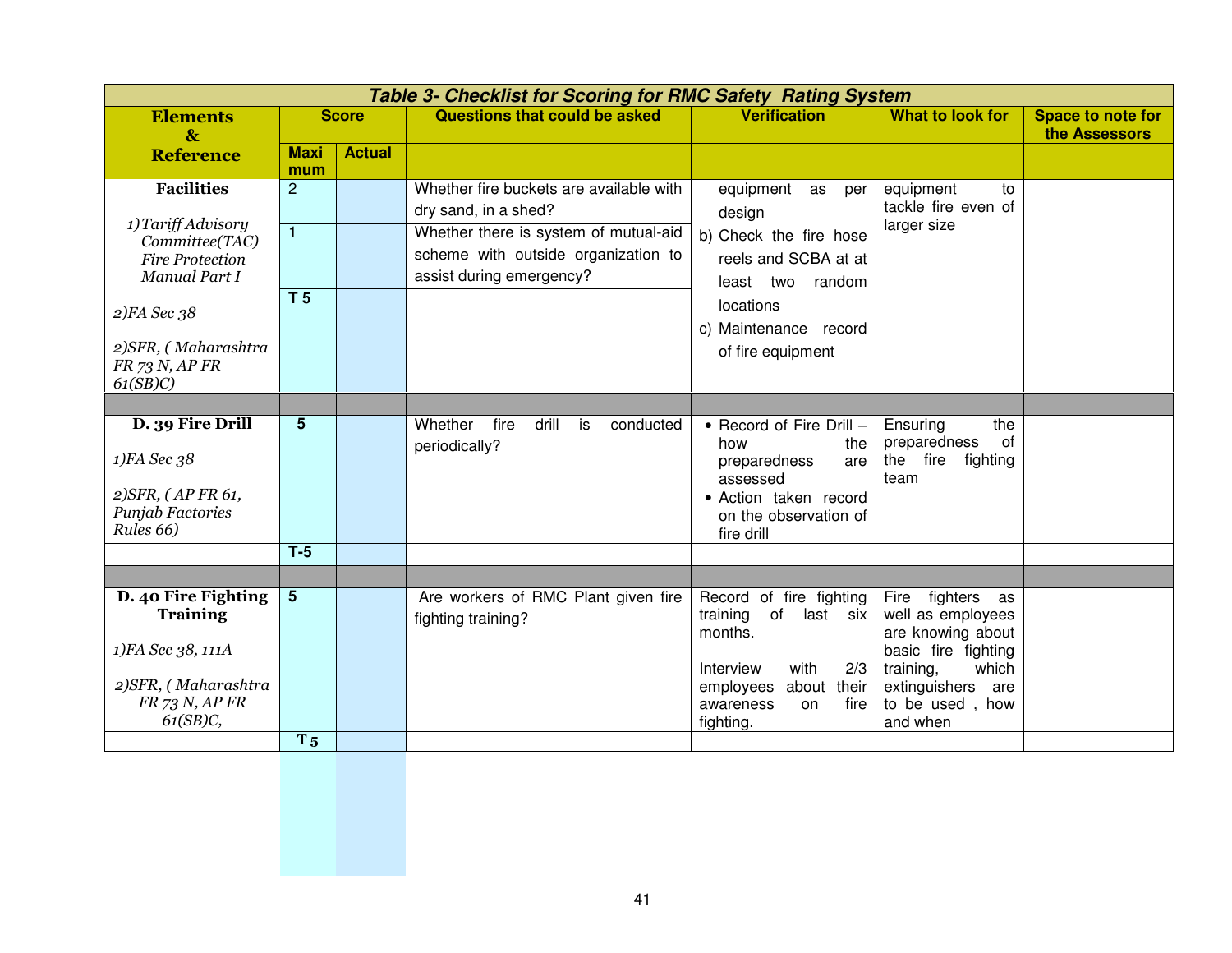|                                                                          |                    |               | Table 3- Checklist for Scoring for RMC Safety Rating System                                                                                                                 |                                                                                                                             |                                                                                                             |                                           |
|--------------------------------------------------------------------------|--------------------|---------------|-----------------------------------------------------------------------------------------------------------------------------------------------------------------------------|-----------------------------------------------------------------------------------------------------------------------------|-------------------------------------------------------------------------------------------------------------|-------------------------------------------|
| <b>Elements</b><br>$\mathbf{\&}$                                         |                    | <b>Score</b>  | <b>Questions that could be asked</b>                                                                                                                                        | <b>Verification</b>                                                                                                         | <b>What to look for</b>                                                                                     | <b>Space to note for</b><br>the Assessors |
| <b>Reference</b>                                                         | <b>Maxi</b><br>mum | <b>Actual</b> |                                                                                                                                                                             |                                                                                                                             |                                                                                                             |                                           |
|                                                                          |                    |               | E. INDUSTRIAL HYGIENE AND OCCUPATIONAL HEALTH                                                                                                                               |                                                                                                                             |                                                                                                             |                                           |
|                                                                          |                    |               |                                                                                                                                                                             |                                                                                                                             |                                                                                                             |                                           |
| E 41Ventilation, Illumination, Noise                                     |                    |               |                                                                                                                                                                             |                                                                                                                             |                                                                                                             |                                           |
| E. 41.1 Ventilation<br>1)FA Sec 13, 14, 41F,<br>Second Schedule or       | 5                  | 0,5           | a) Whether ventilation study is carried<br>out and minimum 6 air changes per<br>are<br>maintained<br>in all<br>hour<br>workplace?                                           | • Record of ventilation<br>survey<br>$\bullet$ Work<br>place<br>air                                                         | Ventilation<br>has<br>designed<br>been<br>especially<br><i>in</i><br>enclosed area to<br>maintain a healthy |                                           |
| <b>ACGIH</b> latest values<br>2) SFR, (Maharashtra FR<br>22A, AP FR 17B) | 5                  |               | b) Whether PPE,s are provided to all<br>workers exposed to dust/fumes and<br>gases and these are used?                                                                      | monitoring to get the<br>concentration<br>of<br>pollution                                                                   | atmosphere taking<br>into account the<br>generation of dust                                                 |                                           |
|                                                                          | T 10               |               |                                                                                                                                                                             | fume, heat etc<br>• Record of issue of<br>PPE's<br>for<br>dusty/<br>fume/gas generating<br>areas and the use of<br>the PPEs |                                                                                                             |                                           |
|                                                                          |                    |               |                                                                                                                                                                             |                                                                                                                             |                                                                                                             |                                           |
| E. 41.2<br><b>Illumination</b><br>1)FA Sec 17, 41F,                      | $\overline{4}$     | 0,4           | a)Whether illumination study has<br>been carried out for the assessment<br>of illumination level?                                                                           | • Record<br>of<br>illumination survey -<br>to check whether all<br>the<br>areas<br>are                                      | Illumination<br>is<br>minimum as<br>per<br>factories Rules to<br>have<br>a                                  |                                           |
| Second Schedule or<br><b>ACGIH</b> latest values                         | $\overline{2}$     |               | b) In case of light fitting below 5<br>meters from the ground<br>with<br>brightness $> 55$ candle/sq inch (or 5                                                             | covered.<br>• Talking to employees                                                                                          | comfortable<br>workstation                                                                                  |                                           |
| 2) SFR, (Maharashtra<br>FR 35 Schedule A &B,<br>36, AP FR 30,31)         |                    |               | lambert) whether the glare is<br>prevented to the workmen by<br>maintaining a distance of 30 m or<br>any other mean?.                                                       | about there comfort<br>illumination<br>about<br>while working<br>· Visit of precision                                       | Glare need to be<br>avoided for<br>a<br>comfortable<br>workstation                                          |                                           |
|                                                                          | 2                  |               | c) Is there any system of periodical<br>cleaning and replacing the light<br>fittings/ lamps in order to ensure<br>that they give<br>the<br>intended<br>illumination levels? | assembly, lab to see<br>the illumination                                                                                    |                                                                                                             |                                           |
|                                                                          | $\overline{2}$     |               | d)Are the workers<br>subjected to<br>periodic<br>optometry<br>tests<br>and                                                                                                  |                                                                                                                             |                                                                                                             |                                           |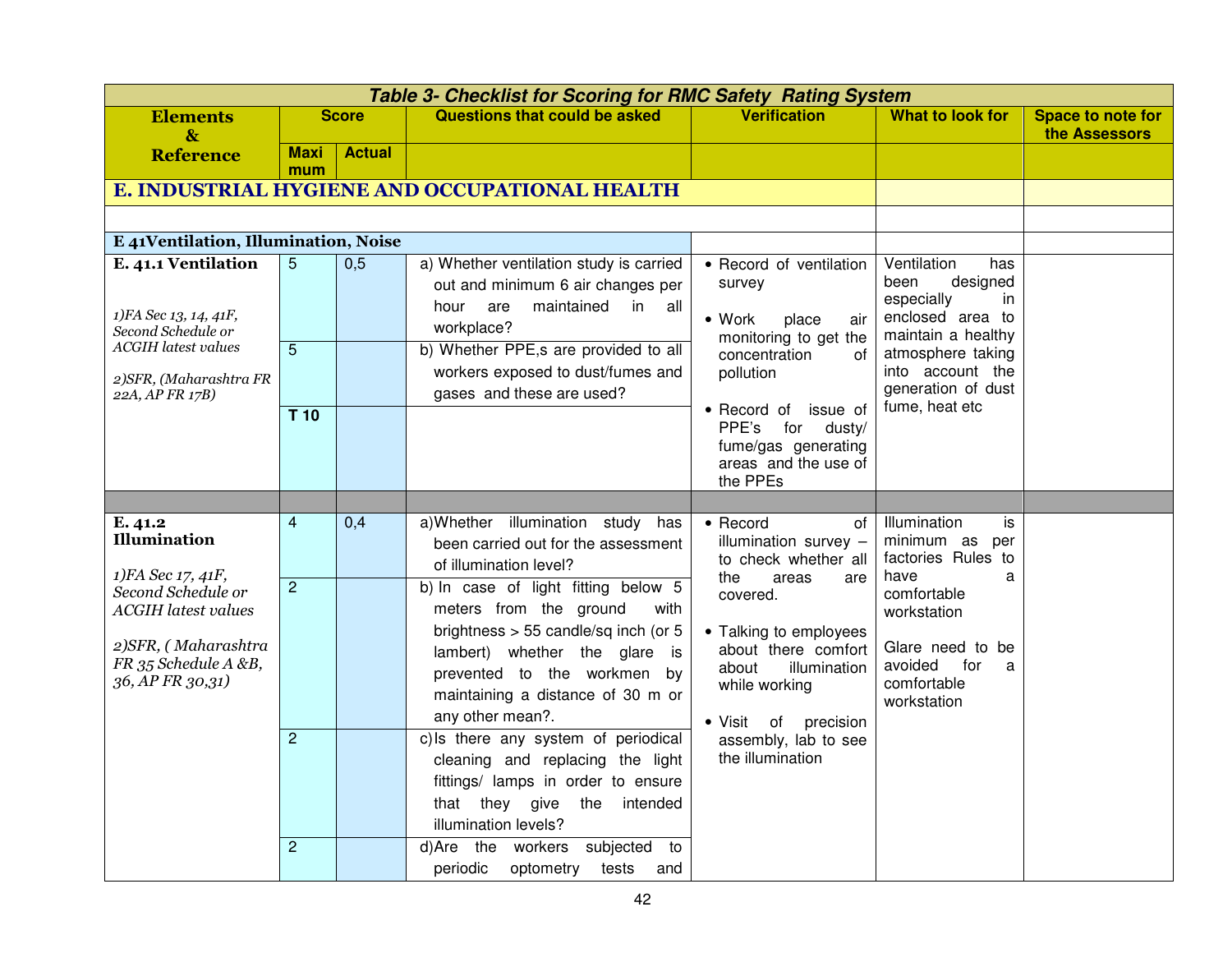|                                                                                                                                                                     |                    |               | Table 3- Checklist for Scoring for RMC Safety Rating System                                                                                                       |                                                                                                                                                  |                                                                                                                             |                                    |
|---------------------------------------------------------------------------------------------------------------------------------------------------------------------|--------------------|---------------|-------------------------------------------------------------------------------------------------------------------------------------------------------------------|--------------------------------------------------------------------------------------------------------------------------------------------------|-----------------------------------------------------------------------------------------------------------------------------|------------------------------------|
| <b>Elements</b><br>$\mathbf{\&}$                                                                                                                                    |                    | <b>Score</b>  | <b>Questions that could be asked</b>                                                                                                                              | <b>Verification</b>                                                                                                                              | <b>What to look for</b>                                                                                                     | Space to note for<br>the Assessors |
| <b>Reference</b>                                                                                                                                                    | <b>Maxi</b><br>mum | <b>Actual</b> |                                                                                                                                                                   |                                                                                                                                                  |                                                                                                                             |                                    |
|                                                                                                                                                                     |                    |               | records maintained?                                                                                                                                               |                                                                                                                                                  |                                                                                                                             |                                    |
|                                                                                                                                                                     | T <sub>10</sub>    |               |                                                                                                                                                                   |                                                                                                                                                  |                                                                                                                             |                                    |
|                                                                                                                                                                     |                    |               |                                                                                                                                                                   |                                                                                                                                                  |                                                                                                                             |                                    |
| <b>E</b> 41.3 Noise                                                                                                                                                 | 5                  | 0, 5          | a)Whether<br>noise<br>any<br>study<br>is<br>conducted?                                                                                                            | • Record<br>of<br>noise<br>level,                                                                                                                | Noise<br>generated<br>should<br>not<br>be                                                                                   |                                    |
| 1)FA Sec 89, The third<br><b>Schedule</b><br>2) SFR, (Maharashtra<br>FR 114 Schedule XXIV,,<br>AP FR 95 Schedule<br>XXVII)                                          | $\overline{4}$     |               | b)Whether<br>engineering<br>and<br>administrative control measures<br>have been implemented to reduce<br>exposure<br>below<br>noise<br>the<br>permissible limits? | • Visiting<br>turbine/<br>compressor /DG set<br>areas to find<br>the<br>noise level                                                              | that<br>than<br>more<br>stipulated by the<br>FA/Rules(90 dBA)<br>and measures are<br>taken to reduce<br>noise<br>the<br>and |                                    |
|                                                                                                                                                                     | 3                  |               | c)Whether the workers are made<br>aware of the ill effects of high<br>noise?                                                                                      | $\bullet$ Record<br>of<br>health<br>checkup to find any<br>person affected by<br><b>NIHL</b>                                                     | workers<br>protect<br>from noise related<br>diseases.                                                                       |                                    |
|                                                                                                                                                                     | 3                  |               | muffs/plugs<br>d)Whether<br>ear<br>are<br>provided and used while working at<br>high noise area?                                                                  |                                                                                                                                                  |                                                                                                                             |                                    |
|                                                                                                                                                                     | T <sub>15</sub>    |               |                                                                                                                                                                   |                                                                                                                                                  |                                                                                                                             |                                    |
|                                                                                                                                                                     |                    |               |                                                                                                                                                                   |                                                                                                                                                  |                                                                                                                             |                                    |
| E. 42 Work Place<br>monitoring for<br><b>Hazardous</b><br><b>Chemicals</b><br>1)FA Sec 7A, 14, 41F, 111A<br>2) SFR, (Maharashtra FR<br>73M,73N(d,e,i) AP FR<br>17B) | 5                  | 0, 5          | a) Whether the dust, fumes, smoke<br>aerosols & mist are monitored and<br>kept below the TLV as per statute<br>and records maintained?                            | Monitoring<br>of<br>work<br>w.r.t.<br>the<br>place<br>chemicals used and the<br>dust/aerosols produced.<br>Suitability<br>of<br>the<br>detectors | Safety<br>in<br>workplace<br>vis a<br>vis protection from<br>exposure related<br>to dust, chemicals<br>etc.                 |                                    |
|                                                                                                                                                                     | T <sub>5</sub>     |               |                                                                                                                                                                   |                                                                                                                                                  |                                                                                                                             |                                    |
|                                                                                                                                                                     |                    |               |                                                                                                                                                                   |                                                                                                                                                  |                                                                                                                             |                                    |
| E. 43 First Aid<br><b>Facilities and</b>                                                                                                                            | 5                  |               | a) Are adequate numbers of first aid                                                                                                                              | first<br>• List of<br>trained<br>aiders<br>and<br>their                                                                                          | · Identification of<br>Occupational                                                                                         |                                    |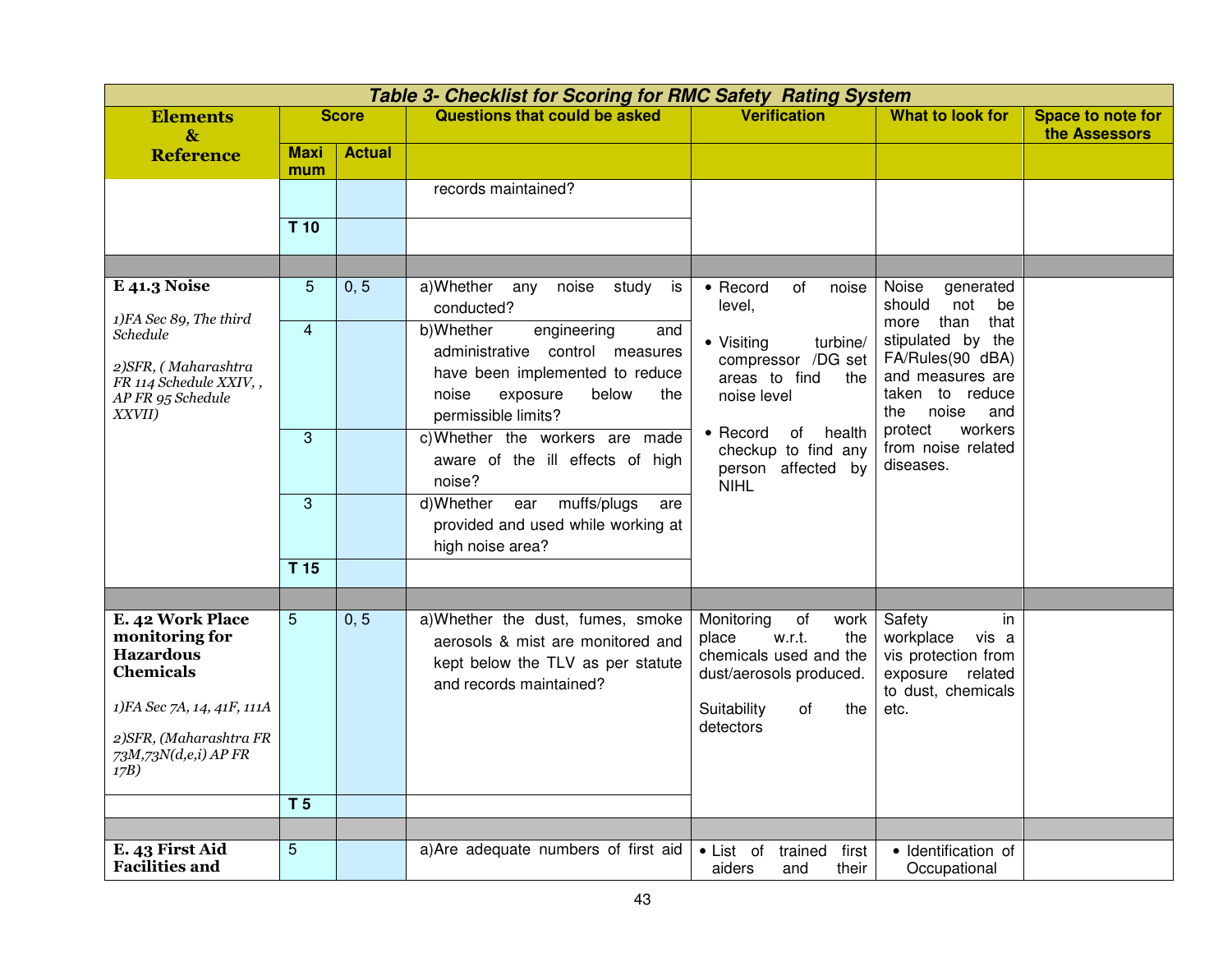|                                                                    |                    | <b>Table 3- Checklist for Scoring for RMC Safety Rating System</b> |                                                                                                                      |                                                                                              |                                                                              |                                           |  |  |  |  |  |
|--------------------------------------------------------------------|--------------------|--------------------------------------------------------------------|----------------------------------------------------------------------------------------------------------------------|----------------------------------------------------------------------------------------------|------------------------------------------------------------------------------|-------------------------------------------|--|--|--|--|--|
| <b>Elements</b><br>$\mathbf{\&}$                                   |                    | <b>Score</b>                                                       | <b>Questions that could be asked</b>                                                                                 | <b>Verification</b>                                                                          | <b>What to look for</b>                                                      | <b>Space to note for</b><br>the Assessors |  |  |  |  |  |
| <b>Reference</b>                                                   | <b>Maxi</b><br>mum | <b>Actual</b>                                                      |                                                                                                                      |                                                                                              |                                                                              |                                           |  |  |  |  |  |
| Occupational<br><b>Health Centre</b>                               |                    |                                                                    | boxes (1 for each 150 workers)<br>provided?                                                                          | training record                                                                              | <b>Diseases</b><br>arising out of                                            |                                           |  |  |  |  |  |
| 1)FA Sec 7A, 45<br>2)SFR, (Maharashtra                             | $\overline{5}$     | 0, 5                                                               | b)Are the contents of first aid boxes<br>replenished periodically and under<br>supervision of some responsible       | Occupational<br>∙ List<br>diseases as per FA                                                 | plant operation,<br>protection<br>measures<br>are                            |                                           |  |  |  |  |  |
| FR 73W, 73X ,76,77,78,                                             |                    |                                                                    | person?                                                                                                              | $\bullet$<br>Housekeeping and<br>equipment of first aid                                      | in place from<br>occupational                                                |                                           |  |  |  |  |  |
| AP FR 61(SC)B, 61(SC)C,<br>6.3 & 6.3A                              | 6                  |                                                                    | c) Are the first aiders qualified/ trained<br>and are available in each shift?                                       | centre.<br>Availability<br>of<br>$\bullet$                                                   | diseases<br>$\bullet$ First<br>aid<br>facilities                             |                                           |  |  |  |  |  |
|                                                                    | $\overline{4}$     |                                                                    | d) Are the names of the trained first<br>aiders displayed?                                                           | ambulance for on call                                                                        | availability<br><i>in</i><br>plant to provide<br>immediate                   |                                           |  |  |  |  |  |
|                                                                    | T 20               |                                                                    |                                                                                                                      | Mutual aid scheme<br>$\bullet$<br>agreement<br>for<br>hospital/fire<br>fighting<br>services. | medical<br>treatment<br>to<br>plant<br>personnel.                            |                                           |  |  |  |  |  |
|                                                                    |                    |                                                                    |                                                                                                                      |                                                                                              |                                                                              |                                           |  |  |  |  |  |
| E. 44 Periodic<br><b>Medical</b><br><b>Examination</b>             | 10                 | 0,10                                                               | a)Whether the periodical medical<br>examination of the employees of<br>RMC Plant, are carried out as                 | of<br>List<br>medical<br>examination<br>as<br>per<br>hazards in the factory                  | Plant management<br>aware<br>is.<br>0f<br>hazards related to<br>occupational |                                           |  |  |  |  |  |
| 1)FA Sec 2(cb),7A, 10,<br>41C                                      |                    |                                                                    | required<br>under<br>statutes?<br>(Maharashtra FR 18A)                                                               | Records<br>of<br>medical<br>examination<br>and                                               | health and taking<br>action.                                                 |                                           |  |  |  |  |  |
| 2) SFR, { Maharashtra<br>FR 114 (Schedule I to<br>XXVI Form 6 & 7) | $\,8\,$            |                                                                    | b) Are the records of periodic medical<br>examination maintained and is<br>accessible to respective worker?          | corrective action w.r.t<br>the medical examination<br>record                                 | Record of medical<br>examination which<br>should not only be                 |                                           |  |  |  |  |  |
| 3)AP FR 95 (Schedule I<br>to XXXI), Form $5$ }                     | $\overline{7}$     |                                                                    | c) Whether there is a system of<br>analysis of the medical reports of<br>employees vis a vis their place of<br>work? |                                                                                              | routine but also<br>specific<br>as<br>per<br>hazards                         |                                           |  |  |  |  |  |
|                                                                    | T <sub>25</sub>    |                                                                    |                                                                                                                      |                                                                                              |                                                                              |                                           |  |  |  |  |  |
|                                                                    |                    |                                                                    |                                                                                                                      |                                                                                              |                                                                              |                                           |  |  |  |  |  |
| E. 45 Occupational<br><b>Diseases</b>                              | $\overline{4}$     | 0,4                                                                | a) Whether pre-employment medical<br>checkup data available for all the<br>employees?                                | Record<br>of<br>periodic<br>examination<br>find<br>to<br>whether prevalence of               | Track to identify<br>occupational<br>disease such as                         |                                           |  |  |  |  |  |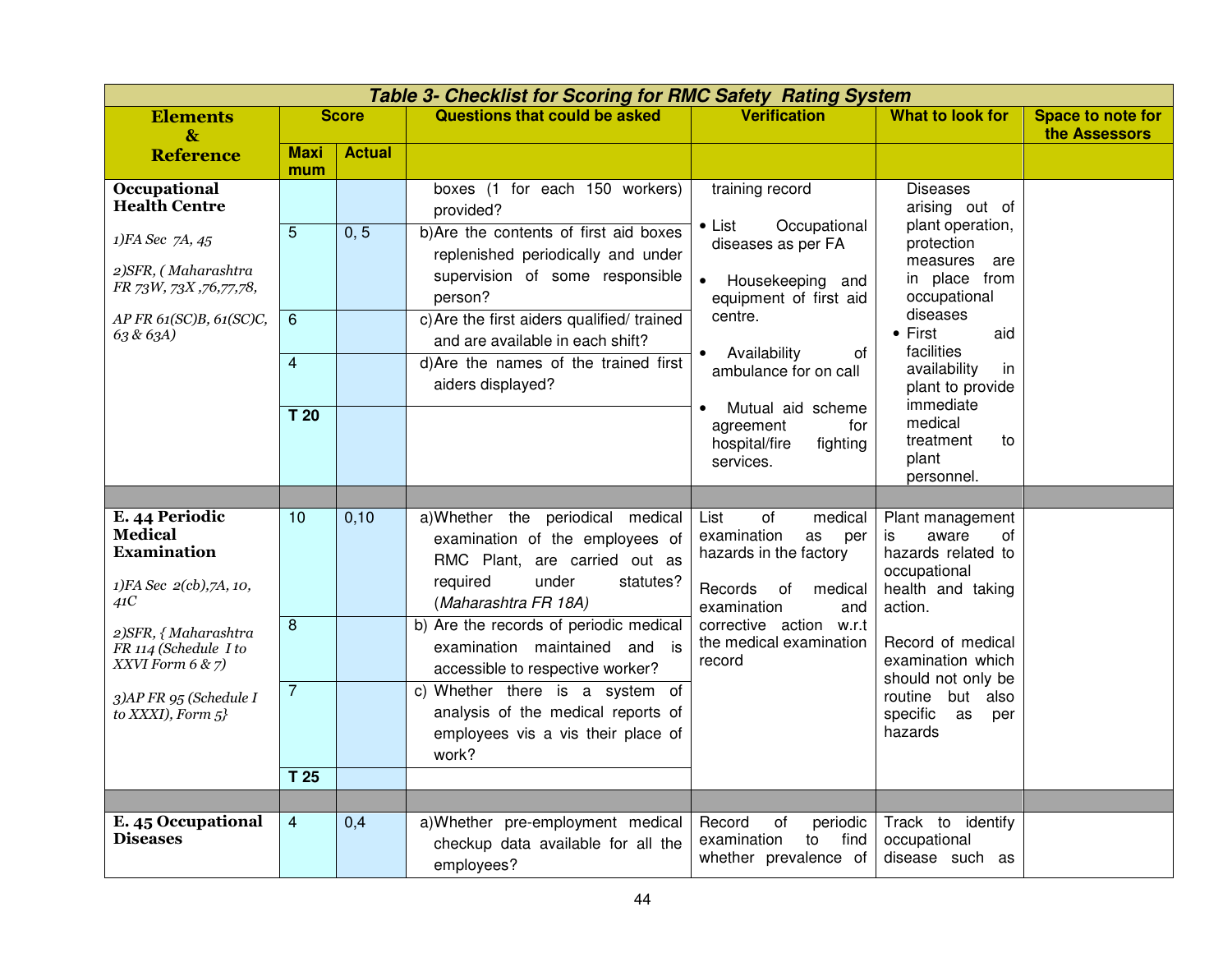|                                                                                                                                                                            | <b>Table 3- Checklist for Scoring for RMC Safety Rating System</b> |               |                                                                                                                                                                                                                                                                             |                                                                               |                                                                                                                                                                               |                                           |  |  |  |  |
|----------------------------------------------------------------------------------------------------------------------------------------------------------------------------|--------------------------------------------------------------------|---------------|-----------------------------------------------------------------------------------------------------------------------------------------------------------------------------------------------------------------------------------------------------------------------------|-------------------------------------------------------------------------------|-------------------------------------------------------------------------------------------------------------------------------------------------------------------------------|-------------------------------------------|--|--|--|--|
| <b>Elements</b><br>$\mathbf{\alpha}$                                                                                                                                       | <b>Score</b>                                                       |               | Questions that could be asked                                                                                                                                                                                                                                               | <b>Verification</b>                                                           | What to look for                                                                                                                                                              | <b>Space to note for</b><br>the Assessors |  |  |  |  |
| <b>Reference</b>                                                                                                                                                           | <b>Maxi</b><br>mum                                                 | <b>Actual</b> |                                                                                                                                                                                                                                                                             |                                                                               |                                                                                                                                                                               |                                           |  |  |  |  |
| FA Sec 7A, 41C, 89, 90,<br>the Third Schedule)<br>2) SFR, { Maharashtra<br>FR18A, 114 (Schedule I<br>to XXVI Form 6 and 7)<br>$AP$ FR 95 Schedule I to<br>$XXXI)$ Form $5$ | $\overline{4}$<br>$\overline{2}$                                   | 0,4           | b) Whether the management is aware<br>about the possible occupational<br>diseases and taking precautions?<br>of<br>c) In<br>prevalence<br>0f<br>case<br>occupational disease whether the<br>person is relocated to a safe<br>workplace (away from the source of<br>hazard)? | occupational respiratory<br>disease (related to plant<br>operation) is there. | respiratory<br>disease, NIHL etc.<br>0f<br>In.<br>case<br>οf<br>occurrence<br>Occupational<br><b>Diseases</b><br>$\overline{\phantom{a}}$<br>information to the<br><b>CFO</b> |                                           |  |  |  |  |
|                                                                                                                                                                            | T <sub>10</sub>                                                    |               |                                                                                                                                                                                                                                                                             |                                                                               |                                                                                                                                                                               |                                           |  |  |  |  |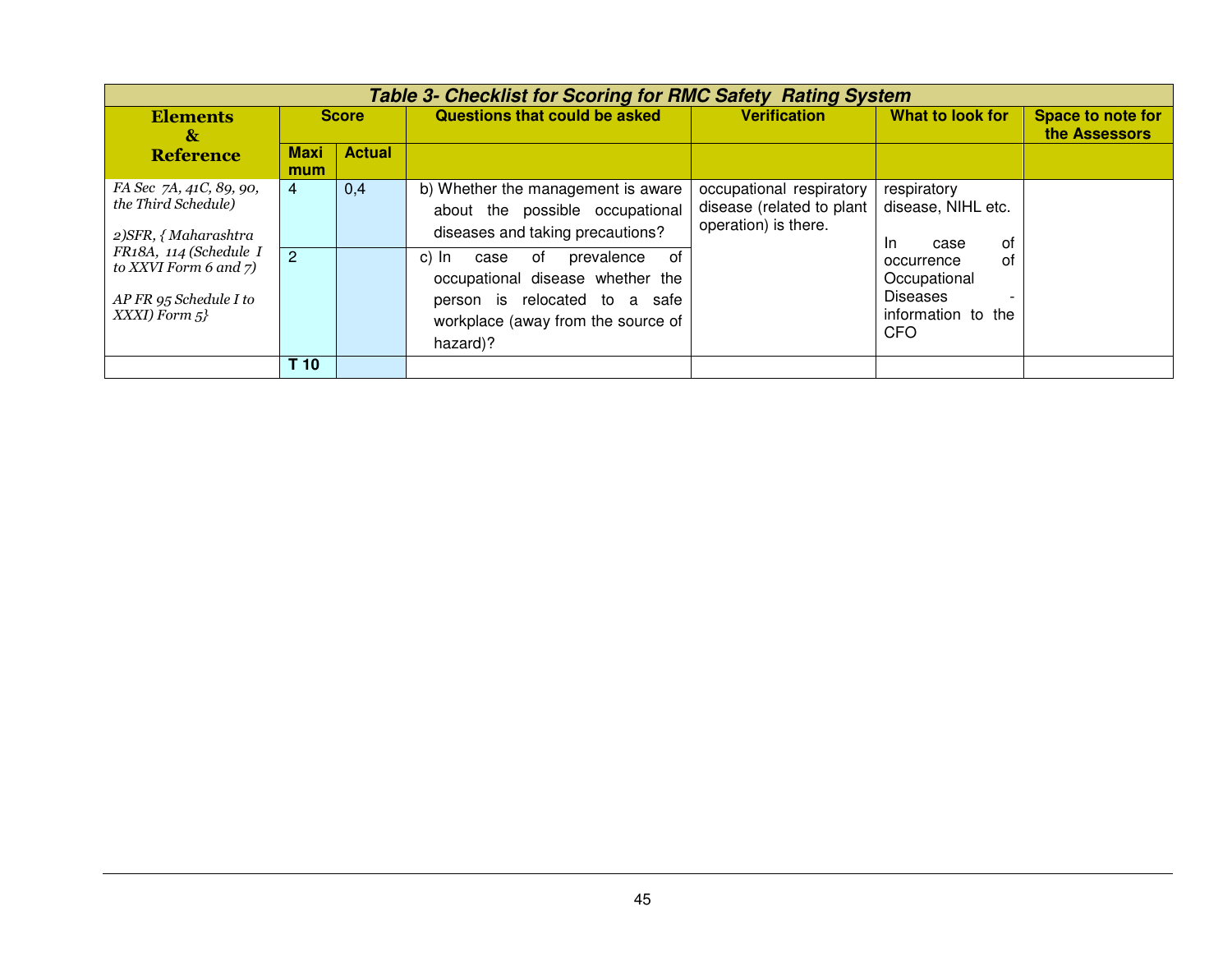|                                                                                 |                                                             |               | <b>Table 3- Checklist for Scoring for RMC Safety Rating System</b>                                                             |                                                                                        |                                                                                |                                           |  |  |
|---------------------------------------------------------------------------------|-------------------------------------------------------------|---------------|--------------------------------------------------------------------------------------------------------------------------------|----------------------------------------------------------------------------------------|--------------------------------------------------------------------------------|-------------------------------------------|--|--|
| <b>Elements</b><br>$\mathbf{g}$                                                 |                                                             | <b>Score</b>  | Questions that could be asked                                                                                                  | <b>Verification</b>                                                                    | <b>What to look for</b>                                                        | <b>Space to note for</b><br>the Assessors |  |  |
| <b>Reference</b>                                                                | <b>Maxi</b><br>mum                                          | <b>Actual</b> |                                                                                                                                |                                                                                        |                                                                                |                                           |  |  |
|                                                                                 | F. ACCIDENT/ INCIDENT REPORTING, INVESTIGATION AND ANALYSIS |               |                                                                                                                                |                                                                                        |                                                                                |                                           |  |  |
|                                                                                 |                                                             |               |                                                                                                                                |                                                                                        |                                                                                |                                           |  |  |
| Accident<br>F.46<br><b>Reporting</b><br>FA Sec 88,88A,89                        | $\overline{10}$                                             | 0, 10         | a) Whether there is a procedure for<br>incident/<br>accident/<br>dangerous<br>occurrence reporting?                            | Format and procedure<br>for accident reporting<br>Entry of accidents in the<br>format. | Whether<br>plant is<br>serious<br>about<br>of<br>reporting<br>all<br>accidents |                                           |  |  |
| 2) SFR, { Maharashtra<br>FR 115,116 (Form 24,<br>24A, AP FR 96, Form<br>18.18A) | 5                                                           | 0,5           | b) Whether the accident data for the<br>last five years for reportable and<br>accidents<br>non-reportable<br>are<br>available? | Match between verbal<br>information<br>on<br>accidents<br>the<br>and                   |                                                                                |                                           |  |  |
|                                                                                 | T <sub>15</sub>                                             |               |                                                                                                                                | record.                                                                                |                                                                                |                                           |  |  |
|                                                                                 |                                                             |               |                                                                                                                                |                                                                                        |                                                                                |                                           |  |  |
| <b>Accident</b><br>F.47                                                         | $\overline{5}$                                              | 0, 5          | a) Are all the accidents investigated?                                                                                         | $\bullet$ Check<br>whether                                                             | To<br>prevent                                                                  |                                           |  |  |
| <b>Investigation</b><br>$1)$ The<br>Manufacture                                 | $\overline{5}$                                              | 0, 5          | b)Whether<br>accident<br>investigation<br>procedure is documented?                                                             | accidents<br>are<br>investigated to find                                               | of<br>recurrence<br>accidents learning<br>lessons<br>from                      |                                           |  |  |
| Storage and Import of<br>Chemicals<br>Hazardous                                 | 10                                                          |               | c) Whether root causes of accidents<br>are analyzed?                                                                           | root<br>the<br>cause<br>(management<br>deficiency) and<br>not                          | accident analysis.                                                             |                                           |  |  |
| Rules 1989/2000, Rule 5                                                         | $\overline{5}$                                              | 0, 5          | accident<br>d)Whether<br>investigation                                                                                         | the fault with<br>the                                                                  |                                                                                |                                           |  |  |
| $2)$ The<br>Maharashtra<br>Safety Officers (Duties,                             |                                                             |               | submitted to top<br>reports<br>are<br>management?                                                                              | workers.                                                                               |                                                                                |                                           |  |  |
| <i><b>Oualifications</b></i><br>and                                             | 10                                                          |               | e) Whether the findings of accident                                                                                            | • Investigation<br>report                                                              |                                                                                |                                           |  |  |
| Conditions of Service)<br>Rules 1982, Rule 8                                    |                                                             |               | investigation reports communicated<br>to workers/injured?                                                                      | finding are<br>shared<br>with workers                                                  |                                                                                |                                           |  |  |
| 3) SFR, Maharashtra FR                                                          | 10                                                          |               | f) Whether the corrective actions as                                                                                           |                                                                                        |                                                                                |                                           |  |  |
| Rule 73 J, The A.P.<br>Factories Rules no                                       |                                                             |               | per recommendations are taken to                                                                                               |                                                                                        |                                                                                |                                           |  |  |
| $61(SG)$ A                                                                      |                                                             |               | avoid recurrence of accidents?                                                                                                 |                                                                                        |                                                                                |                                           |  |  |
|                                                                                 | $T$ 45                                                      |               |                                                                                                                                |                                                                                        |                                                                                |                                           |  |  |
|                                                                                 |                                                             |               |                                                                                                                                |                                                                                        |                                                                                |                                           |  |  |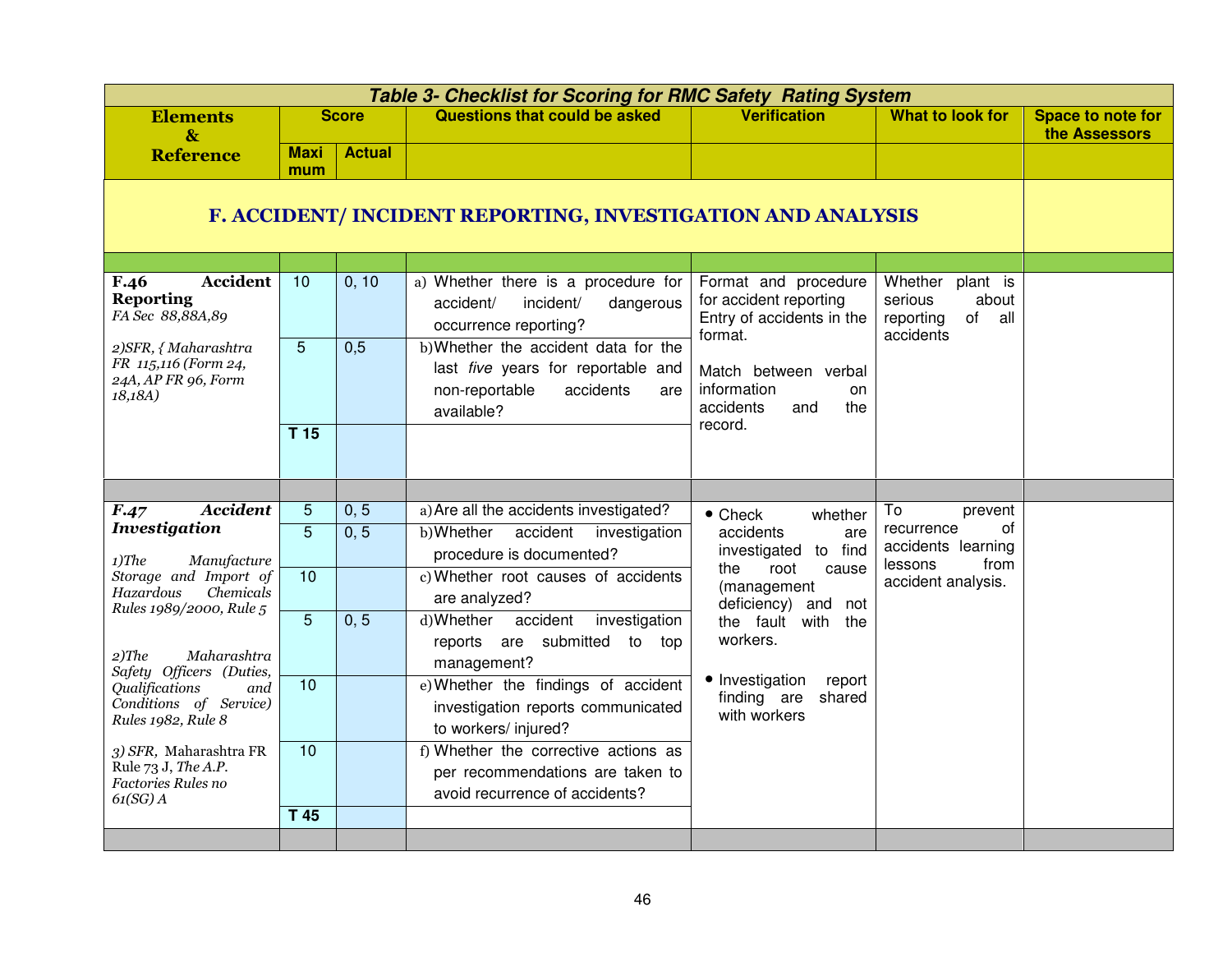|                                                                                                                                                                                                                                                                                                        |                    |                           | <b>Table 3- Checklist for Scoring for RMC Safety Rating System</b>                         |                                      |                                                                  |                                                                            |                                    |  |
|--------------------------------------------------------------------------------------------------------------------------------------------------------------------------------------------------------------------------------------------------------------------------------------------------------|--------------------|---------------------------|--------------------------------------------------------------------------------------------|--------------------------------------|------------------------------------------------------------------|----------------------------------------------------------------------------|------------------------------------|--|
| <b>Elements</b><br>$\mathbf{\&}$                                                                                                                                                                                                                                                                       |                    | <b>Score</b>              | <b>Questions that could be asked</b>                                                       |                                      | <b>Verification</b>                                              | What to look for                                                           | Space to note for<br>the Assessors |  |
| <b>Reference</b>                                                                                                                                                                                                                                                                                       | <b>Maxi</b><br>mum | <b>Actual</b>             |                                                                                            |                                      |                                                                  |                                                                            |                                    |  |
| F.48 Analysis<br>of<br><b>Accidents</b>                                                                                                                                                                                                                                                                | 10                 | 0,10                      | a) Whether accident analysis is done<br>as per IS 3786?                                    |                                      | • Analysis of accidents                                          | Whether<br>of<br>analysis                                                  |                                    |  |
| 1)FA Sec 88,88A,89)                                                                                                                                                                                                                                                                                    | $\overline{5}$     |                           | b) Are the Frequency rate, Severity<br>reportable<br>for<br>rate                           | accidents                            | $\bullet$ Use<br>accident<br>0f<br>statistics as per BIS<br>3786 | accident<br>was<br>used to change<br>the SOP, better                       |                                    |  |
| 2) SFR, Maharashtra FR<br>Rule 115/116, The A.P.                                                                                                                                                                                                                                                       |                    |                           | calculated?.                                                                               |                                      |                                                                  | hardware                                                                   |                                    |  |
| Factories Rules no 96,97                                                                                                                                                                                                                                                                               | 25                 |                           | c) Value of FR/SR etc. *                                                                   |                                      |                                                                  | /software                                                                  |                                    |  |
| 3) 3786- Methods for<br>computation of<br>Frequency and Severity<br>Rates for Industrial                                                                                                                                                                                                               | 10                 | 0,10                      | d) Is the accident analysis helping in<br>reducing similar accidents in last five<br>years |                                      |                                                                  | system.                                                                    |                                    |  |
| Injuries and<br>Classification of<br><b>Industrial Accidents</b>                                                                                                                                                                                                                                       | T <sub>50</sub>    |                           |                                                                                            |                                      |                                                                  |                                                                            |                                    |  |
| * In case of fatal accident /permanent disablement (as per 3786 Appendix A) in the assessment year the score of question c) will be <b>zero(0).</b><br>In case of No accident(either fatal or non fatal) the score will be $25$<br>In case of loss time injury FR Maximum Marks 4, SR maximum marks 18 |                    |                           |                                                                                            |                                      |                                                                  |                                                                            |                                    |  |
| For FR(frequency rate) of accidents                                                                                                                                                                                                                                                                    |                    |                           |                                                                                            |                                      | For SR(severity rate) of accidents                               |                                                                            |                                    |  |
|                                                                                                                                                                                                                                                                                                        |                    |                           | increase in FR -Score is $zero(o)$                                                         | increase in $SR$ -Score is $zero(o)$ |                                                                  |                                                                            |                                    |  |
|                                                                                                                                                                                                                                                                                                        |                    | decrease in FR-Score is 4 |                                                                                            |                                      |                                                                  | decrease in SR by $25\%$ -Score is 5<br>decrease in SR by 50%- Score is 10 |                                    |  |
|                                                                                                                                                                                                                                                                                                        |                    |                           |                                                                                            |                                      |                                                                  | decrease in SR by 75%- Score is 15                                         |                                    |  |
|                                                                                                                                                                                                                                                                                                        |                    |                           |                                                                                            |                                      |                                                                  | decrease in SR by >75% -Score is $18$                                      |                                    |  |
|                                                                                                                                                                                                                                                                                                        |                    |                           |                                                                                            |                                      |                                                                  |                                                                            |                                    |  |
| F.49Implementatio<br>оf                                                                                                                                                                                                                                                                                | 10                 |                           | a) Whether the management ensures                                                          |                                      | Check the methodology                                            | Upgradation of the                                                         |                                    |  |
| <b>Recommendations</b>                                                                                                                                                                                                                                                                                 |                    |                           | implementation<br>0f                                                                       | the                                  | adopted<br>for<br>implementing                                   | workplace or better<br>training to workers                                 |                                    |  |
|                                                                                                                                                                                                                                                                                                        |                    |                           | recommendations to avoid recurrence                                                        |                                      | recommendation<br>of                                             | for reduction<br>in                                                        |                                    |  |
| 1) SFR, Maharashtra FR<br>Rule 115/116, The A.P.                                                                                                                                                                                                                                                       | 10                 |                           | of accidents and incidents?                                                                |                                      | accident<br>investigation                                        | probability<br>0f                                                          |                                    |  |
| Factories Rules no 96,97                                                                                                                                                                                                                                                                               |                    |                           | Whether there is a segregation of the<br>recommendation on short term and                  |                                      | at site either through<br>modification<br>οf                     | accident.                                                                  |                                    |  |
|                                                                                                                                                                                                                                                                                                        |                    |                           | long term action?                                                                          |                                      | operating procedure or                                           |                                                                            |                                    |  |
|                                                                                                                                                                                                                                                                                                        | 10                 | 0,10                      | Whether there is a timeframe and                                                           |                                      | by training or by using                                          |                                                                            |                                    |  |
|                                                                                                                                                                                                                                                                                                        |                    |                           | responsibility<br>implementing<br>for                                                      |                                      | safety<br>system<br>in.                                          |                                                                            |                                    |  |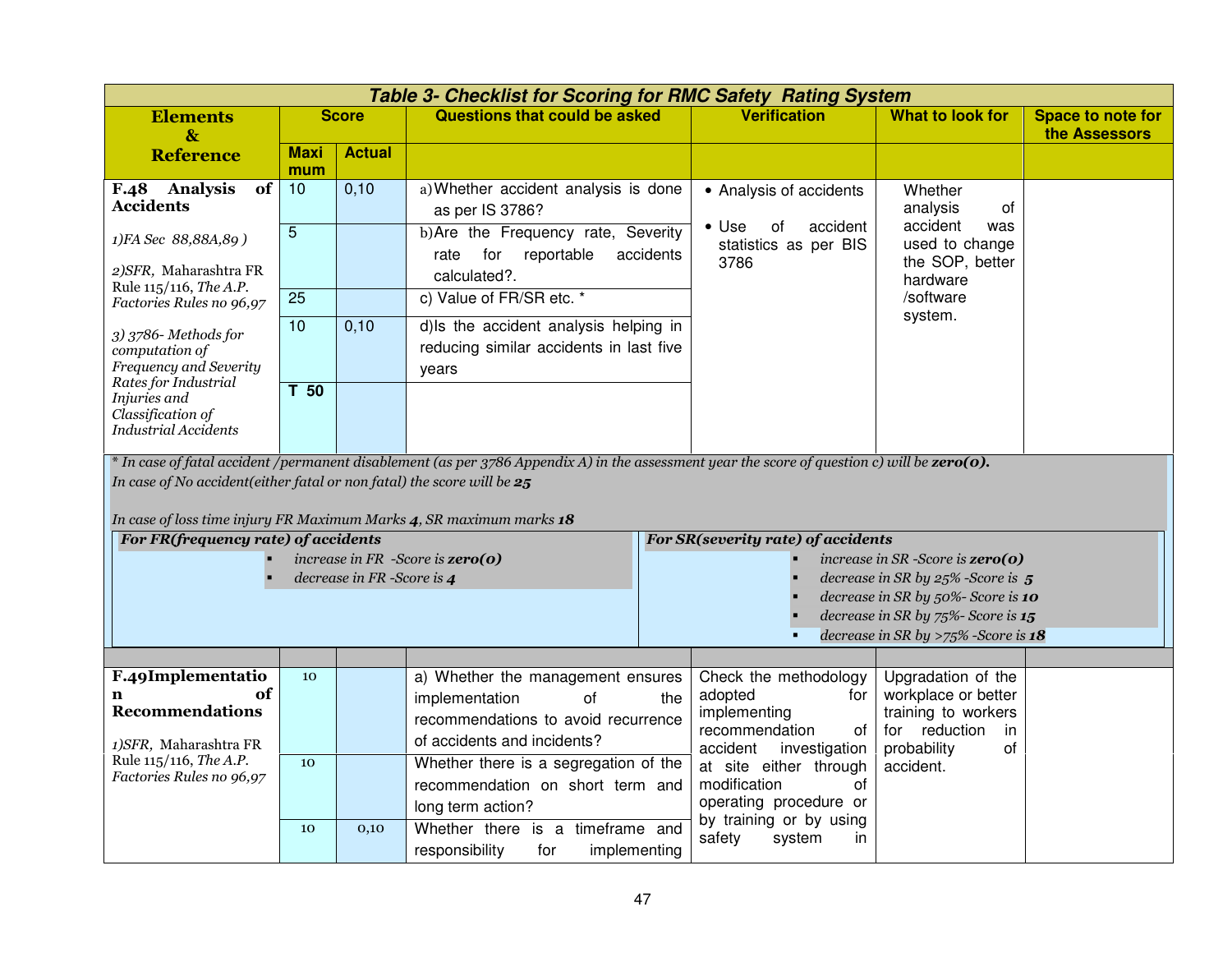|                                                                                   | <b>Table 3- Checklist for Scoring for RMC Safety Rating System</b> |               |                                                                                     |                                                             |                                                             |                                           |  |  |  |
|-----------------------------------------------------------------------------------|--------------------------------------------------------------------|---------------|-------------------------------------------------------------------------------------|-------------------------------------------------------------|-------------------------------------------------------------|-------------------------------------------|--|--|--|
| <b>Elements</b><br>$\boldsymbol{\&}$                                              |                                                                    | <b>Score</b>  | Questions that could be asked                                                       | <b>Verification</b>                                         | What to look for                                            | <b>Space to note for</b><br>the Assessors |  |  |  |
| <b>Reference</b>                                                                  | <b>Maxi</b><br>mum                                                 | <b>Actual</b> |                                                                                     |                                                             |                                                             |                                           |  |  |  |
|                                                                                   |                                                                    |               | recommendation?                                                                     | machines.                                                   |                                                             |                                           |  |  |  |
|                                                                                   | T 30                                                               |               |                                                                                     | Check<br>actual<br>implementation of any<br>recommendation. |                                                             |                                           |  |  |  |
|                                                                                   |                                                                    |               |                                                                                     |                                                             |                                                             |                                           |  |  |  |
| <b>F.50 Reporting and</b><br>Investigation<br>of<br><b>Near-miss</b><br>incidents | $\overline{4}$                                                     |               | a) Is there system for reporting and<br>investigation of near-miss<br>incidences?   | Record of near miss<br>Analysis of near miss                | Use of near miss<br>record to upgrade<br>working condition/ |                                           |  |  |  |
|                                                                                   | 6                                                                  |               | b) Is there any system of classifying<br>and analyzing the near-miss<br>incidences? | records                                                     | upgradation of<br>training                                  |                                           |  |  |  |
|                                                                                   | <b>T</b> 10                                                        |               |                                                                                     |                                                             |                                                             |                                           |  |  |  |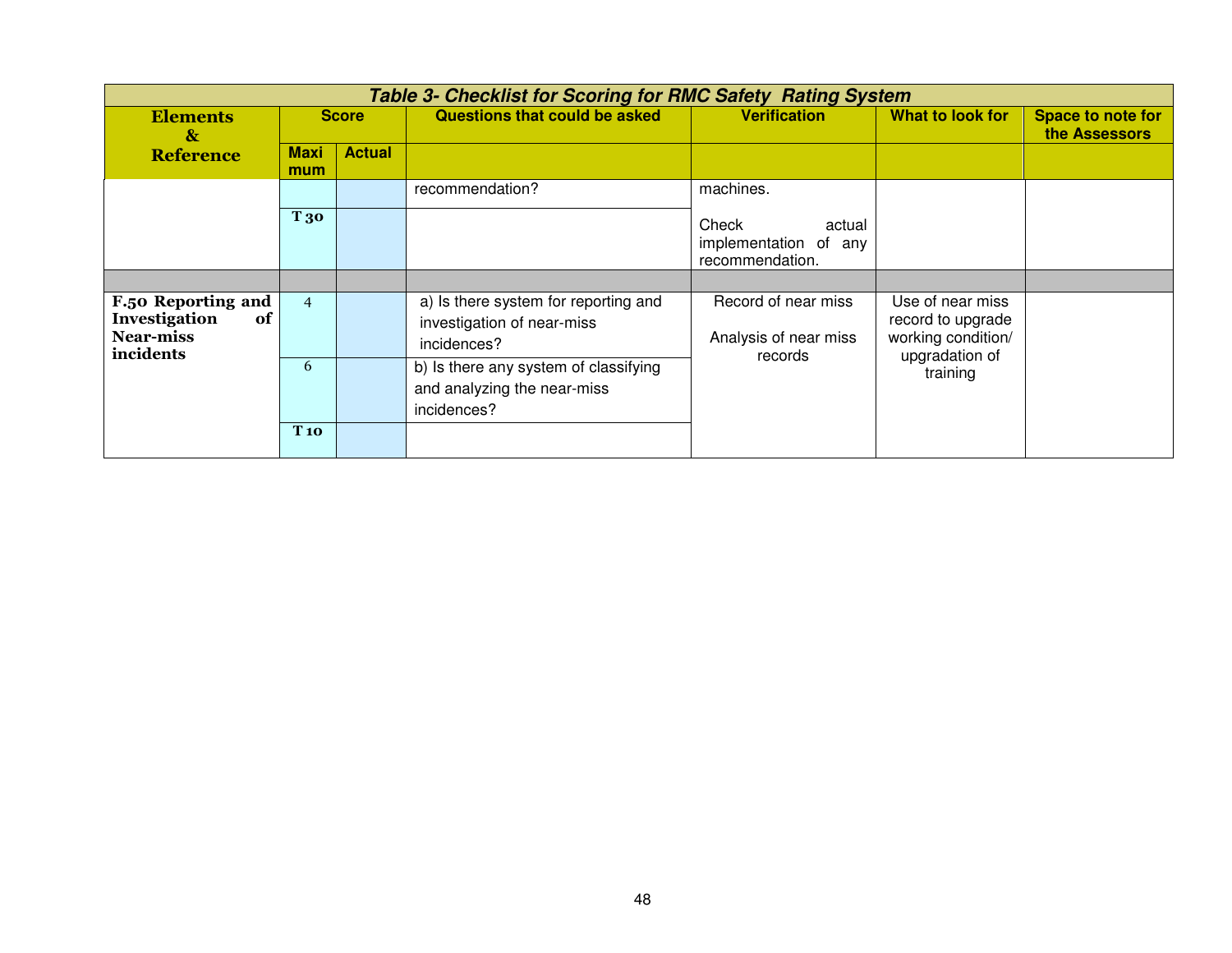|                                                                                                                                                                                                                                                                                                                                                                                                                                             |                        |               | <b>Table 3- Checklist for Scoring for RMC Safety Rating System</b>                                                                                                                                                                                                                                                                                                                                                                                                       |                                                                                                                                                                                               |                                                                                                                                                                                                                                                                                                                                    |                                           |
|---------------------------------------------------------------------------------------------------------------------------------------------------------------------------------------------------------------------------------------------------------------------------------------------------------------------------------------------------------------------------------------------------------------------------------------------|------------------------|---------------|--------------------------------------------------------------------------------------------------------------------------------------------------------------------------------------------------------------------------------------------------------------------------------------------------------------------------------------------------------------------------------------------------------------------------------------------------------------------------|-----------------------------------------------------------------------------------------------------------------------------------------------------------------------------------------------|------------------------------------------------------------------------------------------------------------------------------------------------------------------------------------------------------------------------------------------------------------------------------------------------------------------------------------|-------------------------------------------|
| <b>Elements</b><br>$\mathbf{g}$                                                                                                                                                                                                                                                                                                                                                                                                             |                        | <b>Score</b>  | <b>Questions that could be asked</b>                                                                                                                                                                                                                                                                                                                                                                                                                                     | <b>Verification</b>                                                                                                                                                                           | <b>What to look for</b>                                                                                                                                                                                                                                                                                                            | <b>Space to note for</b><br>the Assessors |
| <b>Reference</b>                                                                                                                                                                                                                                                                                                                                                                                                                            | Maxi<br>mum            | <b>Actual</b> |                                                                                                                                                                                                                                                                                                                                                                                                                                                                          |                                                                                                                                                                                               |                                                                                                                                                                                                                                                                                                                                    |                                           |
| <b>G. EMERGENCY PREPAREDNESS</b>                                                                                                                                                                                                                                                                                                                                                                                                            |                        |               |                                                                                                                                                                                                                                                                                                                                                                                                                                                                          |                                                                                                                                                                                               |                                                                                                                                                                                                                                                                                                                                    |                                           |
| G. 51 Site specific<br>details<br>&<br><b>Identification</b><br>of<br>emergencies<br>and<br>accident<br>scenario<br>and Updation of<br>emergency plan<br>Manufacture<br>The<br>1)<br>Storage and Import of<br>Hazardous<br>Chemicals<br>Rules 1989/2000, Rule<br>13 &14(schedule 11,12)<br>$2)$ The<br>disaster<br>management<br>Act<br>2005<br>Maharashtra<br>$3)$ The<br>factories Rules 1963<br>Rule $73M(x)$ , $73N$ ,<br>730, 73P, 73Q | 10<br>10<br><b>T20</b> | 0,10<br>0,10  | a. Are the site area maps (including<br>layout, access roads and assembly<br>points, water body reserve forest,<br>populated<br>areas,<br>industries)<br>available<br>in<br>control<br>room/<br>emergency control centre or with<br>RMC plant incharge?<br>b. Are<br>the<br>accident<br>possible<br>scenarios (including meteorological<br>conditions,<br>electrical<br>fire etc),<br>leading to emergency -identified<br>known to the<br>operating<br>and<br>personnel? | Verify site map with<br>access road assembly<br>point etc.<br>Site map of surrounding<br>whether emergency can<br>occur from<br>outside<br>agencies<br>List of possible accident<br>scenarios | Whether the plant<br>knows about the<br>possible<br>emergencies and<br>the layout includes<br>the access way<br>leading to a safe<br>place in case of<br>emergencies.<br>Whether<br>the<br>installation<br>is<br>aware of outside<br>population, water<br>body or any other<br>industry which can<br>get affected from<br>accident |                                           |
|                                                                                                                                                                                                                                                                                                                                                                                                                                             |                        |               |                                                                                                                                                                                                                                                                                                                                                                                                                                                                          |                                                                                                                                                                                               |                                                                                                                                                                                                                                                                                                                                    |                                           |
| G. 52 Medical care<br>$1)$ The<br>Manufacture<br>Storage and Import of<br>Chemicals<br>Hazardous<br>Rules 1989/2000, Rule<br>13 &14(schedule 11,12)                                                                                                                                                                                                                                                                                         | 5 <sup>5</sup>         |               | a) Is there system for emergency<br>medical care available within RMC<br>plant?<br>If not - what are the arrangements<br>for emergency medical care been<br>made with nearby hospitals?                                                                                                                                                                                                                                                                                  | Arrangement to carry<br>victims in<br>case of<br>accident, arrangement<br>in medical centre to<br>provide<br>immediate<br>emergency<br>care as<br>mentioned in Factories<br>Rules             | Adequacy of the<br>medical facilities to<br>provide treatment<br>case<br>in<br>οf<br>postulated<br>emergency<br>scenarios                                                                                                                                                                                                          |                                           |
|                                                                                                                                                                                                                                                                                                                                                                                                                                             | T <sub>5</sub>         |               |                                                                                                                                                                                                                                                                                                                                                                                                                                                                          |                                                                                                                                                                                               |                                                                                                                                                                                                                                                                                                                                    |                                           |
|                                                                                                                                                                                                                                                                                                                                                                                                                                             |                        |               |                                                                                                                                                                                                                                                                                                                                                                                                                                                                          |                                                                                                                                                                                               |                                                                                                                                                                                                                                                                                                                                    |                                           |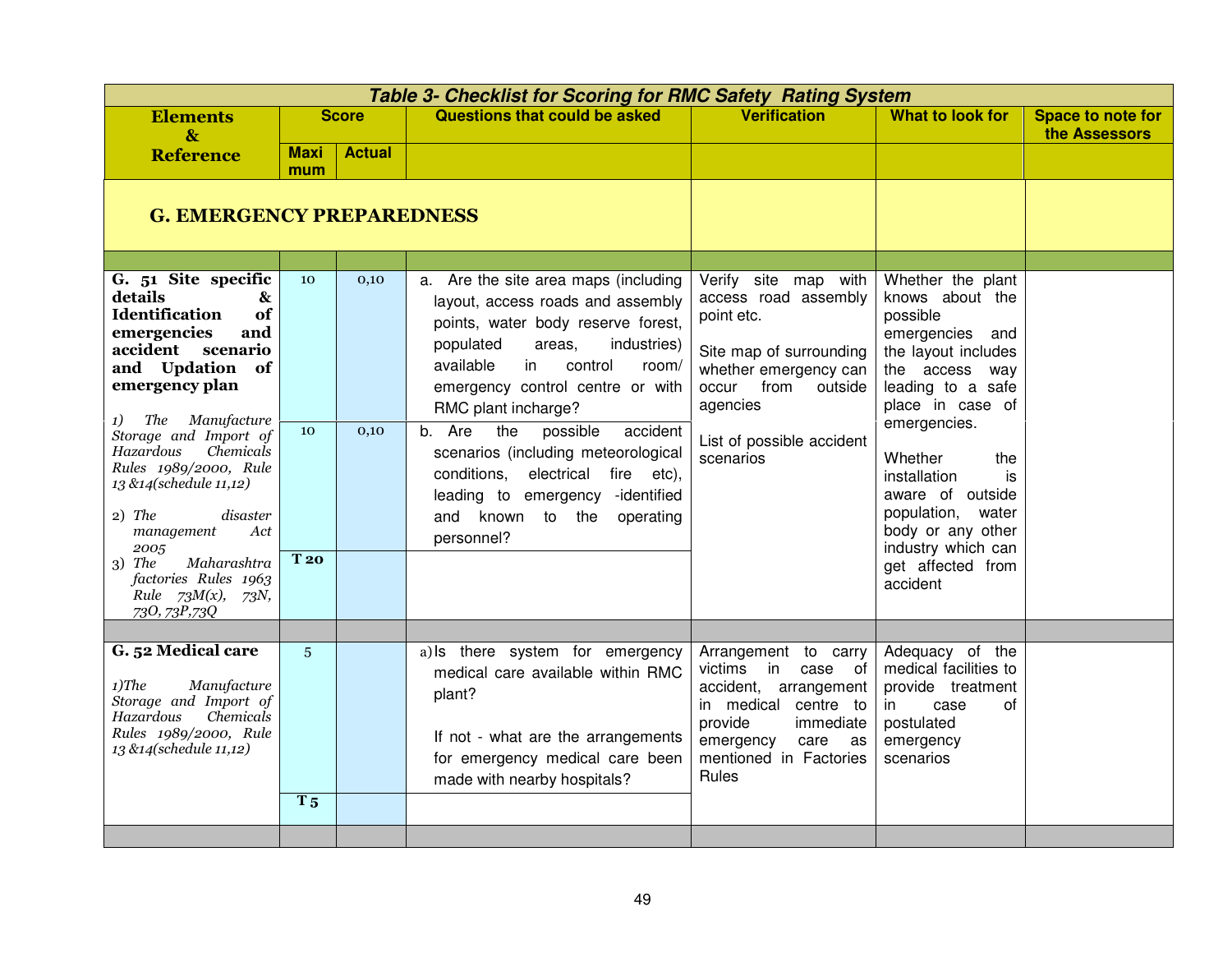|                                                   |                                                                                                                                        |                                     | <b>Table 3- Checklist for Scoring for RMC Safety Rating System</b>            |                     |                                                                                                                                             |                                           |
|---------------------------------------------------|----------------------------------------------------------------------------------------------------------------------------------------|-------------------------------------|-------------------------------------------------------------------------------|---------------------|---------------------------------------------------------------------------------------------------------------------------------------------|-------------------------------------------|
| <b>Elements</b><br>$\mathbf{\&}$                  | <b>Score</b>                                                                                                                           |                                     | Questions that could be asked                                                 | <b>Verification</b> | What to look for                                                                                                                            | <b>Space to note for</b><br>the Assessors |
| <b>Reference</b>                                  | <b>Maxi</b><br>mum                                                                                                                     | <b>Actual</b>                       |                                                                               |                     |                                                                                                                                             |                                           |
| Periodic<br>G.53<br>drills/exercises              | Are mock-exercises conducted at<br>Record of mock drill and<br>0,10<br>10<br>a.<br>listing of deficiencies in<br>stipulated intervals? | Verification of the<br>preparedness |                                                                               |                     |                                                                                                                                             |                                           |
|                                                   | 10                                                                                                                                     |                                     | b) Are the observation of the drills<br>noted and action taken to improve it? | the mock drill      |                                                                                                                                             |                                           |
|                                                   | <b>T20</b>                                                                                                                             |                                     |                                                                               |                     |                                                                                                                                             |                                           |
|                                                   |                                                                                                                                        |                                     |                                                                               |                     |                                                                                                                                             |                                           |
| G.54<br><b>Emergency</b><br><b>Control Centre</b> | 5 <sup>5</sup>                                                                                                                         |                                     | Is there free access from all to reach                                        |                     | The<br>emergency                                                                                                                            |                                           |
|                                                   |                                                                                                                                        |                                     | the emergency control centre?                                                 |                     | control<br>room<br>location should be<br>such that workers<br>can safely escape<br>from scenario and<br>remain there<br>for<br>some period. |                                           |
|                                                   | <b>T</b> <sub>5</sub>                                                                                                                  |                                     |                                                                               |                     |                                                                                                                                             |                                           |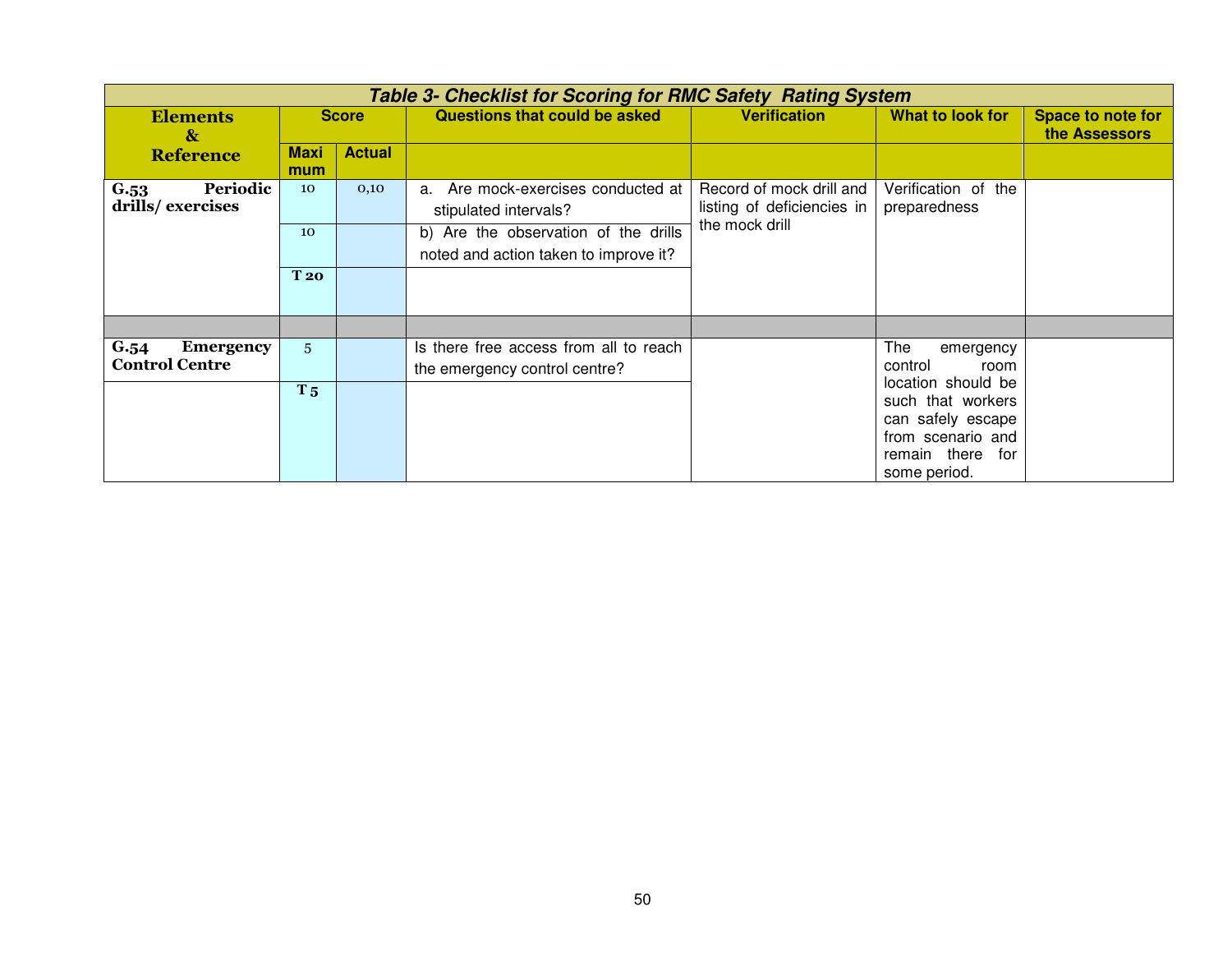|                                  |                         |               | <b>Table 3- Checklist for Scoring for RMC Safety Rating System</b>              |                                                                   |                                                                |                                           |
|----------------------------------|-------------------------|---------------|---------------------------------------------------------------------------------|-------------------------------------------------------------------|----------------------------------------------------------------|-------------------------------------------|
| <b>Elements</b><br>$\mathbf{\&}$ |                         | <b>Score</b>  | Questions that could be asked                                                   | <b>Verification</b>                                               | What to look for                                               | <b>Space to note for</b><br>the Assessors |
| <b>Reference</b>                 | <b>Maxi</b><br>mum      | <b>Actual</b> |                                                                                 |                                                                   |                                                                |                                           |
|                                  |                         |               |                                                                                 |                                                                   |                                                                |                                           |
| <b>H. SAFETY INSPECTION</b>      |                         |               |                                                                                 |                                                                   |                                                                |                                           |
| H.55 Inspection<br>Programme     |                         |               | checklists<br>available<br>Are<br>for<br>inspections for the following areas:   | At least three checklists<br>and their use in last six<br>months. | There is a regular<br>pursuit in looking<br>into the safety in |                                           |
|                                  | $\overline{\mathbf{5}}$ | 0,5           | Storage<br>of<br>hazardous<br>$\bullet$                                         |                                                                   | hazardous<br>the<br>areas /systems                             |                                           |
|                                  | $\overline{\mathbf{5}}$ | 0,5           | chemicals;<br>Electrical hazards;                                               |                                                                   |                                                                |                                           |
|                                  | $\overline{\mathbf{5}}$ | 0,5           | Hand & portable power tools<br>$\bullet$                                        |                                                                   |                                                                |                                           |
|                                  | $\overline{\mathbf{5}}$ | 0,5           | Machine guarding etc;                                                           |                                                                   |                                                                |                                           |
|                                  | $\overline{\mathbf{5}}$ | 0,5           | Lifting equipment;<br>$\bullet$                                                 |                                                                   |                                                                |                                           |
|                                  | $\overline{\mathbf{5}}$ | 0,5           | Ladders and scaffolding;<br>$\bullet$                                           |                                                                   |                                                                |                                           |
|                                  | $\overline{\mathbf{5}}$ | 0,5           | Environmental Discharge;<br>$\bullet$                                           |                                                                   |                                                                |                                           |
|                                  | $\overline{\mathbf{5}}$ | 0,5           | Civil structure;<br>$\bullet$<br>Emergency<br>equipment                         |                                                                   |                                                                |                                           |
|                                  | $\overline{\mathbf{5}}$ | 0,5           | including fire equipment;                                                       |                                                                   |                                                                |                                           |
|                                  | $\overline{\mathbf{5}}$ | 0,5           | Gas cylinder                                                                    |                                                                   |                                                                |                                           |
|                                  | <b>T</b> <sub>50</sub>  |               |                                                                                 |                                                                   |                                                                |                                           |
|                                  |                         |               |                                                                                 |                                                                   |                                                                |                                           |
| H.56 Methodology<br>& Inspection | 10                      |               | a) Is there written procedure for safety<br>inspection?                         | Record<br>of<br>safety<br>inspection to verify the                | Safety<br>inspection<br>is<br>carried<br>out                   |                                           |
| <b>Team</b>                      | 10                      |               | b) Whether safety inspection is carried<br>out by a designated team?            | team, the frequency and<br>the report generated                   | methodically<br>and<br>the<br>report<br>generated is used      |                                           |
|                                  | 10                      |               | c) Whether the frequency of safety<br>inspections is stipulated?                |                                                                   | for improvement                                                |                                           |
|                                  | 10                      |               | d)Whether an inspection report is<br>generated and corrective actions<br>taken? |                                                                   |                                                                |                                           |
|                                  | T <sub>40</sub>         |               |                                                                                 |                                                                   |                                                                |                                           |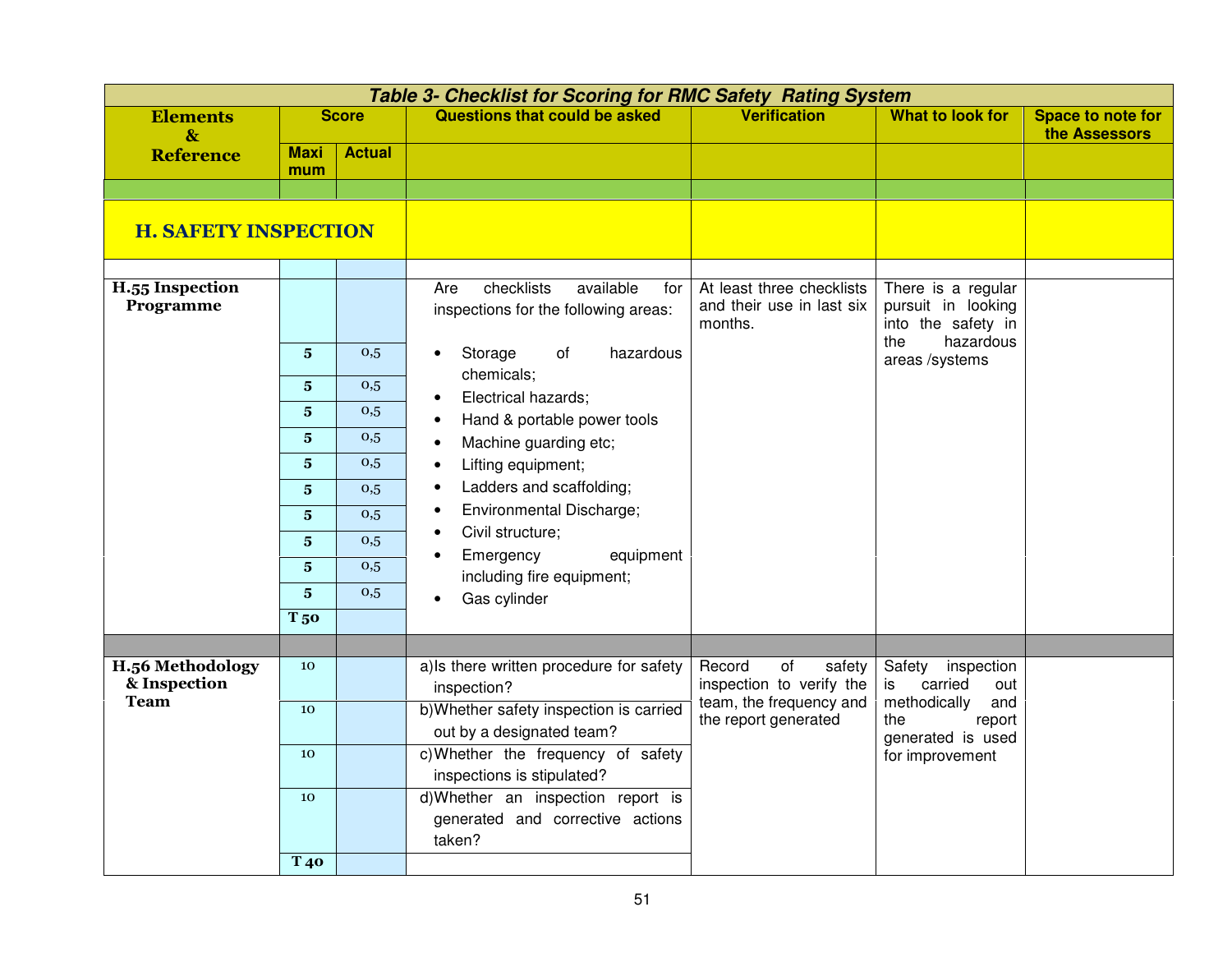|                                              |                    |               | Table 3- Checklist for Scoring for RMC Safety Rating System                               |                                                    |                                           |                                           |
|----------------------------------------------|--------------------|---------------|-------------------------------------------------------------------------------------------|----------------------------------------------------|-------------------------------------------|-------------------------------------------|
| <b>Elements</b><br>$\mathbf{\&}$             |                    | <b>Score</b>  | Questions that could be asked                                                             | <b>Verification</b>                                | What to look for                          | <b>Space to note for</b><br>the Assessors |
| <b>Reference</b>                             | <b>Maxi</b><br>mum | <b>Actual</b> |                                                                                           |                                                    |                                           |                                           |
|                                              |                    |               |                                                                                           |                                                    |                                           |                                           |
| H. 57 Safety Audit                           | 5 <sup>5</sup>     |               | a) Are there periodic internal safety<br>audit conducted?                                 | Check audit report date<br>of audit.               | Whether<br>the<br>of<br>design<br>intent  |                                           |
|                                              | 5 <sup>5</sup>     |               | b) Are there periodic external safety<br>audit conducted once in year?                    | Any document on action<br>be<br>taken<br>for<br>to | safety system<br>is<br>followed           |                                           |
|                                              | $5\phantom{.}$     |               | the<br>recommendations<br>c) Are<br>addressed with timeframe?                             | recommendation.                                    |                                           |                                           |
|                                              | T <sub>15</sub>    |               |                                                                                           |                                                    |                                           |                                           |
|                                              |                    |               |                                                                                           |                                                    |                                           |                                           |
| H.58 Compliance of<br><b>Recommendations</b> | $\overline{2}$     |               | a) Are recommendations of safety<br>inspections implemented in time?                      | Record<br>of<br>implementation<br>of               | The<br>report<br>0f<br>inspection is used |                                           |
|                                              | 6                  |               | b) Whether the recommendations are                                                        | recommendation                                     | in upgrading<br>the<br>safety system      |                                           |
|                                              |                    |               | submitted to in-charge operation/<br>in-charge maintenance?                               | <b>Distribution</b><br>0f<br>recommendation        |                                           |                                           |
|                                              | 6                  |               | implementation<br>of<br>$c)$ ls<br>recommendations<br>sent<br>to<br>top<br>management?    |                                                    |                                           |                                           |
|                                              | 6                  |               | implementation<br>of<br>$d)$ ls<br>recommendations<br>reviewed<br>by<br>safety committee? |                                                    |                                           |                                           |
|                                              | 5 <sup>5</sup>     |               | e) Does top management follows-up<br>the implementation?                                  |                                                    |                                           |                                           |
|                                              | T 25               |               |                                                                                           |                                                    |                                           |                                           |

The applicability of the questions should be fully under the jurisdiction of the auditors after consulting the plant personnel

FA - The Factories Act, 1948 APFR- The Andhra Pradesh Factories Rules NBC - National Building Code 2005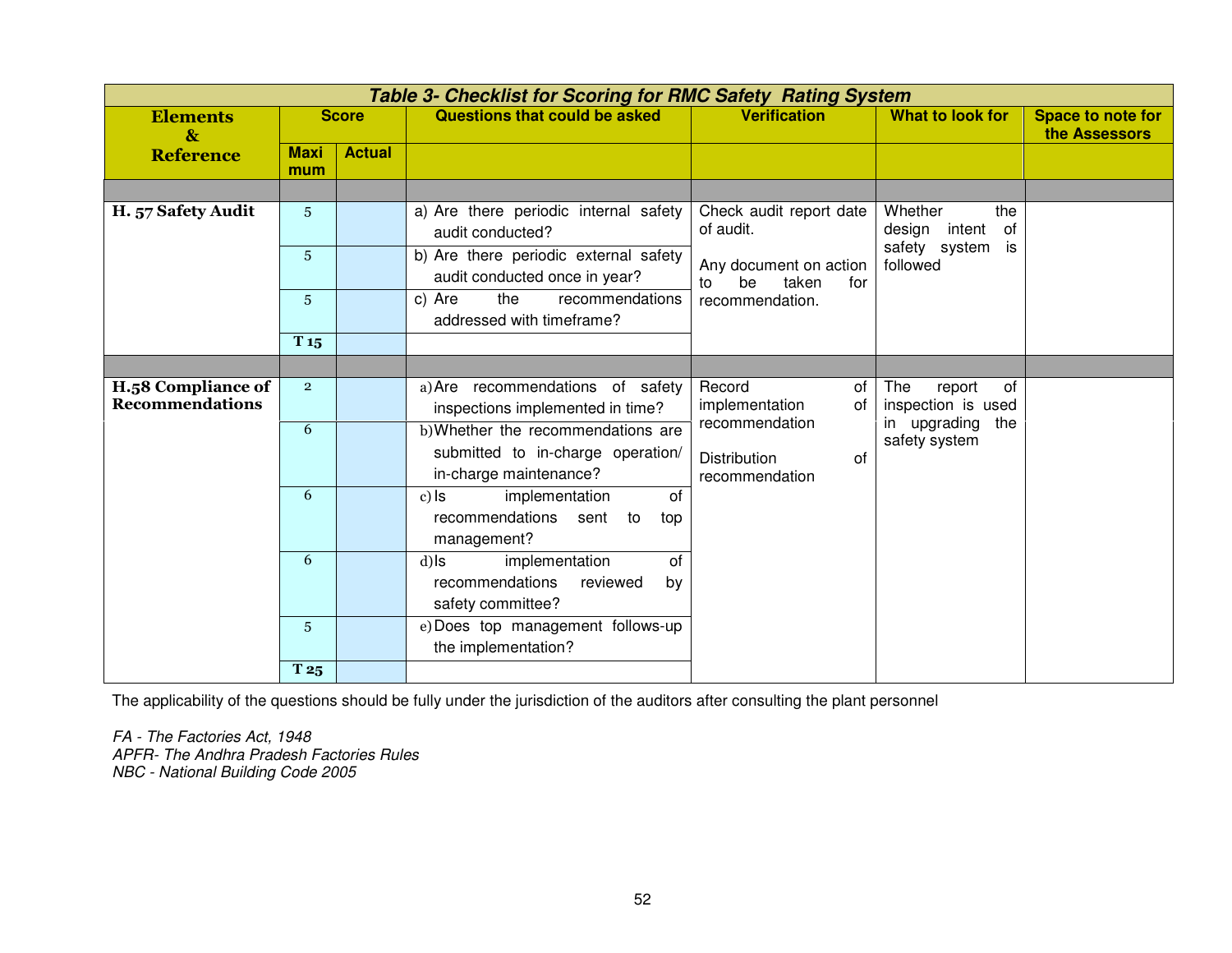# **Table 4- Consolidated Score Sheet**

#### **Table 4A**. Score Sheet for **O&HS Management System**

| Sub<br>elements      | A <sub>1</sub> | A2.       | A2.2 | ΔΩ<br>ΠU. | A4  | $\mathbf{u}$<br>nJ | A <sub>6</sub> | -<br>$\Gamma$ | $\Lambda$ r<br>Αŏ | A <sub>9</sub> |
|----------------------|----------------|-----------|------|-----------|-----|--------------------|----------------|---------------|-------------------|----------------|
| . .<br>Max.<br>Marks | 25             | 15<br>. . |      |           | 1 J |                    | . .<br>        | 15            | <br>              | . .<br>        |
| Score                |                |           |      |           |     |                    |                |               |                   |                |

| Sub        | A10 |    | AA12 | A12 | A 13 | A14 | A15    | A16 | A <sub>17</sub> | <b>Total A</b> |
|------------|-----|----|------|-----|------|-----|--------|-----|-----------------|----------------|
| elements   |     |    |      |     |      |     |        |     |                 |                |
| Max. Marks | ა   | 15 | 10   | 15  | 10   | 20  | $\sim$ | טו  | 20              | 245            |
| Score      |     |    |      |     |      |     |        |     |                 |                |

#### **Table 4B.** Score Sheet for **Physical Hazard**

| Sub<br>elements      | <b>B18</b> | <b>B19</b> | <b>B20</b> | DA<br>DZ I.I | $\Omega$<br>C<br>_ _<br>-- | <b>B22</b> | <b>B23</b> | <b>B24</b> | <b>B25</b> | <b>B26</b> | Total<br>∎ |
|----------------------|------------|------------|------------|--------------|----------------------------|------------|------------|------------|------------|------------|------------|
| <b>Marks</b><br>Max. | 15         | 30         | 20         | 30           | 25                         | 10         |            | יי         | 10         | 15         | 170        |
| ⌒<br>Score           |            |            |            |              |                            |            |            |            |            |            |            |

### **Table 4C.** Score Sheet for **Chemical Hazard**

|                      | C27 | C <sub>28</sub> | C <sub>29</sub> | C <sub>30</sub> | C <sub>31</sub> | C <sub>32</sub> | C 33 | <b>Total C</b> |
|----------------------|-----|-----------------|-----------------|-----------------|-----------------|-----------------|------|----------------|
| Max.<br><b>Marks</b> | 15  | <br>w           | ა               | -<br>w          | 10              | 10              | 10   | 60             |
| Score                |     |                 |                 |                 |                 |                 |      |                |

### **Table 4D.** Score Sheet for **Fire and Explosion Hazard**

| Sub        | D 34 | D 35 | D 36 | D 37 | D 38 | D 39 | D 40 | <b>Total D</b> |
|------------|------|------|------|------|------|------|------|----------------|
| elements   |      |      |      |      |      |      |      |                |
| Max. Marks | b    | J    | Э    | 20   | 5    |      | b    | 50             |
| Score      |      |      |      |      |      |      |      |                |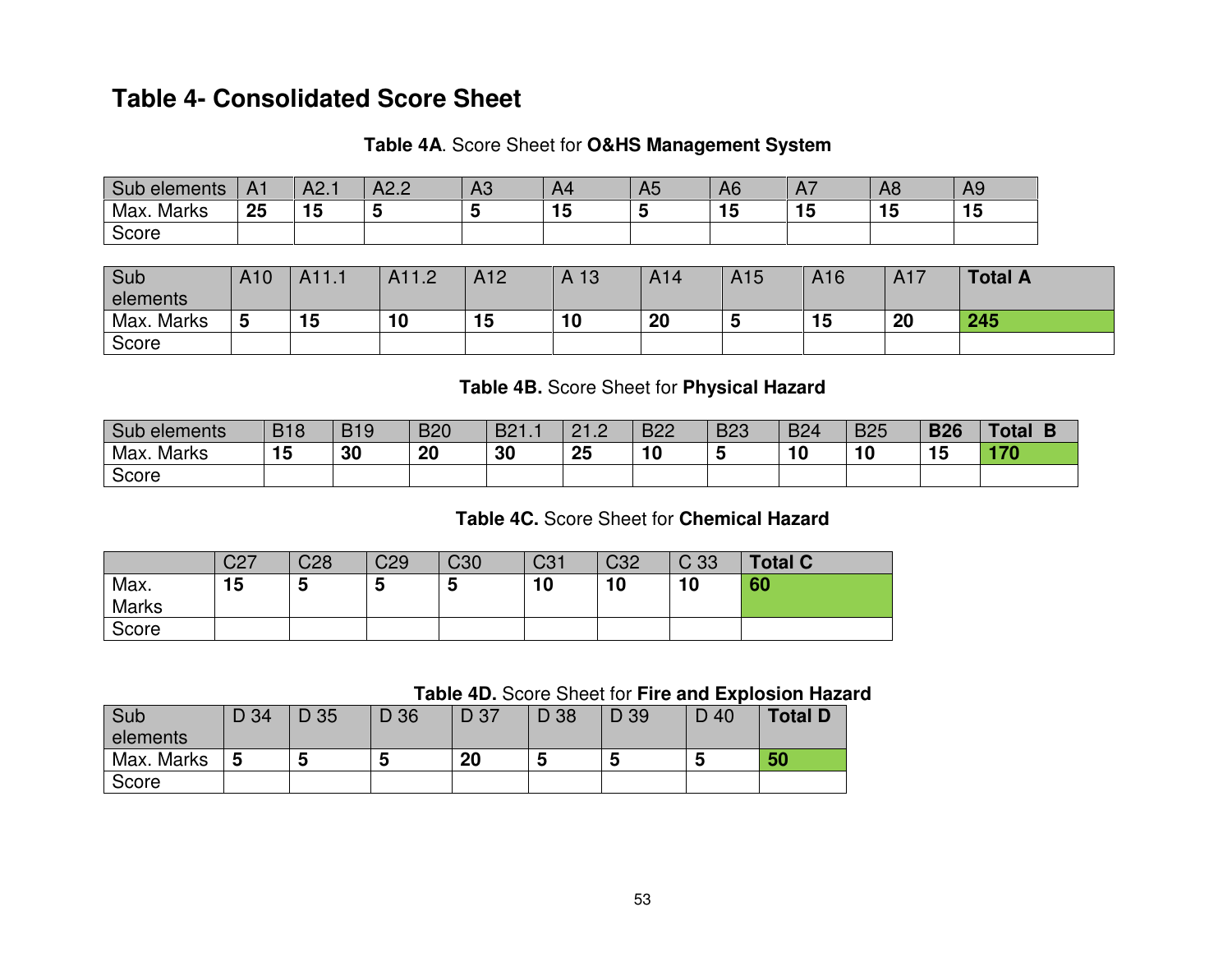#### **Table 4E.** Score Sheet for **Industrial Hygiene and Occupational Health**

| Sub        | E41.1 | $E41.2$   E41.3 |    | E42 | E43 | E44 | E45 | <b>Total E</b> |
|------------|-------|-----------------|----|-----|-----|-----|-----|----------------|
| elements   |       |                 |    |     |     |     |     |                |
| Max. Marks | 10    | 10              | 15 |     | 20  | 25  | 10  | 95             |
| Score      |       |                 |    |     |     |     |     |                |

# **Table 4F.** Score Sheet for **Accident/Incident Reporting, Investigation and Analysis**

| Sub        | F46 | F 47 | F 48 | F 49 | F 50 | <b>Total F</b> |
|------------|-----|------|------|------|------|----------------|
| elements   |     |      |      |      |      |                |
| Max. Marks | 15  | 45   | 50   | 30   | 10   | 150            |
| Score      |     |      |      |      |      |                |

### **Table Table 4G.** Score Sheet for **Emergency Preparedness/Onsite and Offsite**

| <b>Sub</b> | $G$ 51 $G$ 52 |   | G 53 | G 54 | <b>Total G</b> |
|------------|---------------|---|------|------|----------------|
| elements   |               |   |      |      |                |
| Max. Marks | 20            | 5 | 20   | 5    | 50             |
| Score      |               |   |      |      |                |

### **Table 4H.** Score Sheet for **Safety Inspection**

| Sub elements | H 55 | 56 | 57 | H 58 | <b>Total</b> |
|--------------|------|----|----|------|--------------|
| Max. Marks   | 50   | 40 | 15 | 25   | 130          |
| Score        |      |    |    |      |              |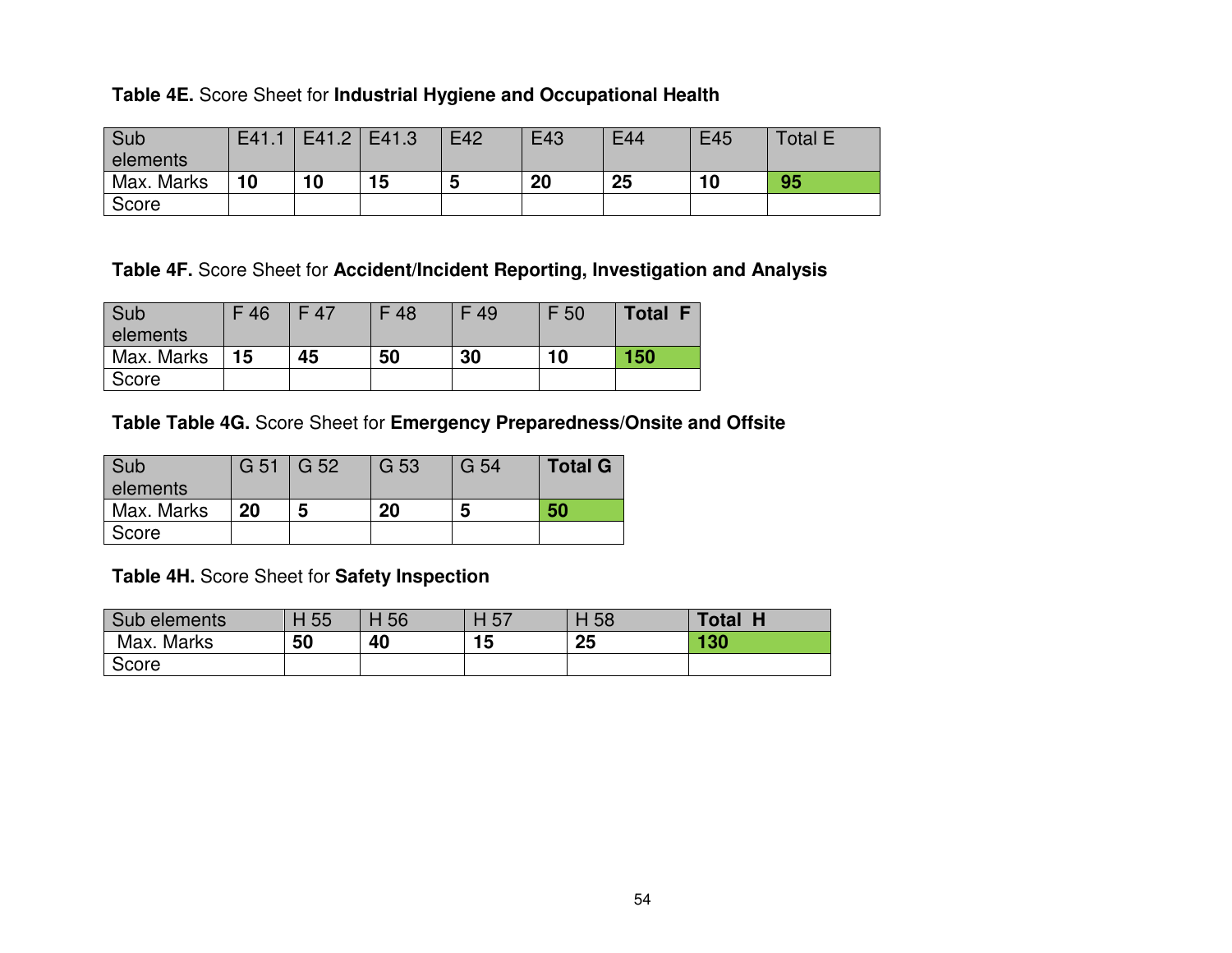# Table 5 Marks for all Elements and Percentage Marks

| <b>Elements</b>             | А          |                     | Β       |                     | C       |                     |         |                     |
|-----------------------------|------------|---------------------|---------|---------------------|---------|---------------------|---------|---------------------|
| <b>Maximum</b><br>Marks (M) | 245        |                     | 170     |                     | 60      |                     | 50      |                     |
|                             | Score<br>A | $%$ in<br>element A | Score B | $%$ in<br>element B | Score C | $%$ in<br>element C | Score D | $%$ in<br>element D |
| <b>Actual</b><br>Score(S)   |            |                     |         |                     |         |                     |         |                     |

| <b>Elements</b>             | Ε          |                      |         |                   | G       |                   |         |                     | <b>Total</b>                                   |                                                                       |
|-----------------------------|------------|----------------------|---------|-------------------|---------|-------------------|---------|---------------------|------------------------------------------------|-----------------------------------------------------------------------|
| <b>Maximum</b><br>Marks (M) | 95         |                      | 150     |                   | 50      |                   | 130     |                     | 950                                            |                                                                       |
|                             | Score<br>Е | % in<br>element<br>Е | Score F | % in<br>element F | Score G | % in element<br>G | Score H | $%$ in<br>element H | <b>Total Score</b><br>$(A+B+C+D+$<br>$E+F+G+H$ | % (Total<br><b>Score against</b><br>Total<br><b>Maximum</b><br>Marks) |
| Actual<br>Score (S)         |            |                      |         |                   |         |                   |         |                     |                                                |                                                                       |

\* % marks in each element is S/M